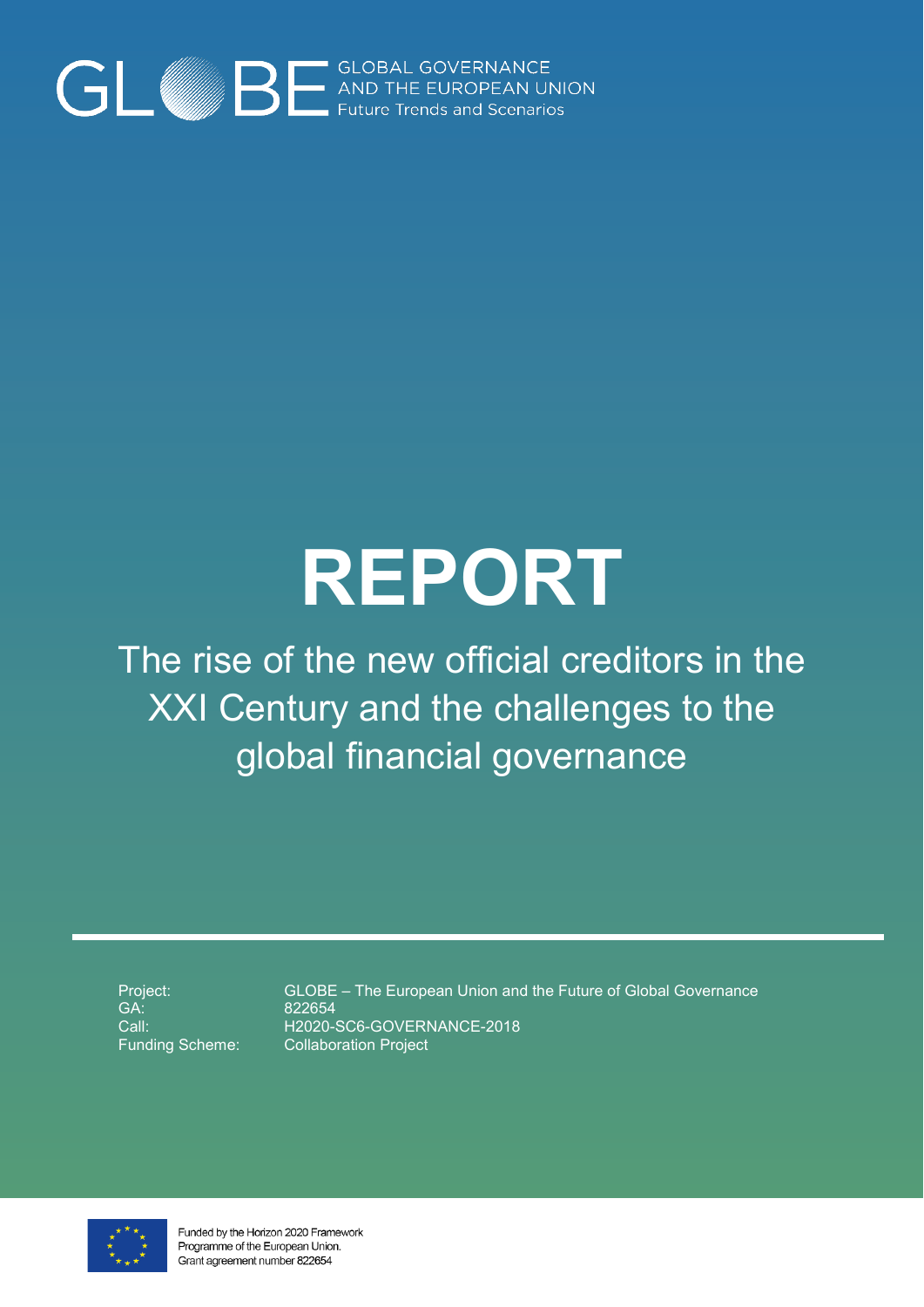

#### **DISCLAIMER**

This project has received funding from the European Union's Horizon 2020 Research & Innovation programme under Grant Agreement no. 822654. The information in this deliverable reflects only the authors' views and the European Union is not liable for any use that may be made of the information contained therein.

Due date: January 28<sup>th</sup>, 2021 Submission date: January 28<sup>th</sup>, 2021 Lead beneficiary: FLACSO Authors: Pablo Nemiña\* in collaboration with Catalina Espinosa (FLACSO – UTDT).

> \*I would like to thank the valuable comments made by Diana Tussie to an earlier version of this paper. Naturally, I am the one responsible for the existing mistakes or omissions.

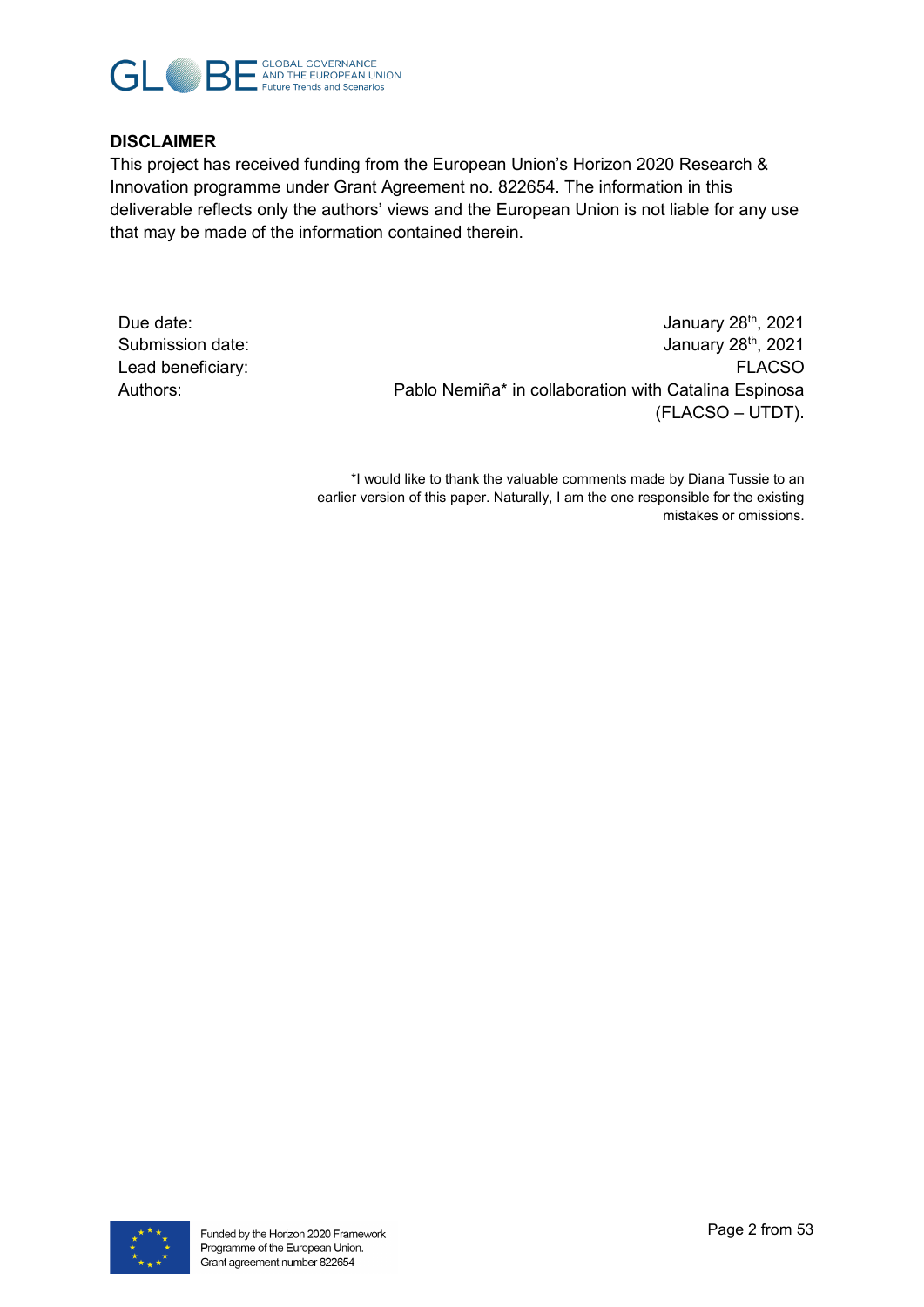#### **GLOBAL GOVERNANCE**  $\Box$ AND THE EUROPEAN UNION **Future Trends and Scenarios**

# **ABSTRACT**

This article seeks to define the period of transition of the global governance describing its main characteristics and the changes putting special attention on the global financial architecture and the transformation it has faced since the rise of China and the emerging powers in the 2000s. Our hypothesis is that the behavior of all the emerging economies has changed over time, shifting from a defensive approach to the international financial institutions to a more offensive one specially after the global financial crisis of 2008, when a window of opportunity opened for a more proactive role in the international arena. The explanatory variables of the changes produced as a consequence of the economic rise of China, in particular, and the BRICS in general are based on the distribution of political power and the power of ideas. The changing global order will be defined by a coexistence of the traditional institutions of Bretton Woods such as the IMF and the World Bank with the rise of new financial institutions such as development banks, swap arrangements, the Belt and Road Initiative and a multiplication and strengthening of regional orders. The paper analyzes the Emerging Power strategy focusing on the three main actions: first, financial statecraft, as the main strategy to construct and give form to new institutions; second, the reforms in the traditional Bretton Woods Institutions and last, the cases in where cooperation between traditional institutions and new institutions is possible.

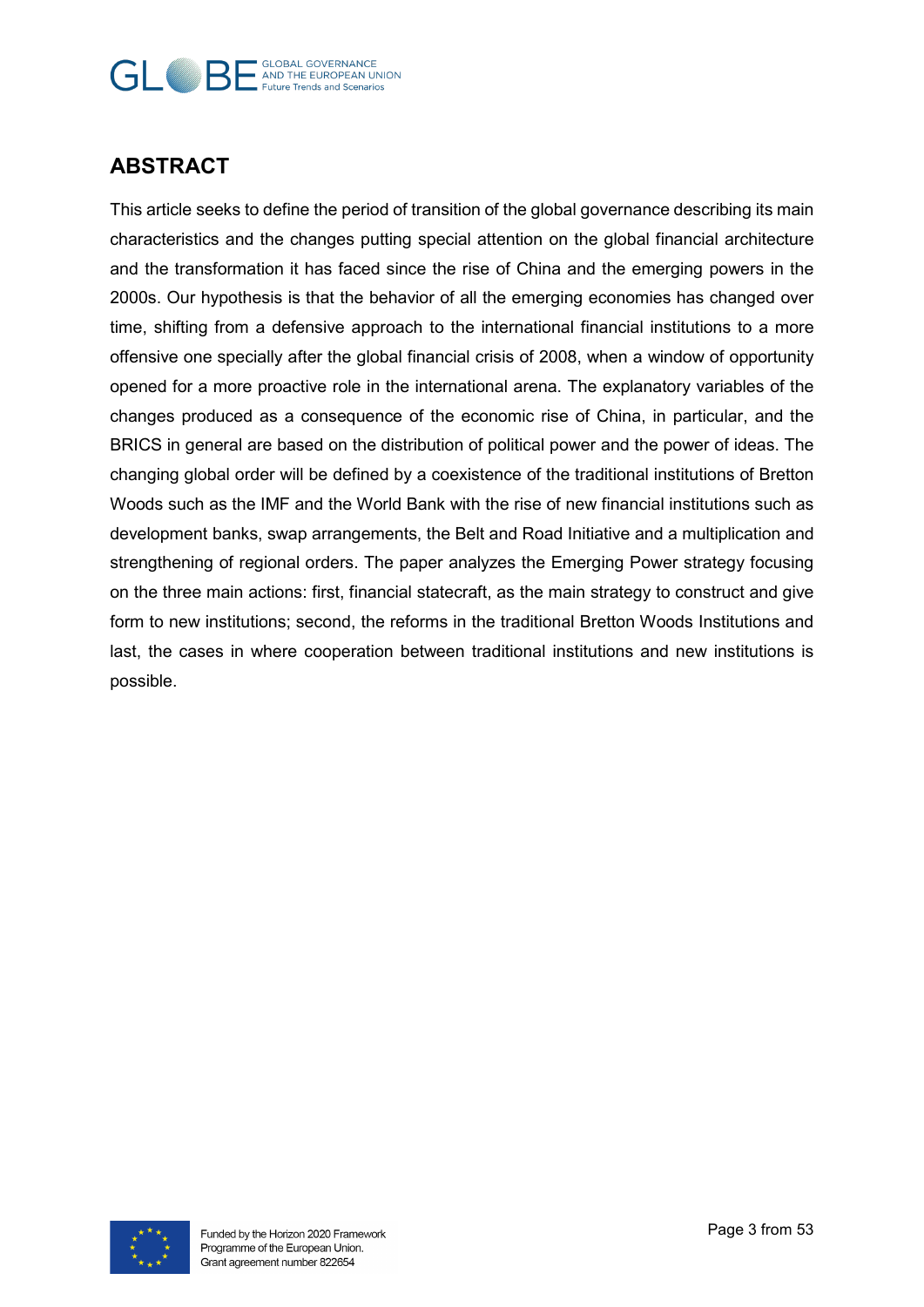

# **Table of Contents**

| $\mathbf{1}$ . |                                                                    |    |
|----------------|--------------------------------------------------------------------|----|
| 2.             | DEFINING THE TRANSITION PERIODS OF THE GLOBAL FINANCIAL            |    |
| 3.             | A PATH TO REVISIONISM: WHAT DIMENSIONS ARE MEANINGFUL?  13         |    |
| 4.             |                                                                    |    |
|                | 4.1 THE EMERGING POWERS STRATEGY: FINANCIAL STATECRAFT 16          |    |
|                |                                                                    |    |
|                |                                                                    |    |
|                |                                                                    |    |
|                |                                                                    |    |
|                |                                                                    |    |
|                |                                                                    |    |
|                |                                                                    |    |
|                |                                                                    |    |
|                |                                                                    |    |
|                | THE CASE OF SOUTH AMERICAN FINANCIAL STATECRAFT33                  |    |
|                |                                                                    |    |
|                |                                                                    |    |
|                |                                                                    |    |
|                | Brazil National Bank Of Economic And Social Development (BNDES) 39 |    |
|                | 4.2 THE EMERGING POWER STRATEGY: CHANGES IN THE EXISTING           | 40 |
| 5.             |                                                                    |    |
| 6.             |                                                                    |    |
|                |                                                                    |    |
|                |                                                                    |    |

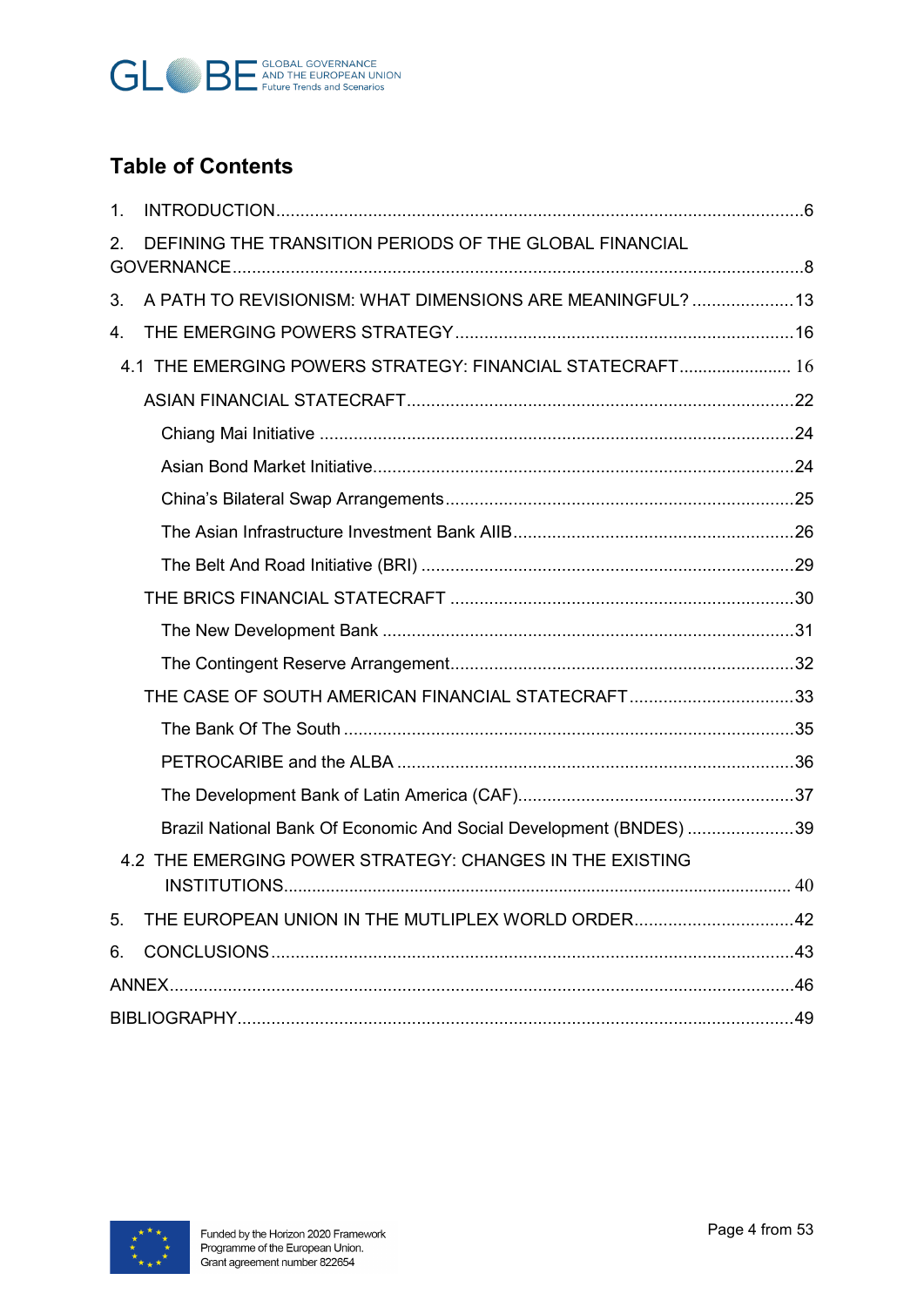

# **List of Tables**

| Table 1. FINANCIAL STATECRAFT REVIEW. BY LEVEL AND STRATEGY21                                                  |  |
|----------------------------------------------------------------------------------------------------------------|--|
| Table 2. MAIN NEW FINANCIAL INSTITUTIONS AND ARRANGEMENTS AND MEMBER                                           |  |
| .21. تصديد المستقلين المستقلين المستقلين المستقلين المستقلين المستقلين المستقلين المستقلين المستقلين المستقلين |  |
| Table 3: AIIB PERCENTAGE OF SHARING VOTES AND VOTING POWER 27                                                  |  |

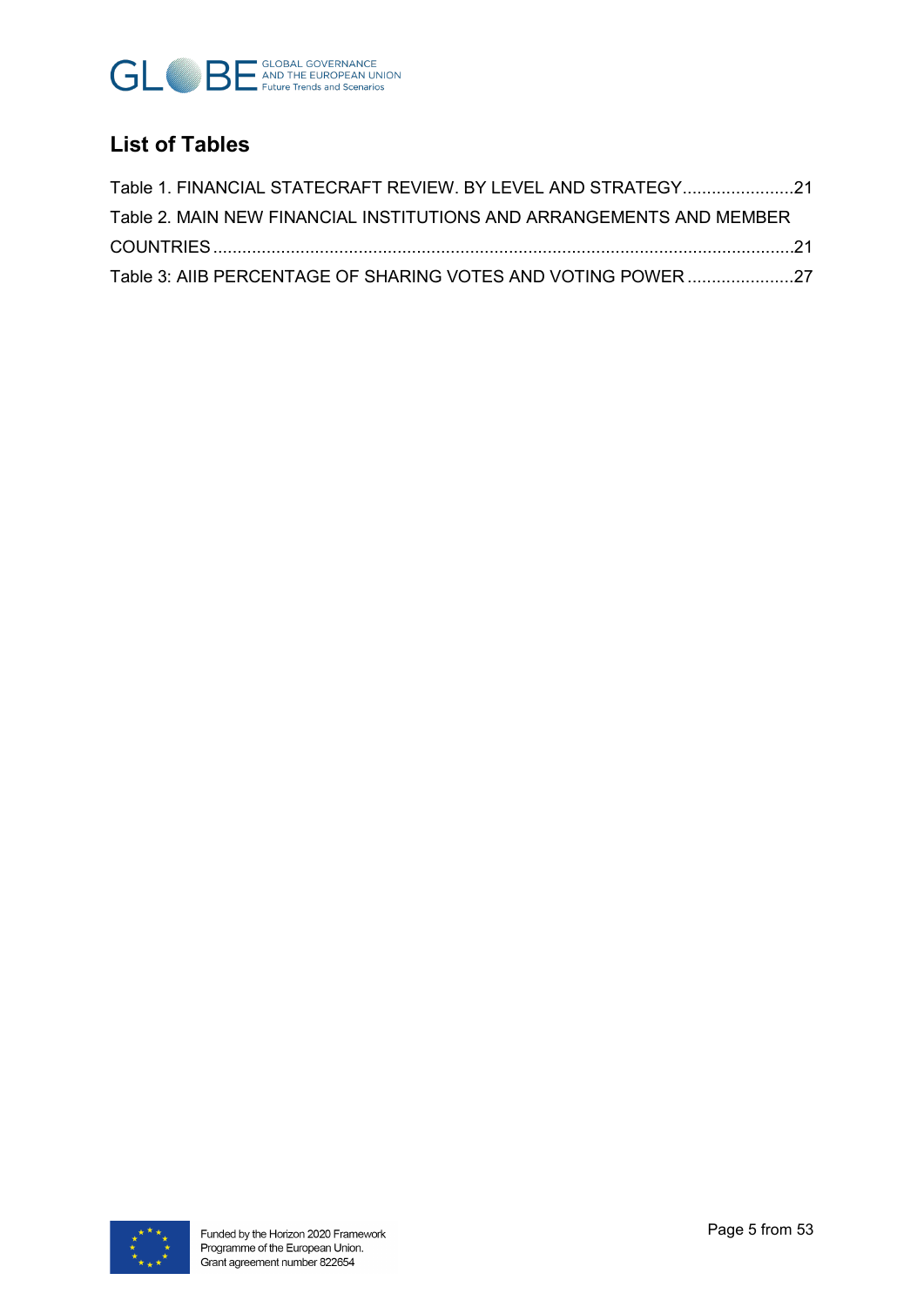#### **GLOBAL GOVERNANCE GLOBAL GOVERNANCE Future Trends and Scenarios**

# <span id="page-5-0"></span>**1. INTRODUCTION**

Since the outbreak of the global financial crisis in 2008 and the increase in financial and economic capabilities of China and the emerging powers (Stuenkel, 2017), the literature about the changes that the global governance was facing up started to grow. The economic crisis gave China and the emerging powers a window of opportunity for a more active role in the reform of a global order which underrepresented emerging powers; however, scholars identify two ways in which the Chinese government acted. A first group believe that China acted as a status quo power. In this view, scholars such as Ikenberry (2008), He and Feng (2018), Welch (2018) and others argued that the Western Institutions would be maintained even after the end of the hegemony of the United States. The main idea is that the institutions itself gave China benefits and it would not be in the interest of the Asian country to change the rules of the global governance. Liberalism would prevail. The second group (Tammen, 2000; Brooks & Wohlforth, 2008) understands that China would radically change the institutions that existed taking a position of radical transformation of the global governance. In short, much of the debate around the rise of China and the Emerging powers is about a dichotomy between status quo or radical change.

Analyzing the way the Chinese government and the new economic powers acted since 2000 until the 2020, we can understand that China specifically and the BRICS bloc in general had configured themselves as revisionist powers and that they have changed their behavior: first addressing a more status quo position but progressively, transforming into revisionist powers with some hints of radical change. What it means is that Chinese policies change as a result of a new balance of economic power, especially since the 2008, when there appear direct confrontations to the liberal world order and the Post-Washington Consensus. But, what does revisionist mean? It is important to define the concept because it is not entailing the complete destruction of the pre-existing order, but to have a proactive role to change the norms and rules that are not convenient or strategically favorable for the new hegemon (Paradise, 2019). We can define our position in the debate as a reformist position, because the reality of the transformation of the global governance lies in between the extreme of radical change and the complete maintenance of the status quo. In other words, and according to Stuenkel (2017), after the global financial crisis China acts as a norm taker but also as norm shaper. This definition of revisionism is the one that will explain why the changing global governance is characterized with continuities and changes compared to the order established since the '90s. In a Multiplex World (Acharya, 2018) or Post-Western World (Stuenkel, 2017), the main characteristic of global governance

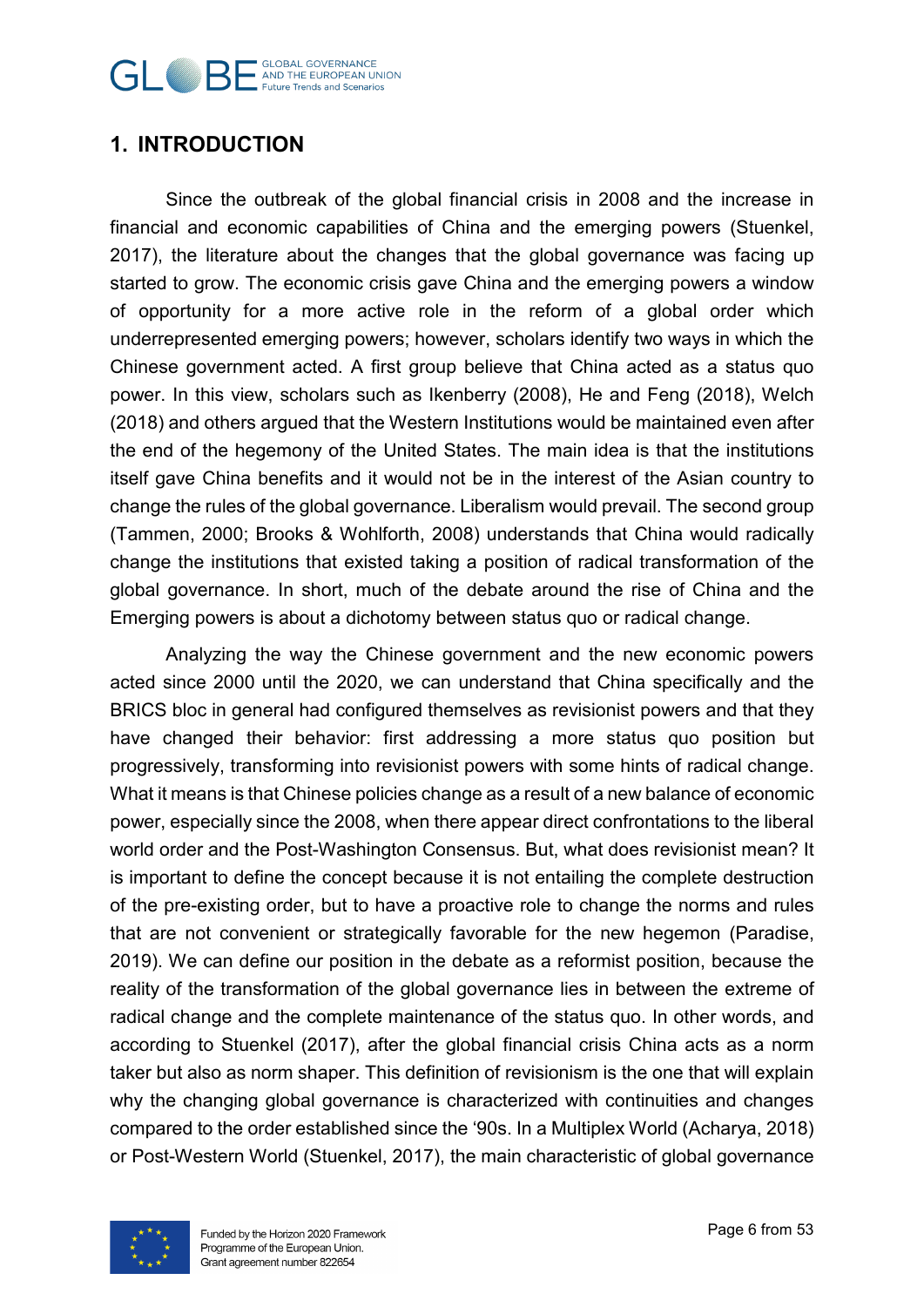

transition is that there is a coexistence of the traditional institutions of the Bretton Woods order with the new institutions created by China and the emerging powers. A leading area has been financial governance, given the rise of new financial powers, notwithstanding the uncontested primacy of the US and the American dollar. We define financial governance as the norms, rules, procedures and institutions that govern the transnational regulation and actions of financial markets. The main elements of any global financial order are rules regarding and governing exchange rates payments, non-banking financial institutions, access international credits, loans and conditionality policies and but also informal rules such as the tradition of an American presiding over the World Bank and a European presiding the IMF (Drezner, D & McNamara, K, 2013).

The changes the economic global governance had faced since 2008 can be divided into five: a more pluralist and decentralized order; a growth of regionalism as a principle of organization; the creation of new institutions such as the New Development Bank (NDB), the Asian Infrastructure and Investment Bank (AIIB), or the Contingent Reserve Arrangement (CRA); the reform inside the traditional institutions of the western order such as the International Monetary Fund (IMF) and the World Bank; and the rise of new logics of access to finance and new conditionalities.

The purpose of this paper is to analyze the changes the global financial governance with a special focus on official global and development finance, that is, the continuities and changes in its architecture, since the economic rise of emerging powers, especially China. The main questions we want to address are: What are the main characteristics of the transitioning economic governance? What is the strategy that emerging powers are deploying to amplify the new rules of the global governance? What aspects of Bretton Woods institutions remain in the new financial order? Who stand out as the relevant actors for the new order? How is the European Union responding to these changes in the financial architecture? The structure of this paper is the follow: First, we are going to define the characteristics of the changes in the global governance. Then, we will explain what being a revisionist power means and how can it can be defined. This is followed by the analysis of the strategy that the emerging powers have being taking since the 2000 combining the financial statecraft and the changes in the Bretton Woods institutions. We think the 2000 marks the beginning of these transitions from totally status quo powers to revisionist powers. We take the Chiang Mai Initiative which brought a bilateral currency swap agreement to avoid a new Asian financial crisis and to have a stronger regional response to finance flows as a turning point. It gave birth to a more proactive role of the Chinese government. We also analyze the financial statecraft of the South and the increased regionalization and initiatives in Latin America, as a way of understanding the process

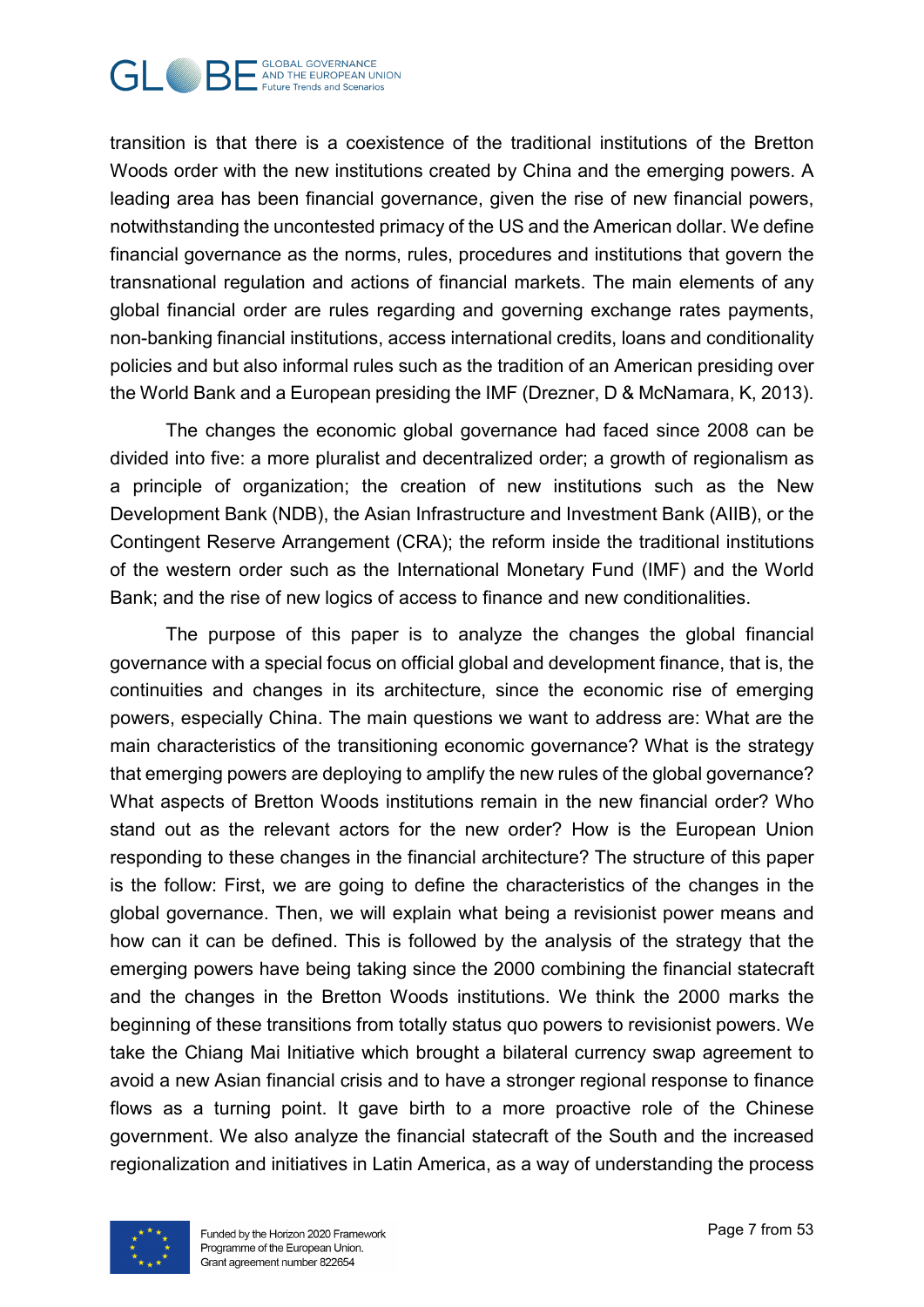

of increasing regionalization of the financial order. We then review how the European Union does has reacted and might be expected to react to these changes. The final section offers a conclusion.

# <span id="page-7-0"></span>**2. DEFINING THE TRANSITION PERIODS OF THE GLOBAL FINANCIAL GOVERNANCE**

As Drezner & McNamara (2013) had mentioned, all financial orders experience a life cycle of emergence, dominance and collapse. Nowadays we are in a period of transition from the Post -Washington Consensus economic order to a new world order. We cannot tell what the new order is going to be called, but we can say that there are some characteristics in the period of transition that are getting stronger such as regionalism. The dominance of the Washington Consensus order passed the cycle of major acceptance and was replaced by a period of collapse specially with the 2008 Financial Crisis. The crisis was a tipping point in the architecture of the Economic Governance. Even if the rise of China started before the crisis, the crisis opened space to criticize the liberal ideas that the United States created as the pillars of the global order since the Second World War. A second phase in this cycle of transitioning is what the authors call the transformation of both material and ideas that open an opportunity to reconsider particular rules and arrangements that govern the international financial order. The 1998 Asian Financial Crisis was an example of a first contestation of the Washington Consensus because of the decision of the Pacific economies to resort to self-insurance against a future crisis. Also, the emergence of new powers such as the BRICS had competed with the United States in providing, the material, political and ideational infrastructure for the expansion of the rules governing the markets (Drezner & McNamara; 2013). In other words, the process of delegitimization of a financial order takes time and in the case of the Washington consensus, the period of uncertainty and doubts about the correct way of stabilizing the global economy led to the beginning of the transition period. There is ample literature (Stiglitz, 1998; Hibben, 2016; Güven, 2018) that explain the changes that the post-Washington consensus order brought but, we can certainly say that, nowadays, the liberal ideas are being confronted by the emerging powers in some regards, but since China has been the main national beneficiary of the globalization of production, it is difficult to say that it would change all of the institutions it has benefit from.

In the periphery in South America, the transition period was characterized by a more active role in financial global governance. Particularly, because of the commodity

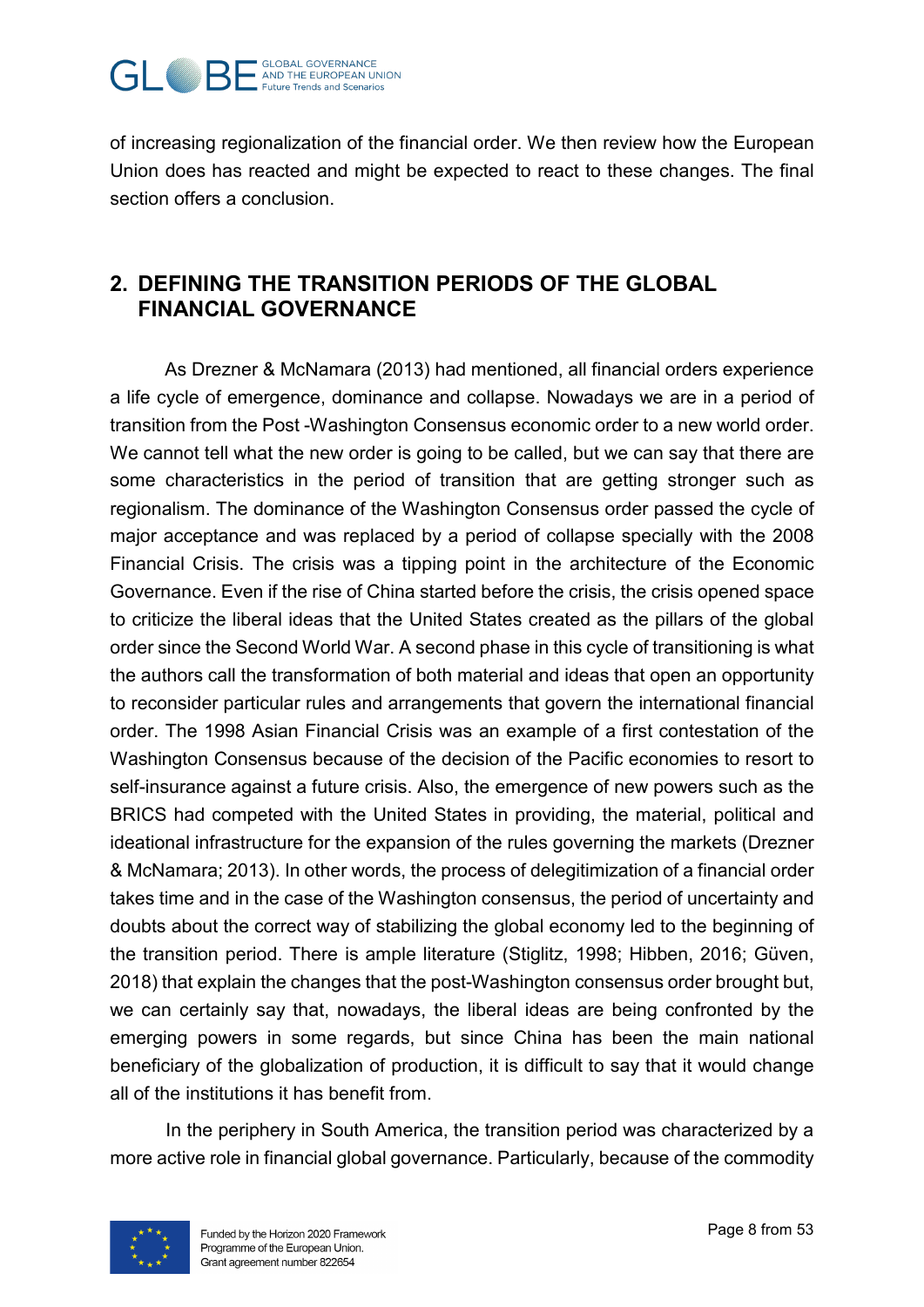

boom, the failure of the neoliberal recipes and a left turn in some countries, the institutionalized regional space expanded in a multitude of areas until 2016, when because of the different internal conflicts in each country the coordination among members stagnated. Institutions such as: Union of South American Nations (UNASUR), Mercosur, Petrocaribe or the Bolivarian Alliance for the Americas (ALBA) are considered by some scholars as post-hegemonic institutions (Riggirozzi & Tussie, 2012). This is, that they have their own political mandate and that all of them where created as a regional initiative to avoid the intervention of the United States in a region it considers its backyard.

With the 2008 financial crisis the emerging powers were convened into the global response and the decision making process. That inclusion of countries that were never considered in the decision-making forums showed the second Bretton Woods Moment (Helleiner, 2014) due to an optimistic idea that a new world was coming about. As Nicolas Sarkozy said: "*we have to redesign the entire financial and monetary system as was done in Bretton Woods"*. (Helleiner, 2014) However, many scholars saw the participation of China in the G20 as low profile, and that is why they interpreted it as a status quo power, but if we take a longer view reaching to the present, it is possible to identify the continuing increased role China has taken (Tussie, 2018). But the characteristics of Chinese leadership differ clearly from what the world was used to under the United States leadership. Changes in Global Governance have been made in different aspects such as: the number of relevant powers, the number of institutions and in some of the rules and norms that the classic Bretton Woods institutions had. In other words, the changes in the global governance can be summarized in two: one that is characterized as quantitative, because there are more relevant powers in the global arena and a qualitative one, because of the changes in the principles, rules, norms and regimes that govern the international political arena but also the flexibility the new institutions have to adapt to the complex challenges the world faces

We define global governance as *the collective effort to identify, understand or address worldwide problems that respect no national or regional boundaries and go beyond the capacity of individual states to solve* (Acharya, 2011). Given the definition, we can say that the architecture of the global governance reflects the values and ideas that the hegemon has on what is the best way to solve the problems. In the case of the United States during the 90s, the order was characterized by multilateralism as the main principle and with the construction of binding institutions and regimes to project power. A clear way to see it is by looking into the rules of decision making inside all the Bretton Woods institutions such as the voting shares in the IMF. The order was

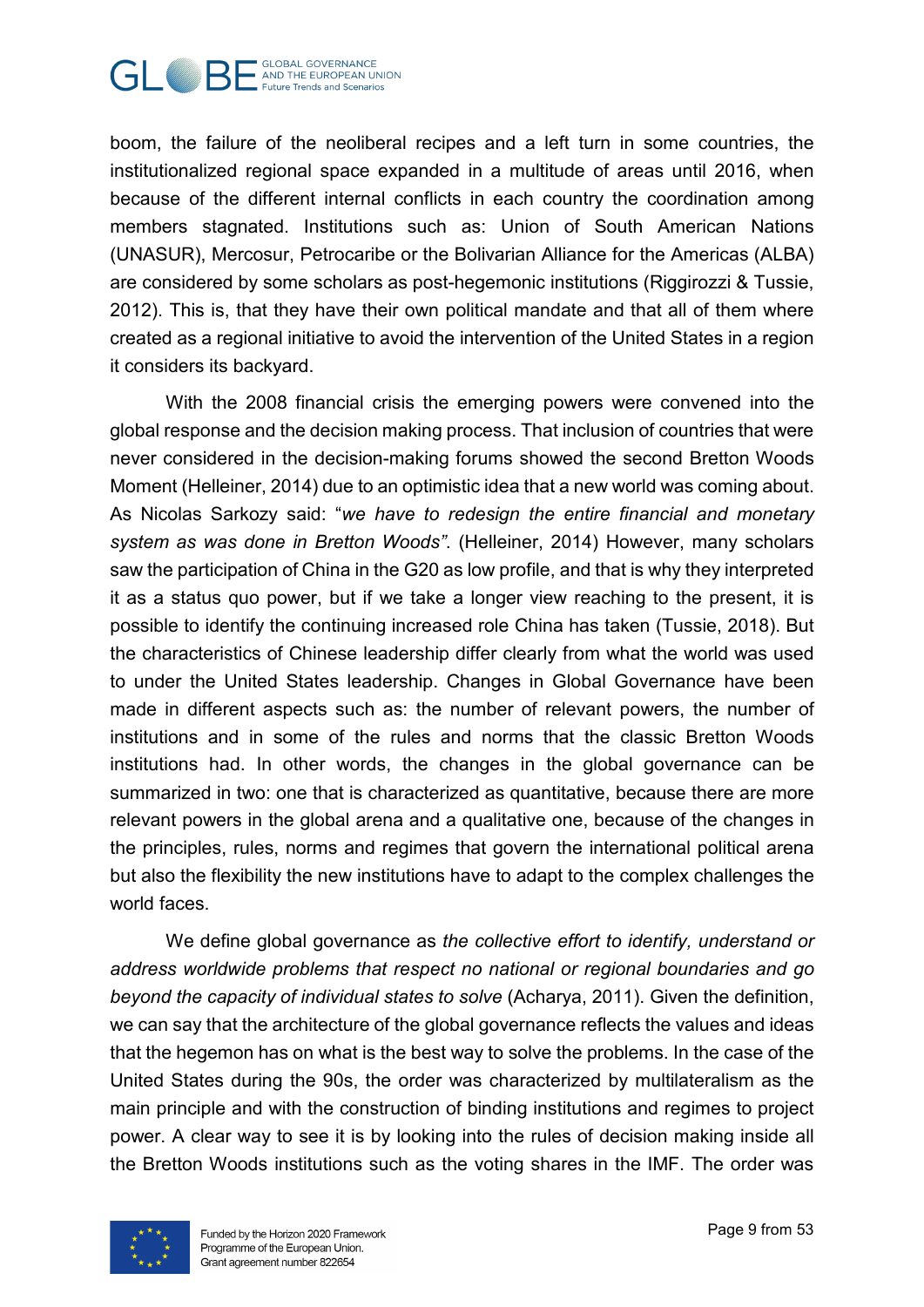

defined by Hurrell as a *Liberal Solidarist Order*. The main characteristics of this order said Hurrell (2008: 48) was: "*the move to institutions and expansion of global rule making, changes in the making, development and justification of international law, the increasing emphasis placed on the enforcement of international norms and rules; and*  a changed understanding of the state and of state sovereignty". The Liberal Solidarist order was also characterized by core themes of the classic liberal agenda such as economic liberalization, collective security, human rights, etc. However, it is key to mention that the Liberal Order stablished in the '90s also used practices such as coercion to impose such ideas. As Stuenkel (2017) explains, the liberal order didn't give enough space to the new powers in the decision making and the changes in the balance of power started to be reflected in the construction of parallel institutions and the pressure inside the traditional organizations to change the rules to make them more inclusive. The new visions of the global governance vary between scholars, but they are some leading characteristics that are shared in the different definitions.

One of the more encompassing definitions of the global governance regime emerged during the 2000 decade was developed by Acharya (2018), who identifies the new global governance as a *Multiplex World.* This means departing from a decentralized architecture, in which new and old powers share major roles in the Global Governance, and that the transition between the old and the new order give space for new institutions to rise, which will differ from the previous ones in their character (implicit norms, rules, regimes), constituencies (public and private actors), scope (bilateral, regional, global) and interests. This new global governance is pluralist, but different compared to the multipolar Westphalian order developed in Europe during the XIX century. The *Multiplex order* is characterized by the proliferation of transnational challenges to the international community and transnational actors involved such as multinational companies, NGOs and more. Forman & Segaar (2006) states that the new institutions and actors made the international architecture more complex and fragmented, regarding the operations of formal multilateral organizations and principles of universality, as well as more multilayered.

The balance of power in this new global order led to different concepts which look to describe the polarity of the world in the early 2000s. One of them is called asymmetric bipolarity (Stuenkel, 2017). The concept understands that while the United States is the main hegemon power in military terms, in terms of economic power, the United States lost the hegemony and China transformed itself in the economic hegemon. Another relevant concept to describe the polarity is the Uni-Multipolar concept (Huntington, 2003), understanding that the United States is the Hegemon, but it is not the only power in the political arena. Even if there are different concepts that

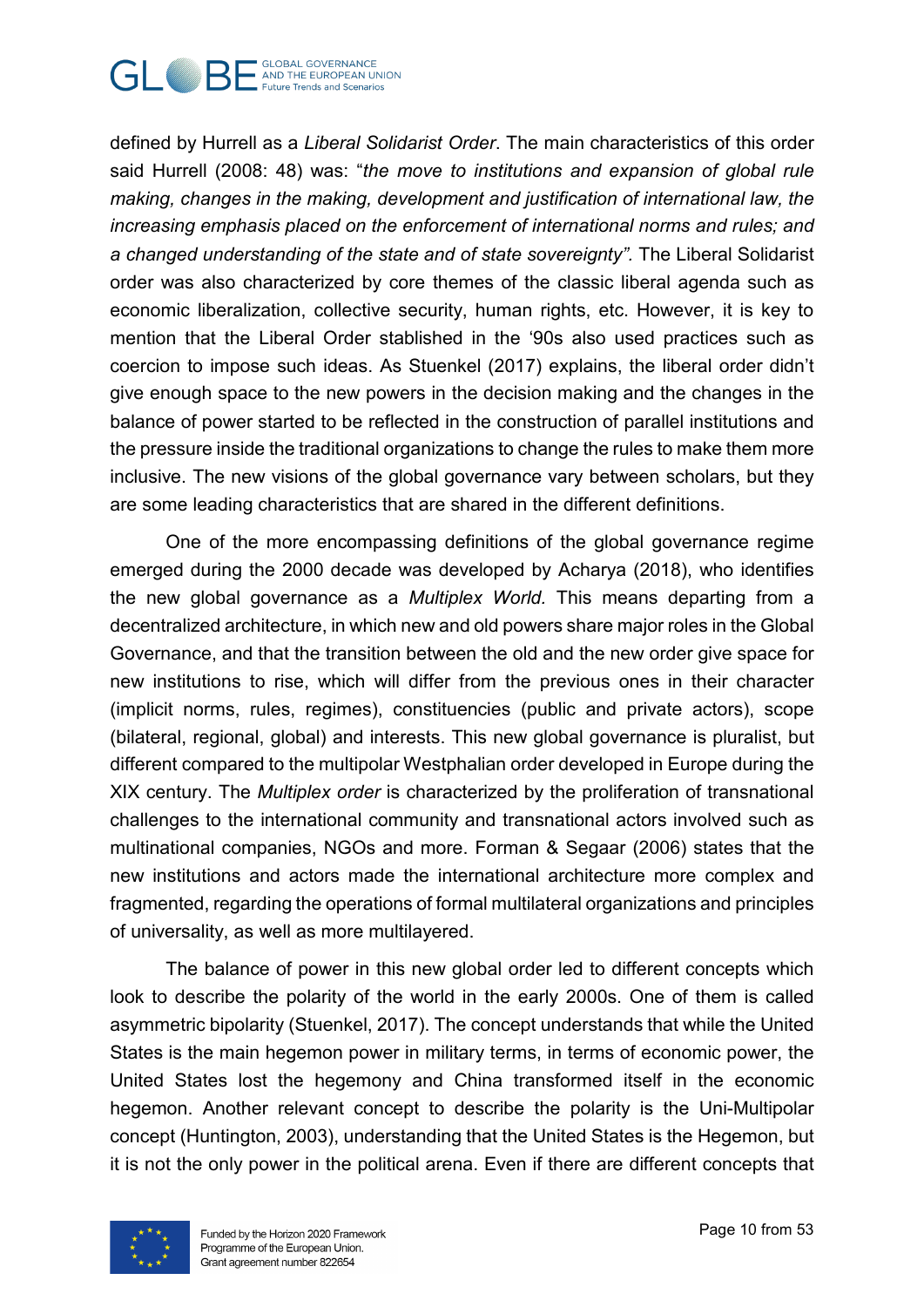

address the changes in the balance of power, the reality of a world with more than one hegemon power and with middle powers that are trying to gain space in the decisionmaking arena is another characteristic of the multiplex world. As Mark Beeson (2019) explains, the middle powers have increased their capacity to create an agenda and to be part of the decision making. Countries like Canada, Australia, but also and Brazil have, because of the changes described, gained relevance. Adding, as described, the multiplex world, considers the state as the center of the order, but it also inherits from the 90s the proliferation of multiple non state actors like NGOs, Transnational Corporations and organized crime.

The fragmentation between classic and new institutions propelled by emerging powers is not linear nor direct. There are many types of fragmentation between the different areas that conform the Global Architecture. There are not the same the kind of challenges and institutions in the financial governance than the ones existing in the environmental governance, for example. Also, the way China responds to every aspect of the architecture is different; while in the environmental architecture the Chinese government has taken a conservative position, the economic governance is one of the main arenas in which China is contesting the established order. As mentioned by Forman & Segaar (2006) and Tussie (2016), there are multiple attempts to change the way business and relations are done in the international community giving birth to hybrid institutional arrangements, new intergovernmental coalitions, public-private partnerships and private sector initiatives. The new intergovernmental coalitions such as the G-20 promotes different characteristics for the existing institutions. They are informal, dynamic, multilayered and adaptable to the changing challenges. Also, as we will further see, even in the cases of a fragmentation of the order, sometimes the alternative institutions can cooperate with the pre-existing ones. One clear example of these is the role of the IMF in monitoring Argentina in the swap arrangement with China. As will be explained, the IMF still plays a central role in financial governance and even if there are some aspects in where it is contested, there are others in where the hierarchy remains.

Another important shift is the growing influence of transnational corporations. This companies are public goods providers but also tends to export the values of the country they are from as a form of soft power. As a strategy of financial statecraft China has used this companies to play a role in the implementation of the international agenda through the engagement in particular areas such as finance and trade (Forman & Segaar, 2006). Companies such as Huawei or the ICBC Bank are relevant to these matters. Also, these companies represent an indirect confrontation between China and the United States. For example, the Huawei conflict with Donald Trump can serve as

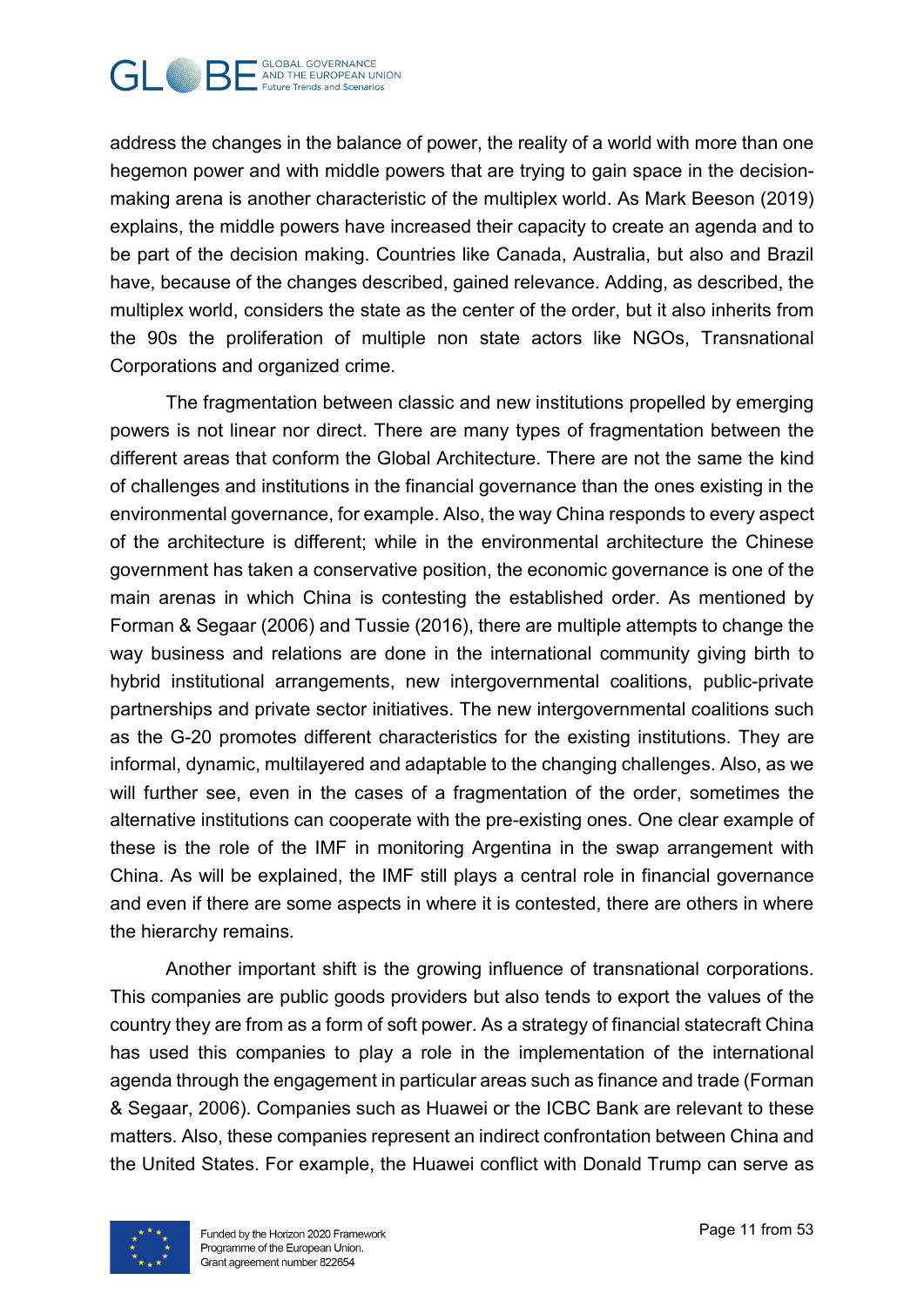

an example of the competition in economic terms. It is central to take into consideration that these companies can be seen as forms of exporting values in terms of "soft power".

The last, but not least important change the financial global governance has faced is the change in the new logics of access to liquidity. As we will see, the Chinese swap arrangement and the CRA stablished as new challengers to the IMF as the lender of last resort. Even if they couldn't replace the IMF so far, there main strength is that the access to liquidity has different conditionalities that do not necessarily imply austerity policies as a measure to access to financial help. In other words, the conditionalities is another aspect that changed with the transition period of the Global Financial Governance.

In this paper we are going to focus on the Global Financial Governance. Due to the increase in the new technologies and the liberalization of the economy in the 90s coordinated responses are key to avoid crisis or to deal with them. Based on the former definition of global governance we understand Global Financial Governance as the collective effort to address the challenges the global economy faces in an interconnected and interrelated world with multiple currencies and floating exchange rates, an increase and diversification of capital flows and new technologies. In the economic governance as general and the financial governance as specific we are facing a multipolarization with new alternatives to the Liberal world order. This new parallel architecture can be identified in the emergence of n a new financial development agenda propelled by new development banks, such as the AIIB and the NDB, new liquidity arrangements such as the BRICS Contingency Reserve Agreement, the increasing Chinese bilateral swaps lines (McDowell, 2019), and the growth of the RMB as a new powerful currency looking to compete with the dollar. As mentioned by Forman & Seegar (2006), the new institutions and intergovernmental initiatives developed as a consequence of the failure of the effectiveness of the existing institutions, notably the Bretton Woods institutions, in dealing with transnational problems and the first manifestation of this alternative intergovernmental arrangements appear in the global economic and financial arena. These new institutions, and cooperation spaces have a double role, they *complemented the existing order but at the same time, challenged the existing intergovernmental institutions.* (Forman & Seegar, 2006).

In brief, the complexity of the changing global financial governance is marked by fragmentation between the Liberal Order created by the United States after the Second World War and the new parallel order that China and the emerging powers are building in the multilateral arena. At the same time, we also have been seeing an evolution of the regional orders, stimulated by China and Asia and an increase in the

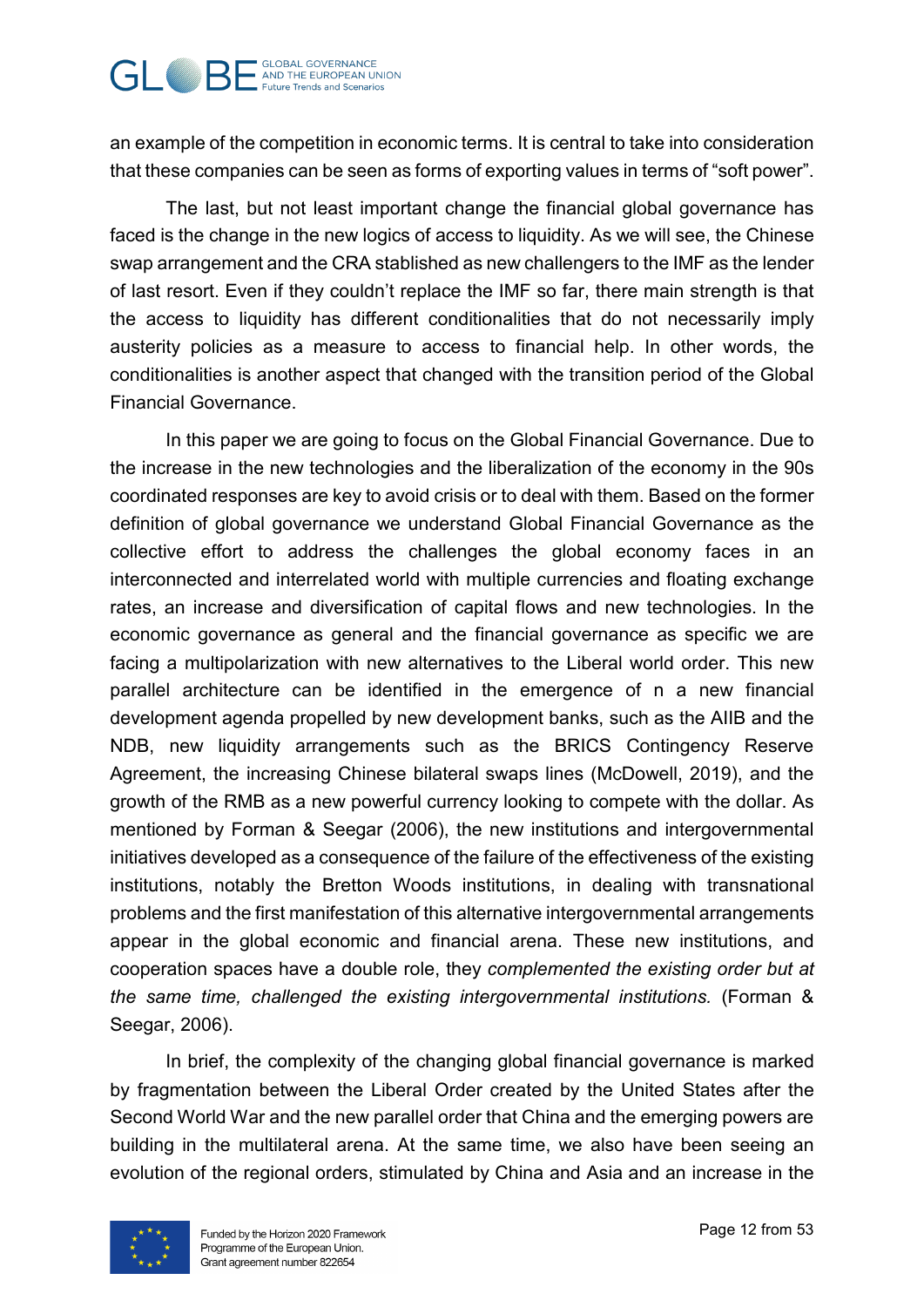

bilateral relations between countries. It is important to remember that the relation between these two parallel orders can be of confrontation, of coexistence but also of cooperation in certain cases. In other words, the relationship between the two alternative orders is going to be what states make with them. The relationship between the two alternative orders it is going to be what states make with them. However, the role of order actors is also going to affect the characteristic and the way the two alternative orders is.

In the next sections, we will address the definition of revisionist power in a broad sense and the main strategies that the Chinese government has been using to build the parallel economic architecture, understanding that the China challenge to the liberal order is likely to be selective and partial rather than outright systemic (Breslin, 2008).

# <span id="page-12-0"></span>**3. A PATH TO REVISIONISM: WHAT DIMENSIONS ARE MEANINGFUL?**

As we described before, the traditional conception of revisionism and status quo power depends on the support or rejection of a country to the international order (Chang, 2019). However, we have an approach that consider the socialization of a global power into the existing formal and informal rules understanding that taking a revisionist position does not mean changing every aspect of the preexisting order. The global financial order is shaped, as we are going to explain below, by the dispersal of power but also by the diffusion of economic ideas. As we mentioned, the 2008 financial crisis implications were a retreat of the United States and some countries of the European Union such as Spain, Greece, Italy and Ireland, and in contrast a strengthening of China, as one of the main US creditors.

To explain the changes in China's behavior and also the changes in the international community reactions to China's leadership we are going to focus on two dimensions: a) the distribution of political power and b) the power of ideas and how they shape and challenge the existing order. At the same time, the reaction of the middle powers and developing countries to the revisionism position as a mechanism of reinforcement of the strategy China has taken, (Broz, Zhang & Wang, 2020), is important to understand the increase in the South-South cooperation arrangements.

The first two dimensions are a key to understand the changes in the financial order because as explained by Drezner, & McNamara (2013), the interaction between

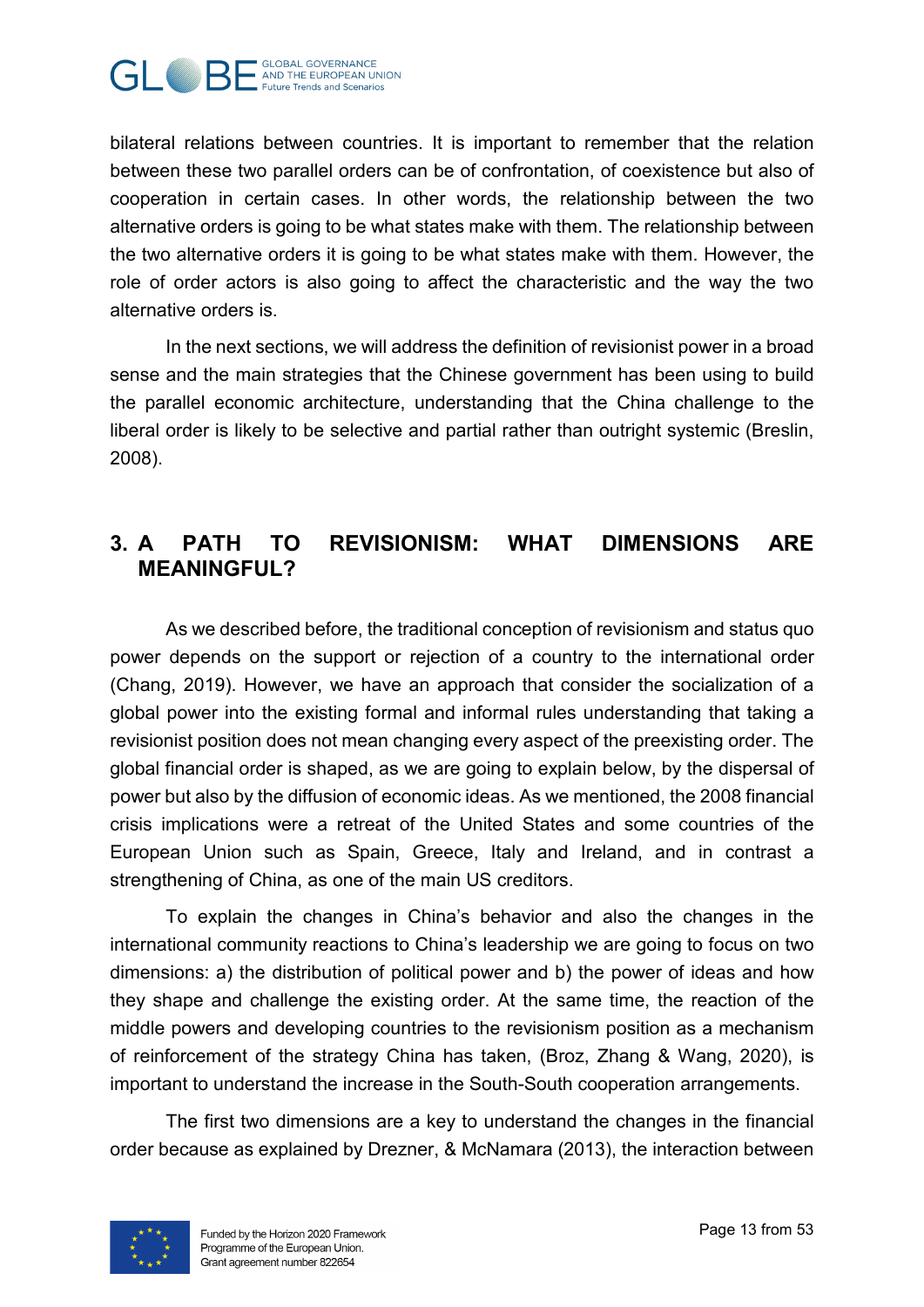

the distribution of the economic and political power and the ideas are the two main driving forces of the creation of a financial order and they work as interactive variables. Since we are willing to explain the changes in the financial order, we are going to define political and economic power of a state taking the definition of Susan Strange (1988) of the structural power in International Political Economy focusing on the financial dimension of the concept. As Strange (1988) defined it, the power is the structure within the credit is created, the monetary system that determines the relative values, the currency in which a credit is emitted. In other words, it is the ability of an authority to create or control the creation of credits in the international economy. At the same time, monetary power has two hands as Cohen (2006) says: the power to delay, that is to postpone what would become continuing costs of domestic macroeconomic adjustment to reduce a trade imbalance and the power to deflect, that is to avoid transitional costs of adjustment by passing it to another trade partner. Taking *the Financial Development and Structure Dataset* developed by the World Bank, a database that contains indicators about the size, activity, and efficiency of financial intermediaries and markets, we are willing to measure the economic power of China, that we argue has growth in the last 20 years.

The role of ideas as an explanatory dimension has not been considered recently by scholars of IPE but the export of macroeconomic policy models is a key aspect of the challenges that the multilateral system constructed by the United States after the Cold War. State regulation was essentially unnecessary in the financial order because information in the financial markets was complete. The ideas and perceptions play a central role in the operations of markets and the belief of what having a balanced macroeconomic policy is, define the rules and the ordering principle. As Abdelal, Blyth and Parson (2009: pg.2) states: "*Structures do not come with instruction sheet for managers and policymakers. Instead, people can interpret their material environment in very different ways"*. The mechanism of the power of ideas is explained by the concept of diffusion. This concept became relevant after the rise of the liberal world order and the interdependence theory. As Keohane and Nye (1973) explains*,* interdependence refers to situations characterized by reciprocal effect between countries or between actors in different countries. These effects are the result of international transactions, money flows, goods, people and messages between the international limits. As mentioned, powers can use different mechanisms to stablish a set of preferred ideas and the diffusion as a mechanism of spread consists in four ways of expanding ideas: coercion, competition, learning and emulation (Gilardi, 2012). The coercion form of diffusion is the imposition of a policy and the typical mechanism is conditionality, a mechanism already explained and used in the times of Washington

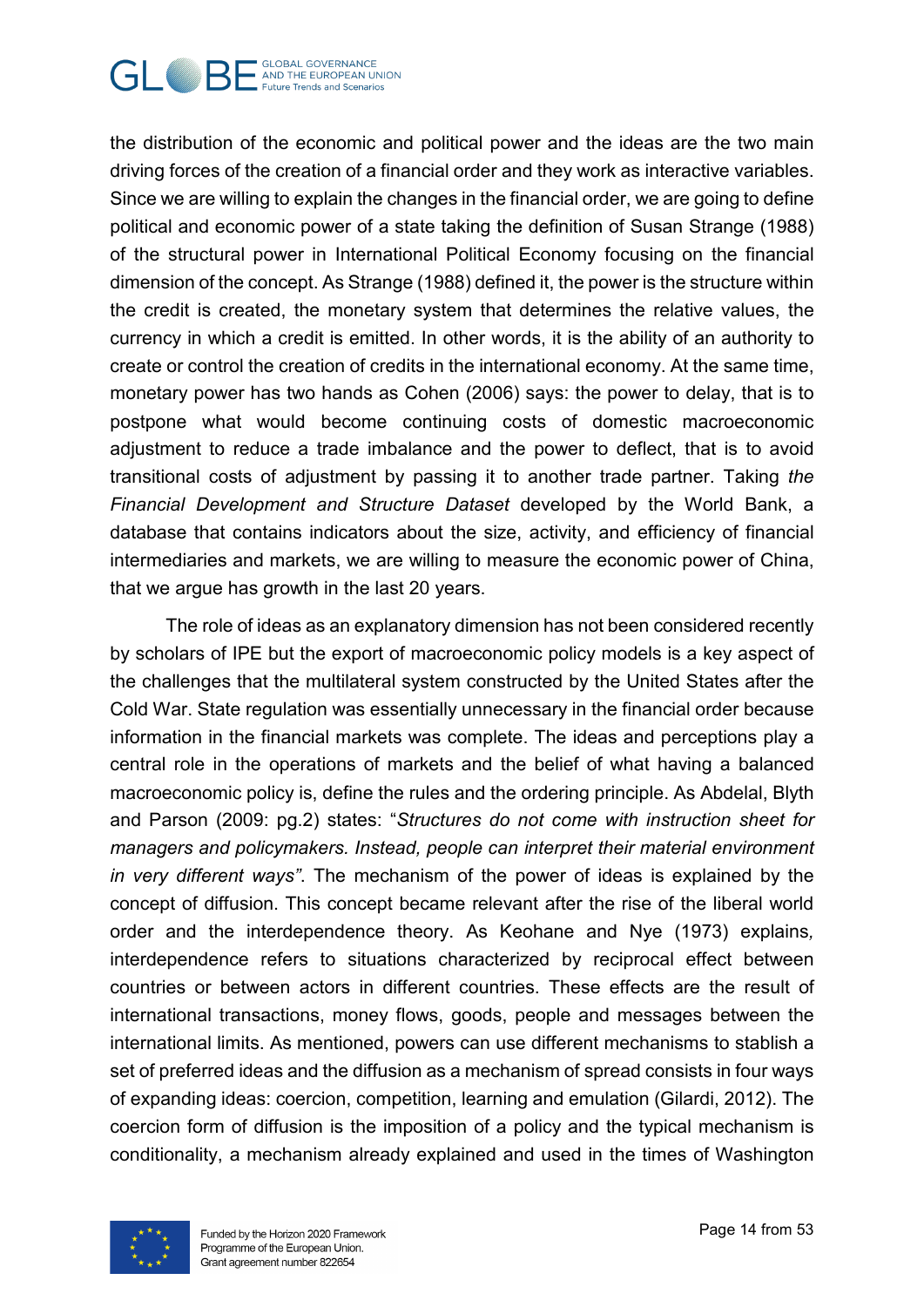

Consensus with the IMF as a lender and the neoliberal reforms as the standard conditionality. Regarding competition, the diffusion is based on the influence of one another in the competition of certain economic resources. The third mechanism of diffusion used as an explanatory variable of the power of ideas approach is learning, that is basically learning from the experience of another country. Last, emulation is defined as the diffusion of policies and ideas as a consequence of the normative and socially constructed properties (Gilardi,2012). This general approach can be applied to a national level as well as transnational level. In the last case, as explained before, the decisions made in one country depend on decisions made in other countries. It is important to mention that ideas become powerful when they diffuse and become widely accepted. For example, the China trilemma policy mix<sup>[1](#page-14-0)</sup> was different from the Washington consensus, and it started to be looked up by other nations because of the positive response to the financial crisis of 2008 it enabled.

About the power of ideas explanatory mechanism, we can say that competition in some respects has been the diffusion mechanism used against the United States. At the same time, learning and emulating are the two other mechanisms of diffusion used.

Last, to understand the international alignment of some of the emerging powers to China, specially some of the members of the BRICS we think it is important to explain why, there has being an increase in the foreign support for China's economic leadership. We believe, taking the ideas of Broz, Zhang, and Wang (2020), that the increase in the foreign support of China's leadership is explained by the dissatisfaction of developing countries with the existing financial order and the failure to address the economic challenges. Countries that have experienced more failures when applying IMF programs are more likely to support Chinese global leadership. At the same time, one aspect to mention is conditionality. China offers long term infrastructure development finance with no ties in terms of macro adjustment and concomitantly unpopular economic decisions but with costs in the long term for the environment. However, the possibility to avoid taking unpopular austerity measures offers a very attractive option to obtain financial support. As a result, international support of a group of countries has been forthcoming and that led to a process of reinforcement of the revisionist position of China. In other words, the increase in the Chinese capabilities, the diffusion mechanism of ideas and the capacity of pushing in followers caused by

<span id="page-14-0"></span> $\overline{a}$ <sup>1</sup> Trilemma, often called the Mundell-Fleming trilemma, poses that countries have three options from which to choose when making fundamental decisions about managing their international monetary policy agreements: setting a fixed exchange rate, allowing capital to flow freely, autonomous monetary policy. As Mundell-Flaming states, countries must give up one of the three options.

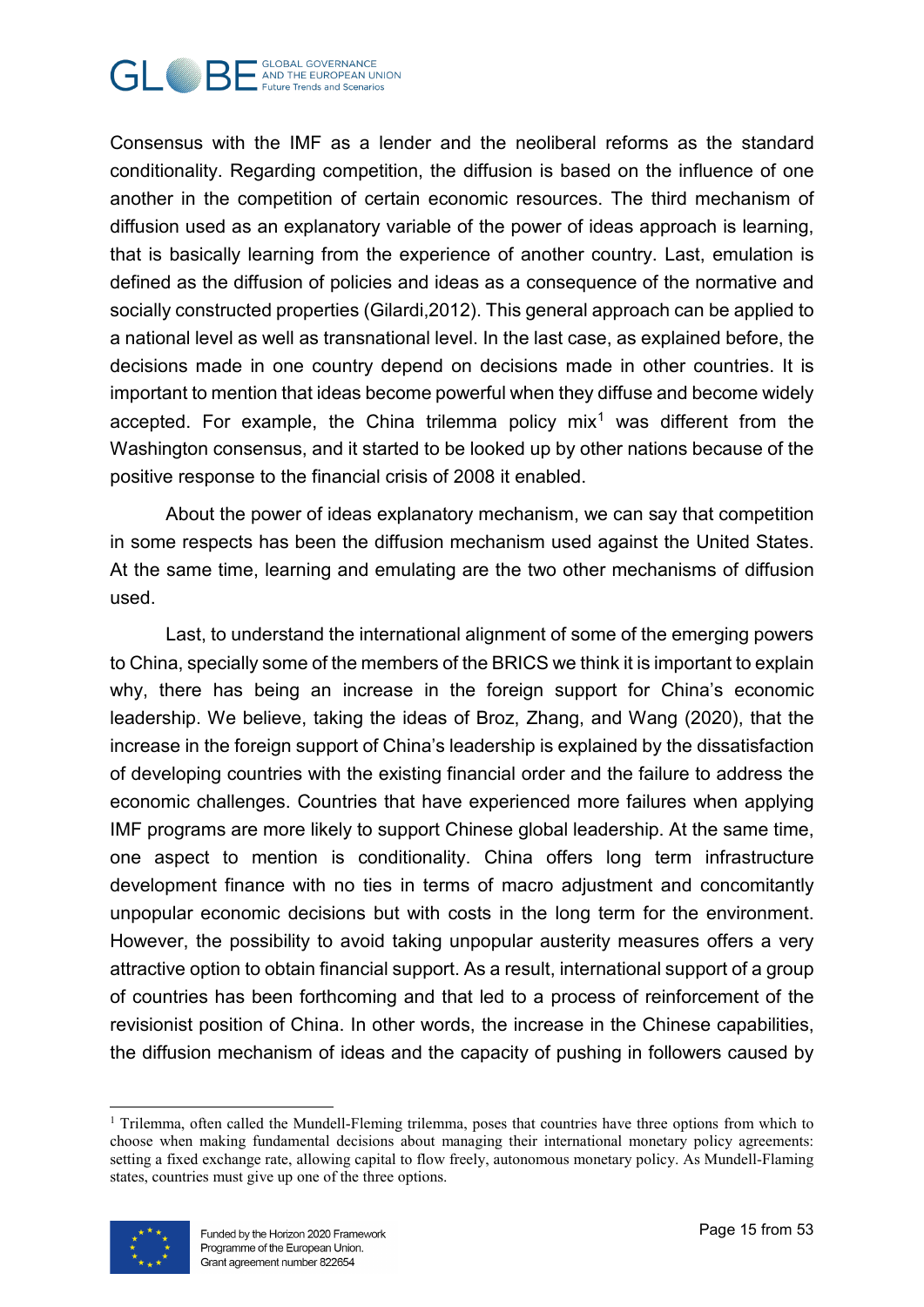

the dissatisfaction with the Washington consensus order also reflected in the official discourse of China to the international community.

# <span id="page-15-0"></span>**4. THE EMERGING POWERS STRATEGY**

Up to here we have described and defined the changes that the Global Architecture has suffered since 2000 and the changes in the China's and Emerging powers view. In this section we are going to focus on the strategy that emerging powers have been taking to make the institutions and global order functional to their interests, and that characterize the new diversity of the global architecture. The two main strategies that we are going to analyze are: the financial and economic statecraft and the role in the Bretton Woods institutions, with special attention to the changes in their decision making and the cooperation with new IFIs. All the strategies show the revisionist approach of the emerging powers in the already existing order and in the construction of an alternative order.

## <span id="page-15-1"></span>**4.1 THE EMERGING POWERS STRATEGY: FINANCIAL STATECRAFT**

Financial statecraft is defined by Armijo and Katada (2014: 2) as: "*the use, by the governments of sovereign states, of national levers of direct and indirect influence over financial assets, markets, and actors for the purpose of achieving larger foreign policy objectives*". As authors explains, Financial Statecraft can be analyzed with three variables: if it is offensive or defensive, bilateral or systemic, and if it is monetary or financial. At the same time the financial statecraft as a tool of foreign policy can be used between the Bilateral arena in where the State A directs its action to a Country B, or Systemic, in where State A directs is action to global markets or governance institutions. To this typology we will add the regional dimension due to, as we stated before, the new global governance is characterized by an increase in the regional orders and the regional institutions. A defensive strategy is oriented to protect the domestic economy from external financial pressures, while an offensive one implies an objective of disrupt the way other States behave.

At the same time, the definition of three arenas in which the states can direct their financial statecraft as we previously said are: bilateral, directed to a specific country, regional, directed to the region the country is part of or to a region in where there are hegemonic interests or to the system, with the objective to influence the financial markets and the global governance.

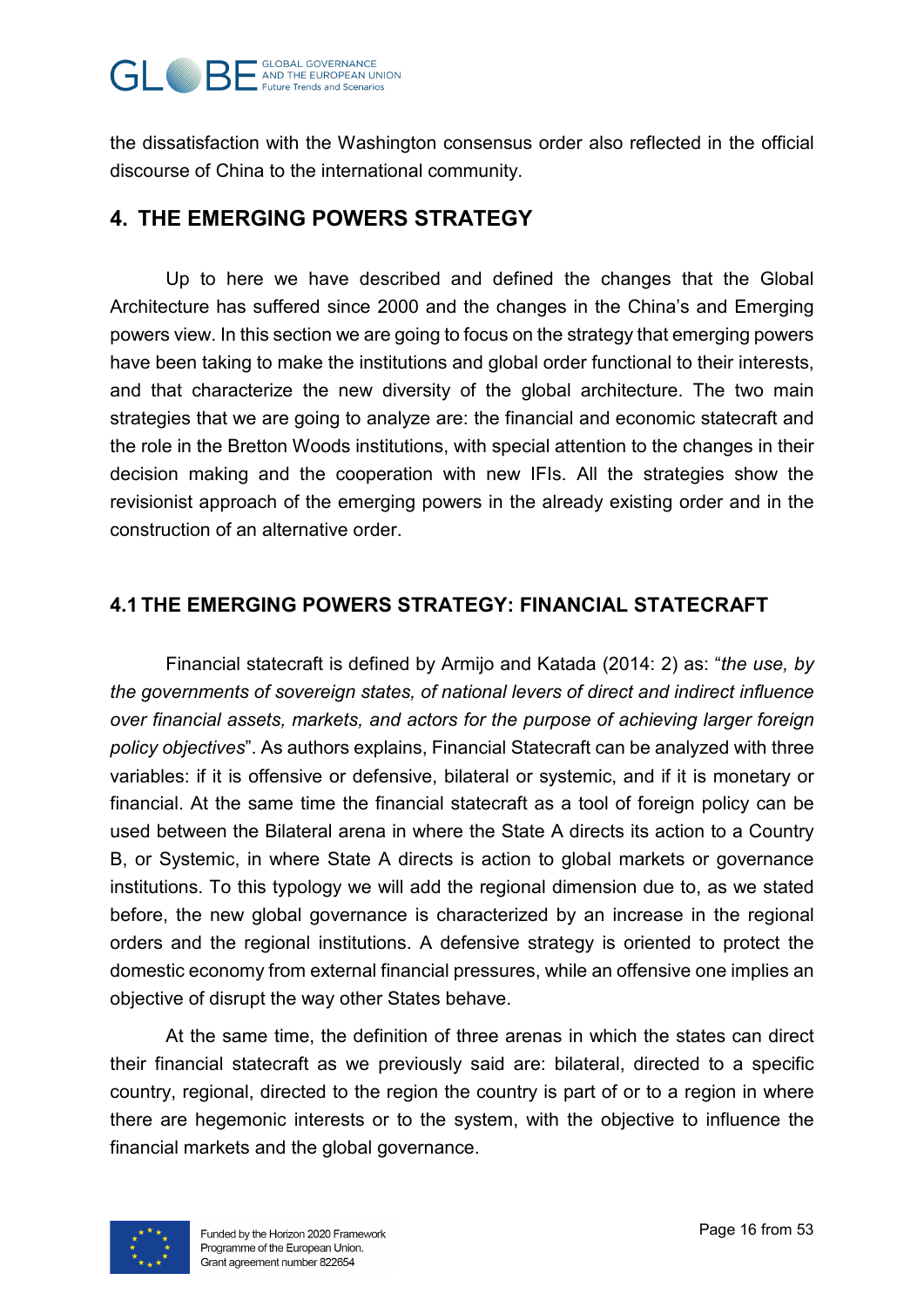

Last, we have to sort out the difference between the financial policy and the monetary policy. According to Gilpin (2001), the integration of the international monetary system and the international financial system and their interaction on one another make difficult to stablish a dichotomy. The difference and definition we stablish is that the purpose of the international monetary system is, as said, to facilitate transactions in the real economy while the objective of the financial system is to provide investment capital. We define that there is a financial strategy when there is credit investment and lending. In contrast a monetary policy refers to interest rates, monetary regimes and strategic use of the currency.

An important distinction that its necessary to make before analyzing the different strategies of financial statecraft is the distinction between development and liquidity finance. In the former, the focus is on the development banks while the focus on liquidity finance is put under the financial arrangements and institutions that have the aim to provide liquidity to the system. The difference between both of the financial distinctions is that while the developmental financial has been stronger in disputing the power of the World Bank, the liquidity finance have been less successful because of the domain of the Dollar as the global currency (Table 1 presented below summarizes the argument).

#### **Defensive and Bilateral financial statecraft**

The strategies bilateral and defensive ones are most used by week and vulnerable countries to try to defend themselves or to shield themselves from the influence or strong advanced industrial countries. In other words, the defensive bilateral strategy consists of a State A that tries to defend from the actions of the State B. Latin American countries are the main countries using this type of strategy. Examples such as Argentina, Chile, Peru and Mexico use them. Default is one of the main commonly used strategies. Last, the diversification of resources of foreign sovereign borrowing, like Argentina during the 2005, when it received sovereign lending from China and Venezuela. At the same time, in monetary defensive terms, the strategy is the diversification of reserves. The aim of the monetary defensive strategies is to have a cushion in cases of fluctuation of the national currency as a store of value.

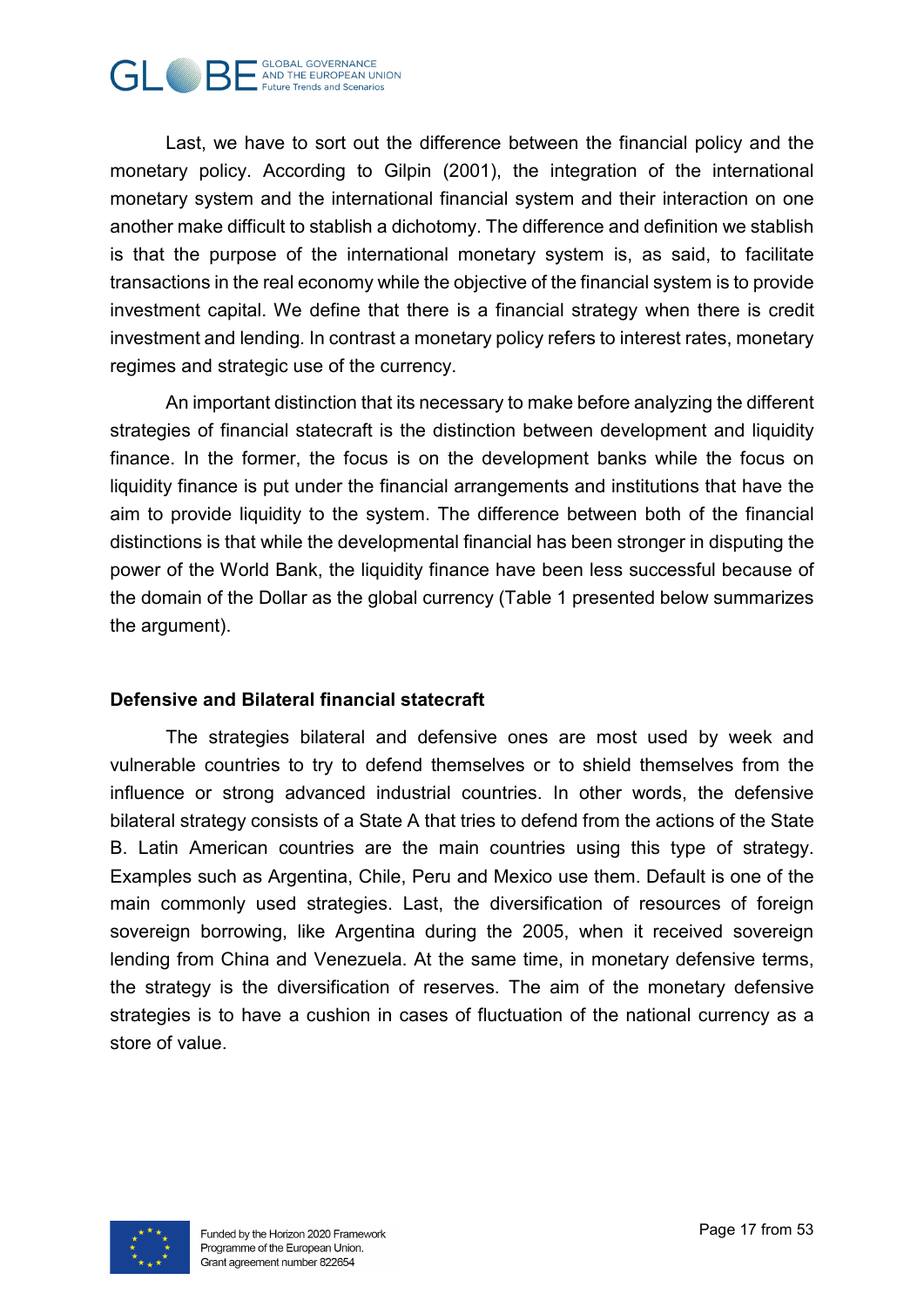#### **GLOBAL GOVERNANCE GUBAL GUBAL GOVERNANCE Future Trends and Scenarios**

## **Offensive and Bilateral financial statecraft.**

Offensive bilateral financial statecraft is the one in which a Country A targets Country B. Some authors believe that only mayor powers can exercise offensive bilateral financial statecraft. In the case of emerging powers, there are some instruments that can be used to achieve a foreign policy goal, for example promoting a payment system, using credit or aid to have more control over neighbors and using financial pressure with the example of accumulating reserves, like the East Asia's so called "savings glut". In the case of monetary issues, the two strategies are: encourage local currency trade invoicing with smaller neighbors and the power to deflect and manipulate the exchange rate to oblige target to adjust the payment imbalances. Here, even if there are not many examples of currency expansion by the emerging powers, there is a potential opportunity for those states in the trend of invoicing trade in each other's home currencies, providing an opportunity to not incur in obligations in US Dollars. Also, the RMB Swap arrangement between China and a host of 35 countries accounting for more than USD 500 billion (McDowell, 2019) can also be seen as a new type of bilateral currency expansion.

The Peoples Bank of China has been one of the main drivers of the RMB internationalization. With this main objective in mind, the Bank began to expand the RMB swap agreements in 2009 and to try to settle trade between the local currencies and the RMB without using the dollar. One of the main characteristics of the swap arrangements is that they are not part of a multilateral framework like the Chiang Mai initiative. They conform a network of bilateral swap arrangements. In addition, the swap arrangements were not created to make liquidity in dollars available between the banks as do the CMI swap agreements were. The first agreement was signed with South Korea, but the strategy was expanded across the world and in 2017, China maintained a total of 35 swaps arrangements. Such an extended network of swaps can be considered a step in the direction of an offensive strategy of financial statecraft. So long as the network continues to expand the agreements serve to enhance China's global status but also issuing a global currency would in time bring a range of economic benefits to China such as reducing the exchange rate risk by the Chinese firms, increasing the competitiveness of the Chinese banks and promoting trade with China.

## **Regional Defensive Financial Statecraft**

Under the regional financial statecraft, we also have defensive and offensive strategies. In the first case, securing regional financing and promoting multiple reserve currency are the main objectives. Promoting a system of multiple reserve currencies is

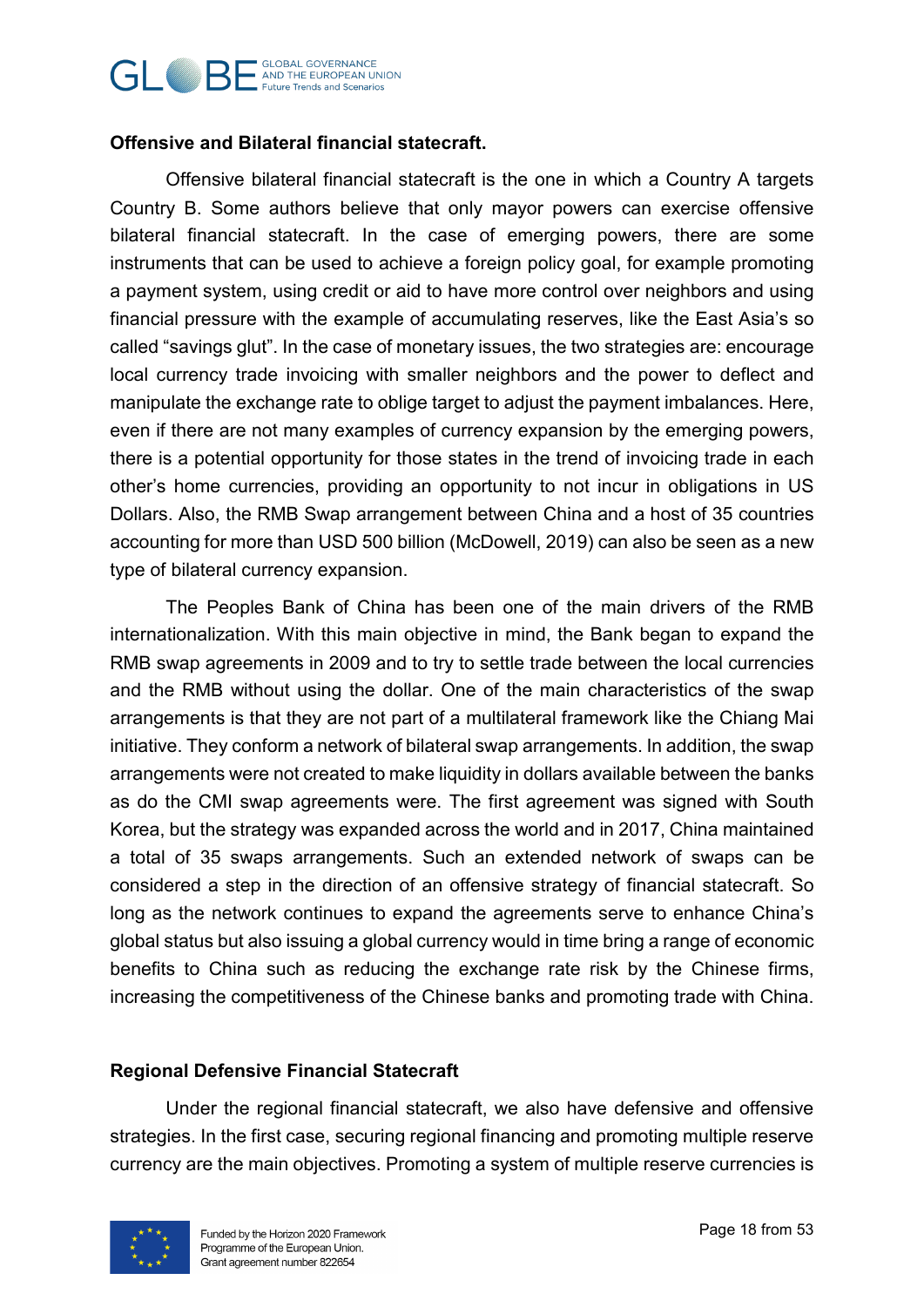

a way of protecting the region from the vulnerability inherent in the dependence of a single currency. Asia is the prime example to understand defensive reactions in regional terms. After the 90s financial crisis, East Asian governments had a defensive response towards domestic reforms but also towards financial regionalism. The governments pursued diversification of financial instruments for long-term investment through the establishment of local bond markets that where supported by the ASEAN+3 finance ministries through the Asian Bond Market Initiative. Also, because of the necessity of currency stability, the region organized regional currency initiatives to create a currency buffer. At the same time, when it comes to Swap arrangements, these are difficult to classify since depending on how they are conformed, membership, and conditions they can be offensive or defensive. In the first case, swaps can be a direct exchange between the currency chosen of two countries avoiding the use of the dollar. In the second case, swaps can be managed with recourse to dollars.

## **Regional Offensive Financial Statecraft**

Compared to the defensive strategy, offensive regional statecraft consists on building regional development banks in addition to a monetary policy of currency regionalization supported with SWAP arrangements. When it comes to identify the reasons why the new regional banks arise as proliferation phenomenon that characterize the process of change in the financial order, Shelepov (2016) identifies two factors that explain the motivation that every region has created multiple development banks: the severe bottlenecks in infrastructure financing, and the aspiration of developing countries for a greater role in the global financial system. As is going to be shown below, the lack of ability of the World Bank to deal with infrastructure development and the lack of financing, as well as the increasing regionalization gave birth to multiple development banks in Latin America, Asia and the BRICS.

In terms of policies, as we said before, Swap arrangements are considered an offensive financial statecraft strategy because they have been used as a short-term liquidity backstop outside the Bretton Woods institutions. In this sense we are going to analyze the swap initiatives like Chiang Mai and the BRICS Swap Arrangement. The way swaps function is simple: when a swap line is activated, both parties to the agreement exchange their own currency, or a hard currency such as dollars. The agreement usually limits the size of the deal and the duration of the swap can be draw. In the case of Chiang-Mai, the initiative was established as an Asian effort to have a regional emergency funding facility. However, since the 2000s, the total amount of

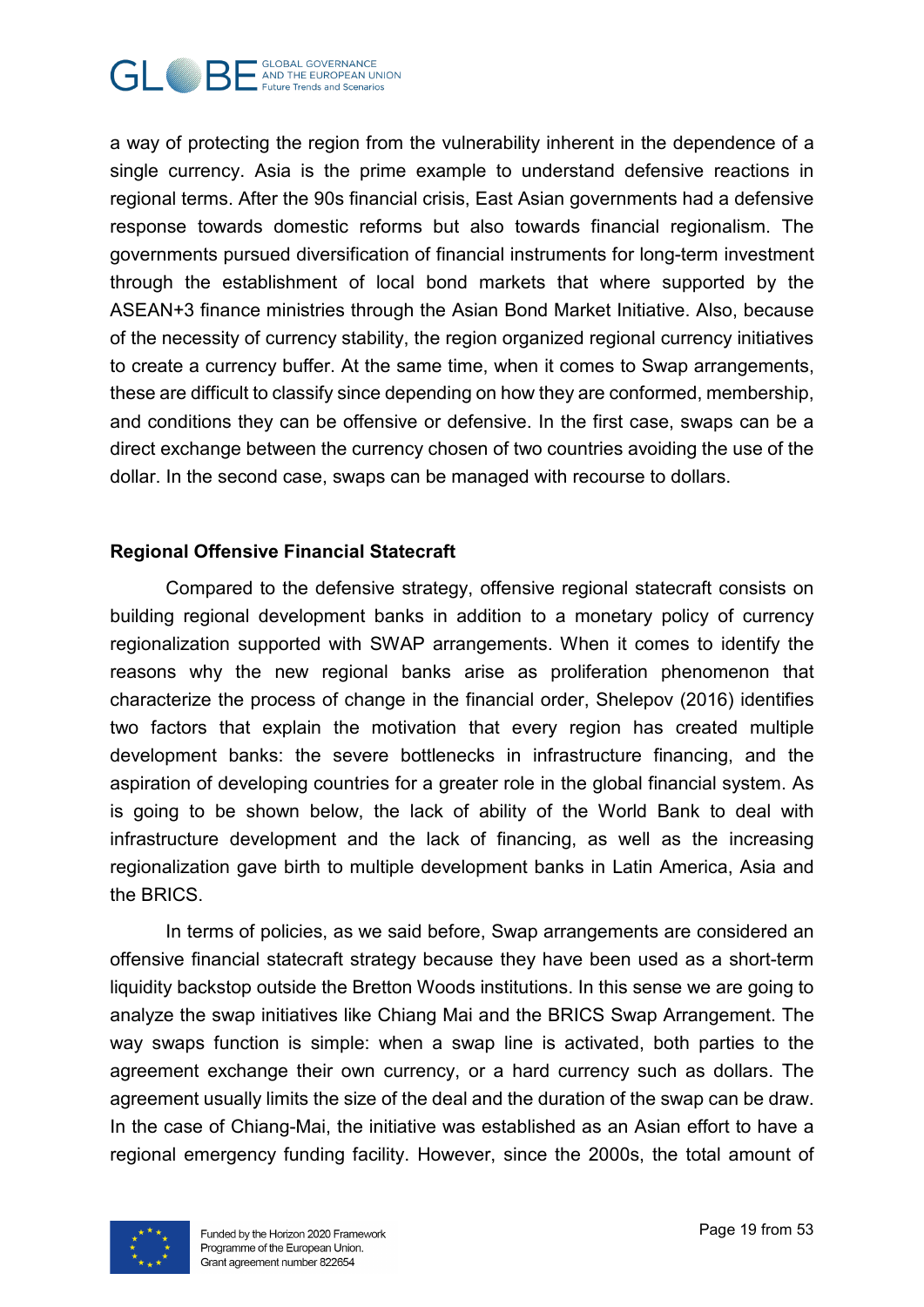

Chiang-Mai swaps gradually increased in 2009 starting to be a multilateral arrangement expanding the swap lines from USD 80 billion in 2009 to 240 billion in 2012. The BRICS Contingency Reserve Agreements intended to lessen the dependence of the dollar (Eichengreen, 2014). The five BRICS agreed to pool USD 100 billion of their foreign exchange reserves on swap lines which all members are entitled to draw.

In Latin America, the main offensive regional strategy was dominated by ALBA, Petrocaribe and the CAF. Although the latter showed some organizational improvements looking for address the borrower's demands (Humphrey, 2014), it is the first two institutions which sought to openly challenge the liberal hegemonic finance order in the region. Petrocaribe and ALBA were used as an alternative canal to supply oil to the region (especially in the Caribbean and Central America) in exchange to infrastructure development. ALBA also promoted economic cooperation, including a unit of account (the Sucre), which looked for reducing the use of US dollars in regional trade, resembling the Bancor Keynesian proposal at the Bretton Woods Conference.

## **Systemic Defensive Financial Statecraft**

Systemic financial statecraft is different from the bilateral and regional one in the sense that it tries to deal with the environment in where the global financial relations and the monetary relations occur. In the case of the defensive systemic financial statecraft, the states try to defend themselves from the influence of the global financial markets. Actions that can count as defensive in financial terms are establishing capital controls, nationalizing state banks and diversifying sources of foreign capital. These policies have the aim of resisting contagion from global market crisis. In Latin America, these policies were used by countries such as Venezuela, Brazil and Argentina that used state intervention in the financial system whereas at the same time they maintained their trade account open. In terms of emerging powers China, India and Brazil have used state intervention relying more on domestic rather than international finance. In monetary terms, the defensive systemic strategy is based on the idea of resisting currency pressures from the global market. Emerging Countries could accumulate reserves as a way of self-insurance. During the 2000 there were also initiatives to attempt a multilateral liquidity cooperation on their own terms, rather than resorting to the IMF. In Latin America, the Latin American Reserve Fund, with members such as Ecuador and Bolivia, is a case in point.

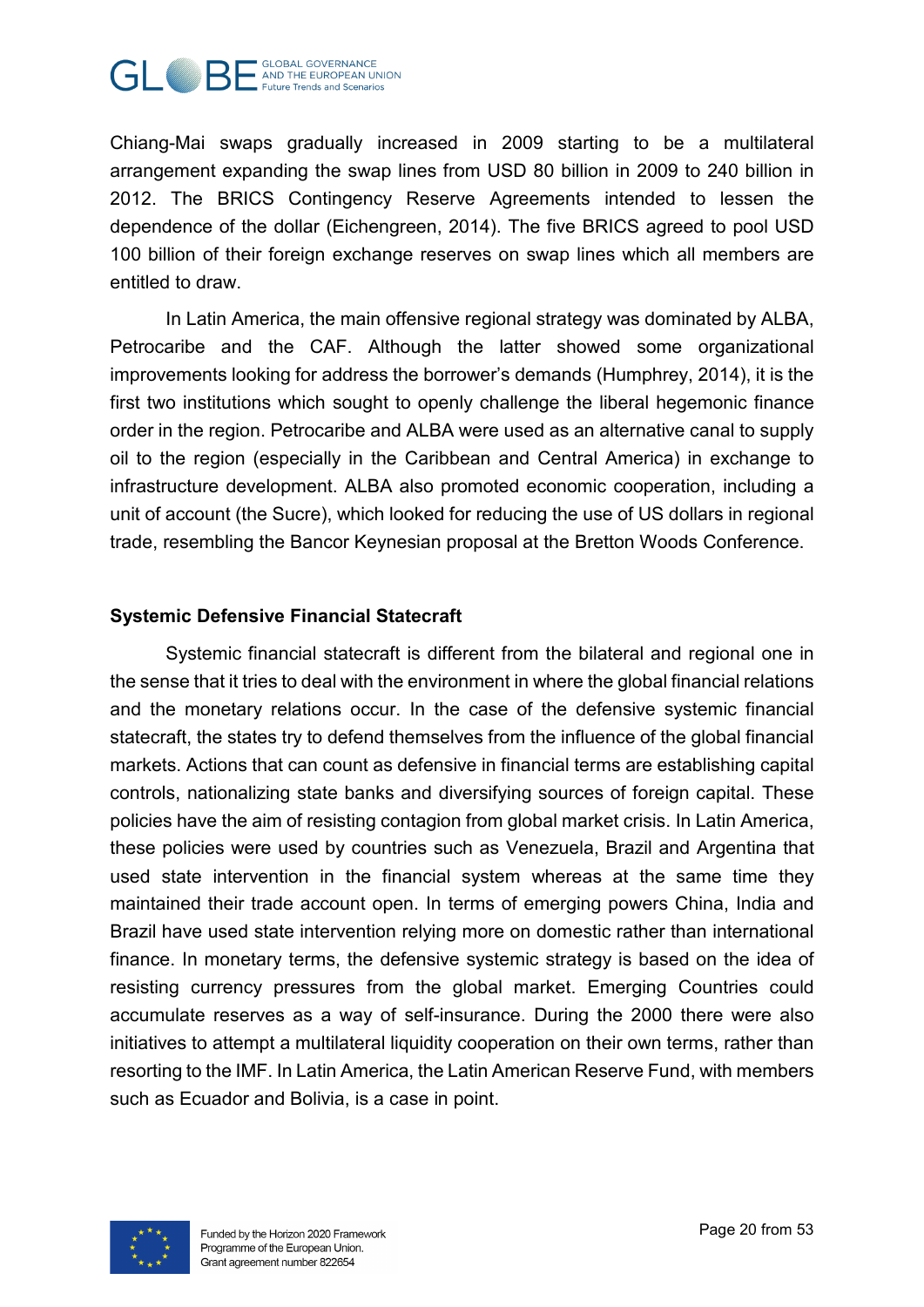

#### **Systemic Offensive Financial Statecraft**

Systemic offensive financial statecraft is more far reaching. It is intended to reshape the global economy structure and relations. In terms of offensive financial statecraft, the strategies could be to suppress capital controls or establish conditionality to the borrowers. The conditionality feature is of major significance because conditionality under US terms has been recognized as undesirable because of the failure in the economic programs imposed by the IMF. However, China's new economic arrangements also have a conditionality aspect, but different from the traditional conditionality policies like making mandatory the contracting of Chinese companies to construction. In other words, conditionality is an offensive approach of doing financial statecraft, that emerging powers, specially China, has used, but trying to stand apart from the US classic approaches. At the same time, in monetary terms, the participation in global monetary governance and promoting norms of adjustment as well as establishing the national currency as a reserve currency are some policies used as an offensive approach to the monetary governance. In Table 1 we present the typology we have reviewed

|                  | <b>Defensive</b>               | <b>Offensive</b>                         |
|------------------|--------------------------------|------------------------------------------|
| <b>Systemic</b>  | <b>IMF Multilateral Swap*</b>  | . AllB                                   |
| Regional         | . Asian Bond Market Initiative | . ALBA and Petrocaribe                   |
|                  | . BRICS Contingent Reserves    | . New Development Bank                   |
|                  | Arrangement (2014)             | . CAF (LATAM Development                 |
|                  | . Chiang Mai Initiative (2000) | Bank)                                    |
| <b>Bilateral</b> | . Default                      | . Chinese Development Bank               |
|                  |                                | . BANDES,                                |
|                  |                                | . Chinese Bilateral Swap<br>Arrangements |

#### <span id="page-20-0"></span>Table 1. FINANCIAL STATECRAFT REVIEW. BY LEVEL AND STRATEGY

\* Still a proposal

Source: own elaboration inspired in Armijo and Katada (2015).

#### <span id="page-20-1"></span>Table 2. MAIN NEW FINANCIAL INSTITUTIONS AND ARRANGEMENTS AND MEMBER COUNTRIES

| Institution | Country                                               |  |
|-------------|-------------------------------------------------------|--|
| <b>AIIB</b> | Afghanistan, Algeria, Australia, Austria, Azerbaijan, |  |
|             | Bahrain, Bangladesh, Belarus, Belgium, Benin, Brazil, |  |
|             | Brunei, Cambodia, Canada, China, Cook Islands, Côte   |  |

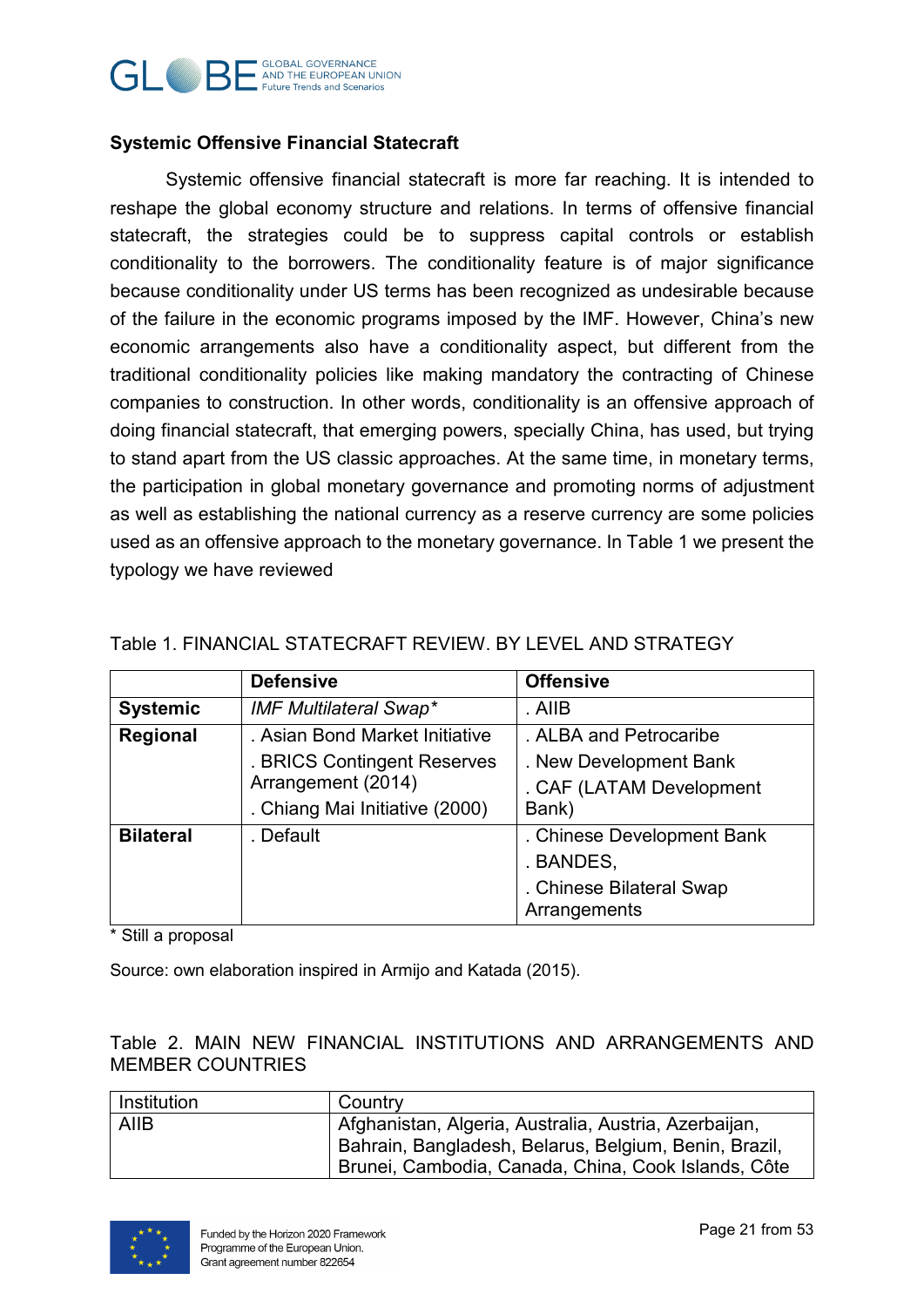

|                             | d'Ivoire, Cyprus, Denmark, Ecuador, Egypt, Ethiopia,    |  |
|-----------------------------|---------------------------------------------------------|--|
|                             | Fiji, Finland, France, Georgia, Germany, Ghana,         |  |
|                             | Greece, Guinea, Hong Kong, Hungary, Iceland, India,     |  |
|                             | Indonesia, Iran, Ireland, Israel, Italy, Jordan,        |  |
|                             | Kazakhstan, South Korea, Kyrgyzstan, Laos, Liberia,     |  |
|                             | Luxembourg, Madagascar, Malaysia, Maldives, Malta,      |  |
|                             | Mongolia, Myanmar, Nepal, Netherlands, New Zealand,     |  |
|                             | Norway, Oman, Pakistan, Philippines, Poland, Portugal,  |  |
|                             | Qatar, Romania, Russia, Rwanda, Samoa, Saudi            |  |
|                             | Arabia, Serbia, Singapore, Spain, Sri Lanka, Sudan,     |  |
|                             | Sweden, Switzerland, Tajikistan, Thailand, Timor-Leste, |  |
|                             | Tonga, Turkey, United Arab Emirates, United Kingdom,    |  |
|                             | Uruguay, Uzbekistan, Vanuatu, Vietnam                   |  |
| <b>Asian Bond Market</b>    | China, Japan, Republic of Korea, Brunei Darussalam,     |  |
| Initiative                  | Cambodia, Indonesia, Laos, Malaysia, Myanmar,           |  |
|                             | Philippines, Singapore, Thailand, and Vietnam           |  |
| <b>BRICS Contingent</b>     | Brazil, China, India, Russia, South Africa              |  |
| <b>Reserves Arrangement</b> |                                                         |  |
| Chiang Mai Initiative       | China and Hong Kong, Japan, South Korea, Indonesia,     |  |
|                             | Thailand, Malaysia, Singapore, Philippines, Vietnam,    |  |
|                             | Cambodia, Myanmar, Brunei Darussalam, Laos              |  |
| <b>ALBA</b>                 | Antigua and Barbuda, Bolivia, Cuba, Dominica,           |  |
|                             | Granada, Nicaragua, San Cristobal and Nieves, San       |  |
|                             | Vicente and las Granadinas, Venezuela                   |  |
| <b>New Development Bank</b> | Brazil, Russia, India, China and South Africa           |  |
| CAF                         | Argentina, Barbados, Bolivia, Brazil, Chile, Colombia,  |  |
|                             | Costa Rica, Ecuador, España, Jamaica, Mexico,           |  |
|                             | Panama, Paraguy, Peru, Portugal, Dominican Republic,    |  |
|                             | Trinidad and Tobago, Uruguay, Venezuela                 |  |
| <b>Chinese Development</b>  | China                                                   |  |
| Bank                        |                                                         |  |
| <b>BANDES</b>               | <b>Brazil</b>                                           |  |

Source: own elaboration

## <span id="page-21-0"></span>**ASIAN FINANCIAL STATECRAFT**

Since 2000 to 2020, there has been an increase in the use of the strategies of financial statecraft from defensive to more offensive ones in terms of political and economic capabilities but also offensive in the diffusion of ideas. The typology explained just give ideal types of the strategies commonly used but it is clear that China does use both defensive and offensive options, increasing the latter specially with the swap arrangements in Asia and in Latin America and Africa (Armijo, 2019) in terms of power capabilities.

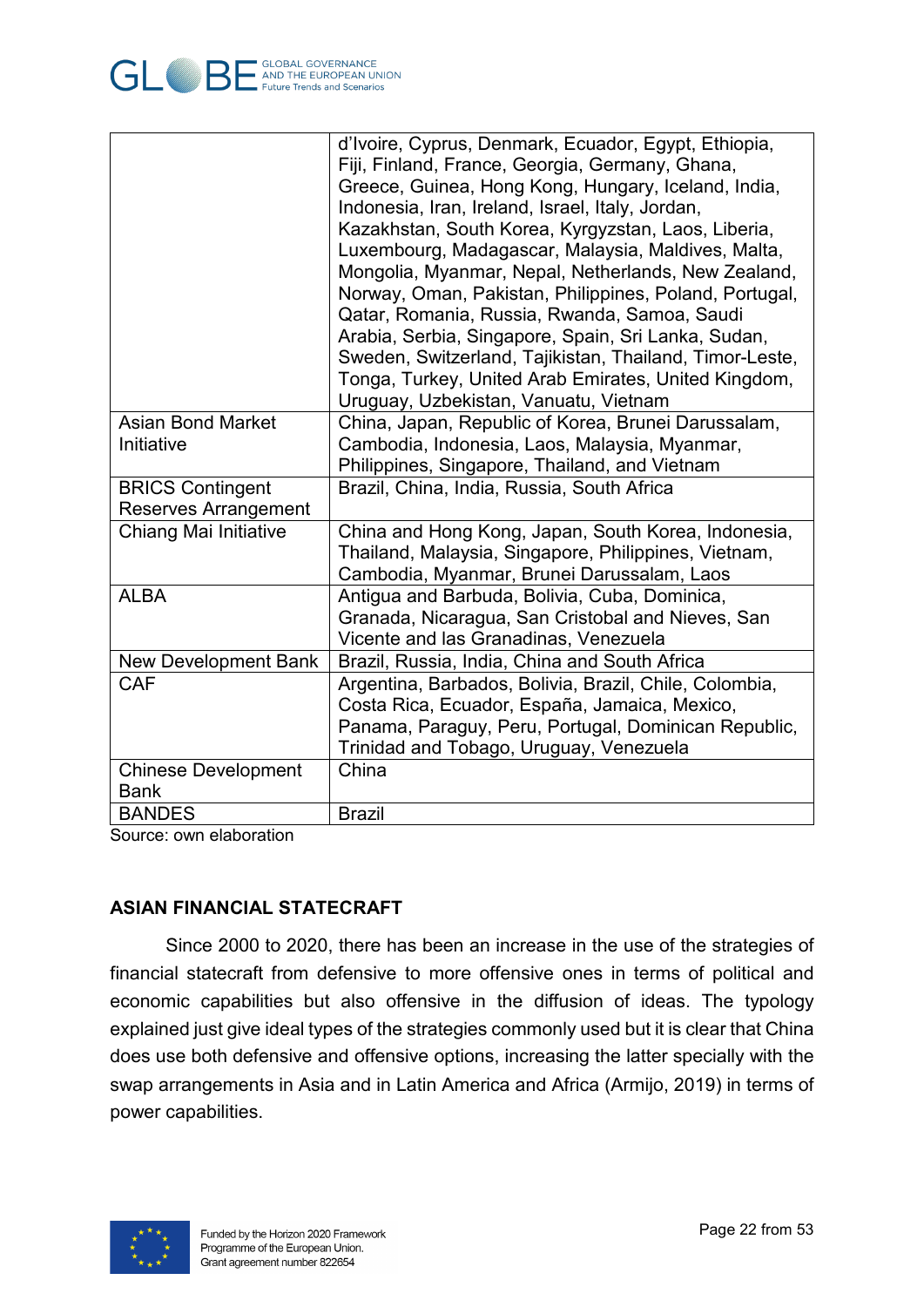

During the 90`s the Chinese strategy lent to the defensive, due to the need of protecting the Chinese manufacturing sector from the external competition. At the same time, Armijo (2019) explain that after the Asian Financial Crisis the Chinese Central Bank learnt the importance of increasing their international reserves and East Asian countries decided to avoid the recipes of the IMF and so to enter in a Swap Agreement like Chiang Mai. As Grabel poses (2018), the offensive strategy was taken regarding the expansion in the scale of activity and geography of the regional institutions. The Chiang Mai Initiative expanded with a multilateralization strategy. Originally developed shortly after the Asian Financial Crisis with Japan and South Korea as a defensive strategy to protect the region from the financial volatility and limiting the IMF presence, more so after the Financial Crisis of 2008, to transforming into a more offensive strategy. In addition, taking the approach not of power capabilities, but of diffusion of ideas, we can say that since the 2000, China has set an example that stands apart from the established ideas of the Washington Consensus. Using the power of ideas approach, we can say that in terms of political and material power, China had a more defensive approach, but in terms of diffusion of ideas, China set an example making learning and emulating the two ways of expansion and in terms of ideas having a more offensive approach. A clear example of that is the rise of the BRICS as the rhetoric and principles that define the organization (Tussie, 2018).

Some important changes showing a more offensive approach in terms of power capabilities have being the rise of new development banks and development initiative. Some of them are the creation of the New Development Bank, the Asian Infrastructure and Investment Bank, the Belt and Road Initiative, the BRICS contingency reserves arrangements and more. The importance of these initiatives is that they are offensive at a regional level but also at a systemic level because they represent a competition to the World Bank in the infrastructure area. One substantial topic that has being made between the scholars regarding the characteristics of these new banks and swap agreements and their binding conditions. The emerging economies had been getting closer to China because of the economic benefits it has. In terms of infrastructure, funding and trade, at the center of the Foreign economic policy of Xi Jinping, the AIIB, the Export-Import Bank of China and the China development bank are different institutions that have financing as a central attraction for China followers. Also, China offers an increase in trade and investment linkage to its partners.

In both cases, the AIIB, and the BRI represent two examples of offensive financial statecraft.

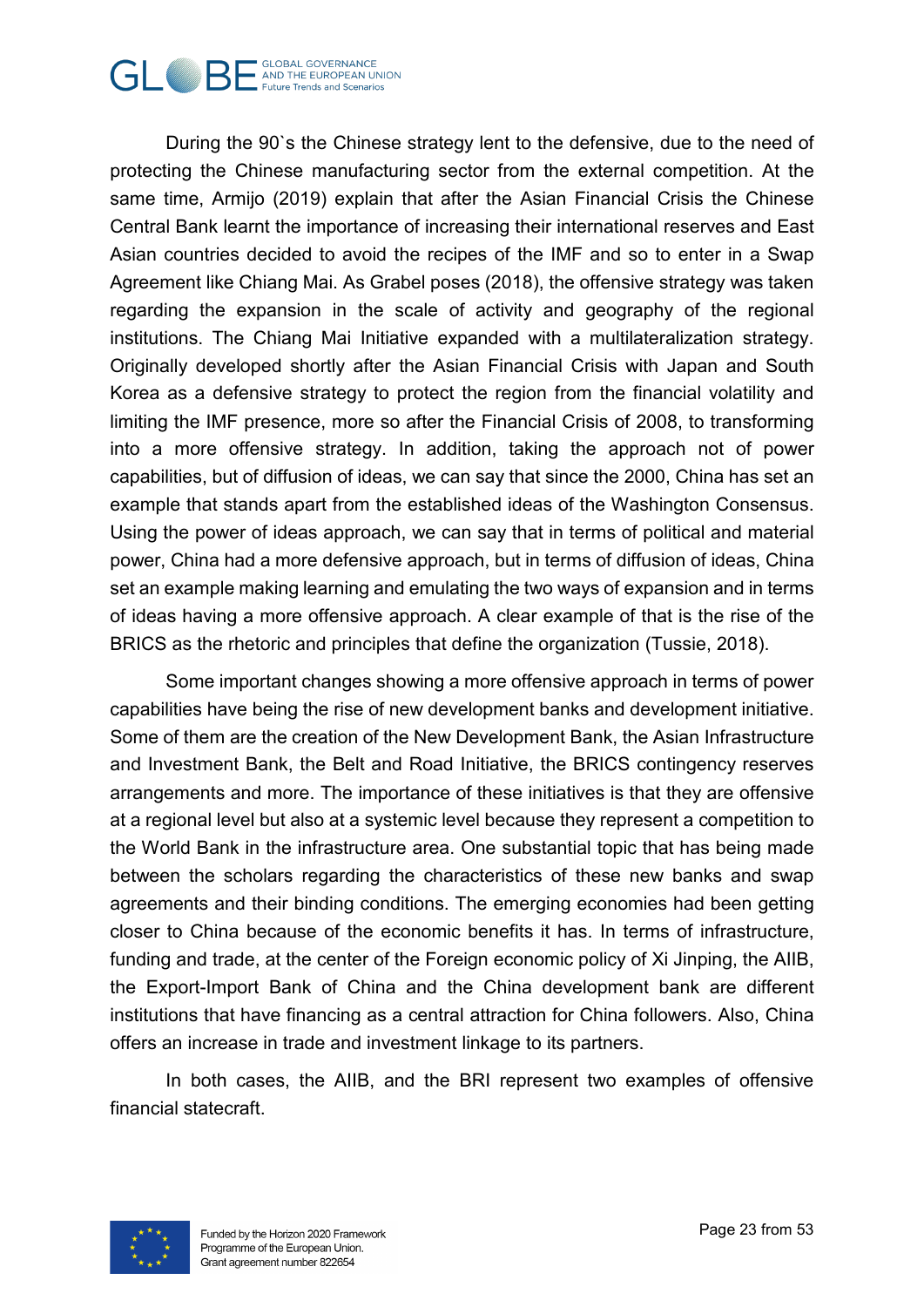#### **GLOBAL GOVERNANCE GILOBAL GOVERNANCE Future Trends and Scenarios**

## <span id="page-23-0"></span>**Chiang Mai Initiative**

The Chiang Mai Initiative (CMI) was the first currency swap arrangement launched by the ASEAN + 3 countries in May of 2000 at an attempt to address the liquidity difficulties of the region and as a way to supplement the existing financial arrangements, for some analyst the initiative was a direct consequence of the 1997 Financial Crisis (Bowles & MacLean, 2019). The CMI is formed by the ASEAN Swap Arrangement (ASA) and by the network of bilateral swap arrangements (BSAs) among the ASEAN+3 countries. The function or objective of the arrangement was to swap local currency for U.S dollars when facing a liquidity crisis. In the wake of the 2008 financial crisis, the CMI started the process of multilateralization, passing from being a regional defensive strategy to an offensive one. The Chiang Mai Initiative Multilateralization (CMIM) started in 2010 as a single pooled reserve scheme. The multilateralization also brought a cooperation scheme with the IMF because to access to financing there is a need to promote consistency between CMIM and IMF cofinancing arrangements with 120 billion USD. In 2012, the CMIM doubled its size to 240 billion USD. The way the CMIM works is not a common or centralized fund. The contributions of each country remain in the central banks of the member countries. In the event of a balance of payment or liquidity crisis a member government can swap its local currency for US dollars from this pool. Each country`s borrowing quota is based on its contribution multiplied by its respective borrowing multiplier. The members of the CMIM are China and Hong Kong, Japan, South Korea, Indonesia, Thailand, Malaysia, Singapore, Philippines, Vietnam, Cambodia, Myanmar, Brunei and Laos.

The relationship between Chiang Mai and the IMF, is a link created to coordinate the operational and policy aspects of co-financing. In order to smooth the machinery for activation, ASEAN+3 and the IMF have jointly conducted test runs annually.

## <span id="page-23-1"></span>**Asian Bond Market Initiative**

The Asian Bond Market Initiative was launched in December 2002 by the ASEAN + 3 (China, Japan and the Republic of Korea) to strengthen the financial stability and reduce the region´s vulnerability to capital flows. The main task is to develop bond markets and promote regional financial cooperation and integration. This approach is based on the rationale that a more developed and integrated local currency bond markets, would enable the economies in the region to mobilize domestic savings to finance their long-term investment needs and reduce their vulnerabilities to the reversal of capital flows.

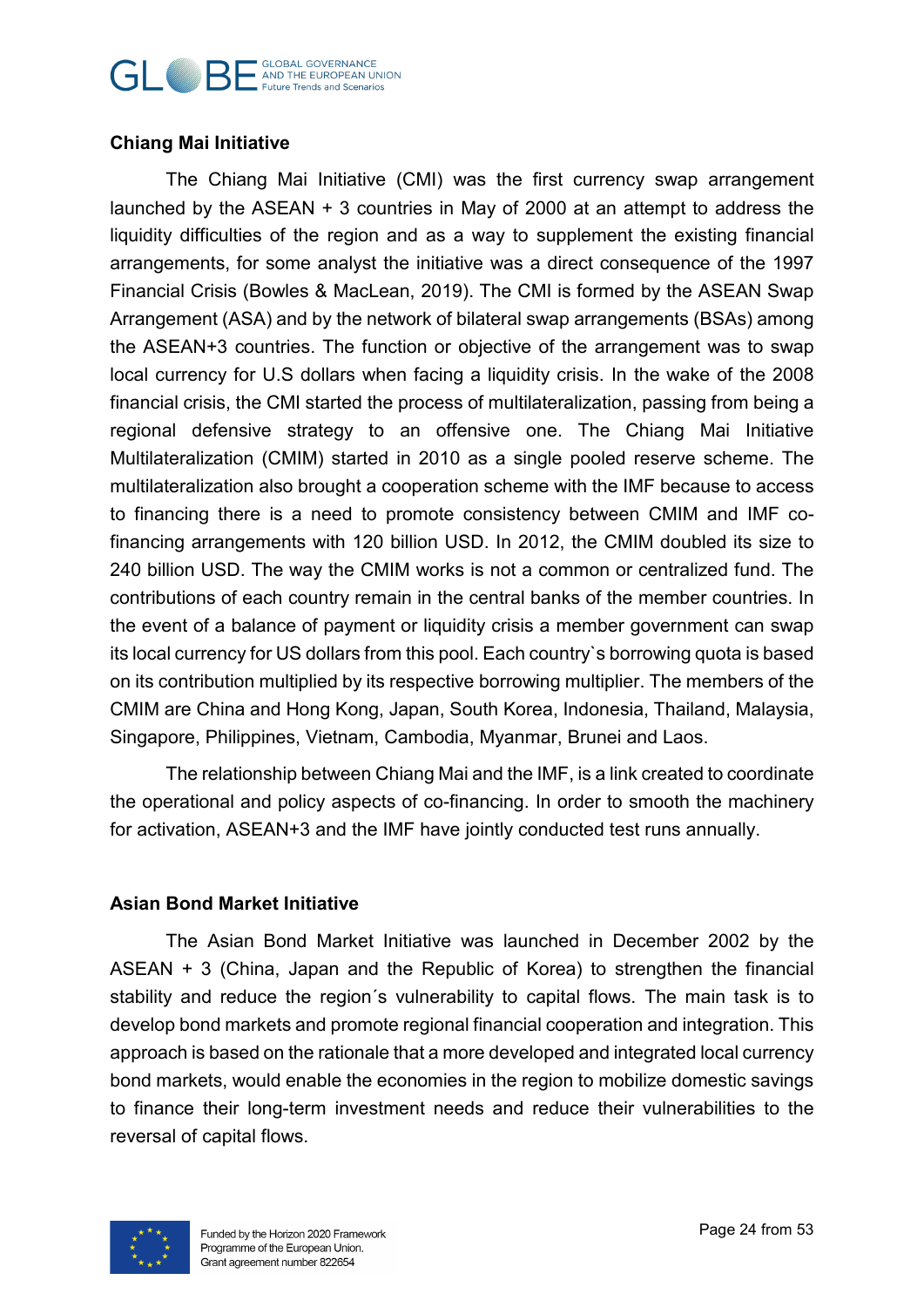#### **GLOBAL GOVERNANCE GLOBAL GOVERNANCE Future Trends and Scenarios**

## <span id="page-24-0"></span>**China's Bilateral Swap Arrangements**

One of the main offensive financial statecraft that China has used to pursue the national foreign policy. Since 2008 the Peoples Bank of China has signed 35 bilateral swap arrangements (BSA) equivalent to 500 billion USD dollars. The Chinese government used the BSAs as a short-term liquidity backstop outside of the Bretton Woods institutions for partner countries in need (McDowell, 2019). The possibility of China being a lender in economic crisis situations makes this strategy very powerful. The first swap was signed between the Peoples Bank of China and the Bank of South Korea. This first deal was different from the Chiang Mai initiative since it was not part of a broader multilateral arrangement and it was not signed using the dollar as the currency of exchange between banks. The strong position and innovative aspect of the swap arrangements is that the liquidity channel between the banks is done using domestic currencies of the countries like the renminbi. The expansion of this Chinese strategy has grown upon the point where Chinas central bank is the bank with more signed agreements of this kind. As we already know, currency swaps work as collateralize loans and the China Swaps work in the same way. But why we say that the Swap arrangements in this case are offensive? As explained by (Mc Dowell, 2019) China uses them as a strategy to internationalize the RMB. Also, it brings some economic benefits such as the reduction of exchange rate risk that Chinese firms faces, more competition for Chinese banks and increasing global trade with China. At the same time, the swap arrangements can also be seeing as defensive financial statecraft understanding them as a shield to facilitate the use of RMB and to preserve the autonomy from US currency structural power (Strange, 1988) inherent the fact of the US being the global internationalized currency par excellence. The Swap strategies allows that foreign central banks can make RMB available to participating commercial banks within their jurisdiction. The commercial banks can then make RMB available to firms that wish to use the currency to pay for Chinese imports. However, the trading system, besides the Chinese efforts remains highly dependent on the US dollar. Yet, American dominance in the global financial and monetary systems generates power for Washington in a more conventional sense, that is the power of influence. The main influence is bailing out governments in crises using either bilateral loans or IMF loans. Using the BSAs, China is developing a potential to manipulate access to liquidity and challenging the United States (Mc Dowell, 2019). From the whole swap program five countries have already activated the swap: Argentina, Mongolia, Pakistan, Russia and Ukraine. In 2015, the Argentina government was on the verge of a sovereign debt default and the government requested PBOCs for help. The Argentinean Central Bank had been the first swap partner in Latin America signing the initial agreement in 2009;

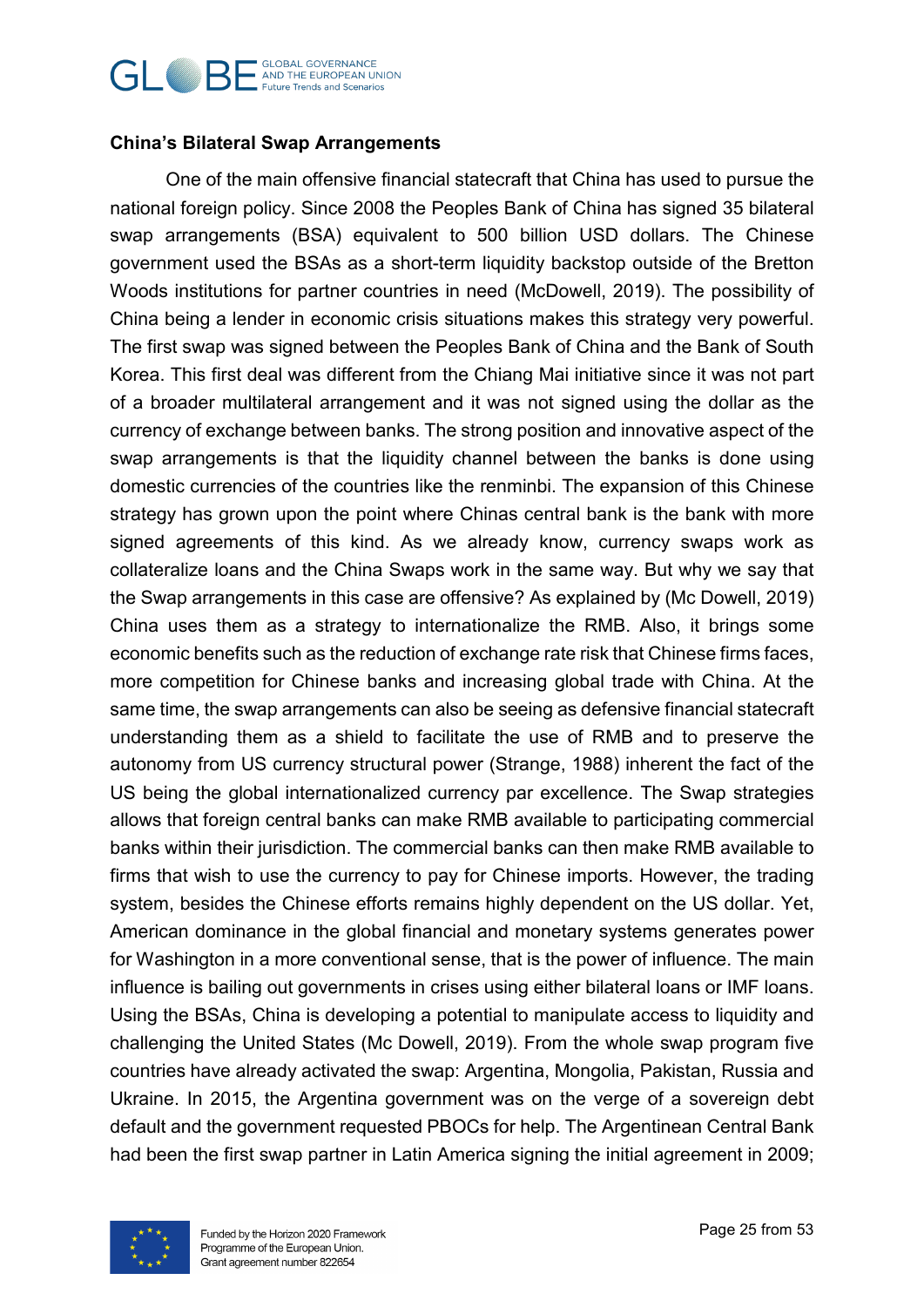

in the 2015, the country borrowed the RMB equivalent to 2.7 billion USD from its 11 billion swap line with China. The Central Bank used the funds to top up falling foreign reserves (Brenta y Larralde, 2018). Russia has also drawn on its swap line with the PBOC to address its liquidity needs. The overtures between Beijing and Moscow began in late 2014, as Western sanctions and falling oil prices caused the ruble to fall to its weakest level in 20 years. Through China and Russia already had an RMB 150 billion swap line in place, Beijing publicly stated it was ready to increase the size of the deal considering the new challenges facing the Kremlin. While the size of the swap line was not increased, the Size of the Swap line on several occasions between October 2015 and March 2016.

One of the clearest examples of revisionist behavior is the swap arrangement between China and Russia. The swap arrangement was activated for political reasons: to challenge the western sanctions imposed on Moscow in 2014 aggravated by falling oil prices and so offer financial assistance. The move showed the will to challenge the western order.

Regarding the limitations of the strategy, the main limitation is that the internationalization of the RMB is not growing very fast at present. Outside of bilateral deals with China, the RMB remains not highly used for trade agreements. The reason for this is that the currency is not freely convertible, and it use is not unlimited in the world market. As a consequence, when a country in crisis uses the RMB swap line to pay for import goods, for example, the use of the currency is limited, and it serves only to pay Chinese goods. At the same time, Swaps could be used to change it to dollars. But reconverting the RMB to dollars simply reinforces the dollar's dominance. In sum, the swap lines face a situation in where: they exist, in part, to promote the international use of the RMB, but since the RMB is not widely used, countries will not have much reason to tap their swap lines in the first place.

#### <span id="page-25-0"></span>**The Asian Infrastructure Investment Bank AIIB**

On October of 2014, 21 Asian countries signed the Memorandum of Understanding on the establishment of the Asian Infrastructure Investment Bank (AIIB). The initiative to create the lending institution was announced by Xi Jinping explaining that the main objective was to promote interconnectivity and economic integration in the region, primarily on the basis of cooperation. The AIIB is a multilateral development bank with a mission to improve social and economic outcomes in Asia

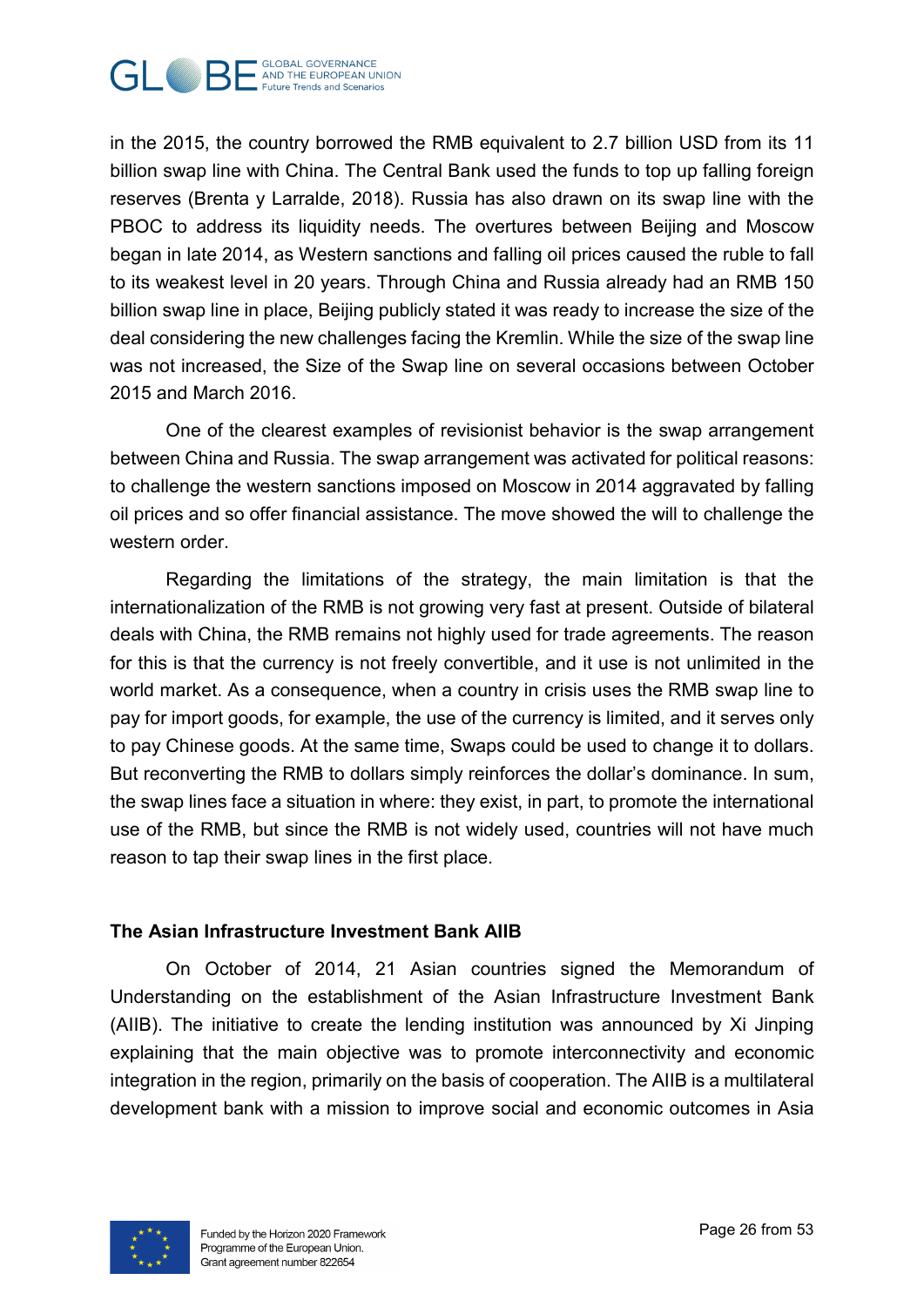

with 103 members and [2](#page-26-1)1 prospective members<sup>2</sup>. Jin Liqun of China was named as the Secretary General of the AIIB and was responsible for technical preparations for the launch of the banks operations and organizing meeting between the founding members. Similar to the New Development Bank, the AIIB authorized capital amount was of 100 billion USD divided into 1 million shares. In terms of the governance system, the AIIB has a complex system in which the total voting power of each member is the sum of its basic votes, shares votes and Founding Member voters.

- Basic votes are defined as those resulting from the equal distribution among all the members of 12 percent of the total sum of votes. They are the same for each member.
- Share votes: The number of share votes equals to the number of shares of the AIIB capital stock held by a particular member. In other words, the shared votes are equal to one vote for each share of stock held by a member. Larger shareholders consequently hold more share votes and in result rules for the allocation of capital subscriptions have an impact on relative voting power.
- Founding member votes: each founding member is allocated 600 additional votes per member.

| Type of votes | % of total | Number of | Number of votes per |
|---------------|------------|-----------|---------------------|
|               | votes      | votes     | member              |
| <b>Basic</b>  | 12         | 138,510   | 2,430               |
| Shared        | 85         | 981,514   | Variable number     |
| Founding      | 3          | 34,200    | 600                 |
| Member        |            |           |                     |

## <span id="page-26-0"></span>Table 3: AIIB PERCENTAGE OF SHARING VOTES AND VOTING POWER

Source: own elaboration based on AIIB data.

Prospective Members: Argentina, Armenia, Bolivia, Brazil, Chile, Croatia, Djibouti, Kenya, Kuwait, Lebanon, Liberia, Libya, Morocco, Papua New Guinea, Peru, Senegal, South Africa, Togo, Tonga, Tunisia, Venezuela.



<span id="page-26-1"></span><sup>-</sup><sup>2</sup> Regional Members: Afghanistan, Australia, Azerbaijan, Bahrain, Bangladesh, Brunei Darussalam, Cambodia, China, Cook Islands, Cyprus, Fiji, Georgia, Hong Kong, India, Indonesia, Iran, Israel, Jordan, Kazakhstan, Korea, Kyrgyz Republic, Lao PDR, Malaysia, Maldives, Mongolia, Myanmar, Nepal, New Zealand, Oman, Pakistan, Philippines, Qatar, Russia, Samoa, Saudi Arabia, Singapore, Sri Lanka, Tajikistan, Thailand, Timor-Leste, Turkey, United Aran Emirates, Uzbekistan, Vanuatu, Vietnam.

Non-Regional Members: Algeria, Austria, Belarus, Belgium, Benin, Canada, Côte D´lvoire, Denmark, Ecuador, Egypt, Ethiopia, Finland, France, Germany, Ghana, Greece, Guinea, Hungary, Iceland, Ireland, Italy, Luxembourg, Madagascar, Malta, Netherlands, Norway, Poland, Portugal, Romania, Rwanda, Serbia, Spain, Sudan, Sweden, Switzerland, United Kingdom and Uruguay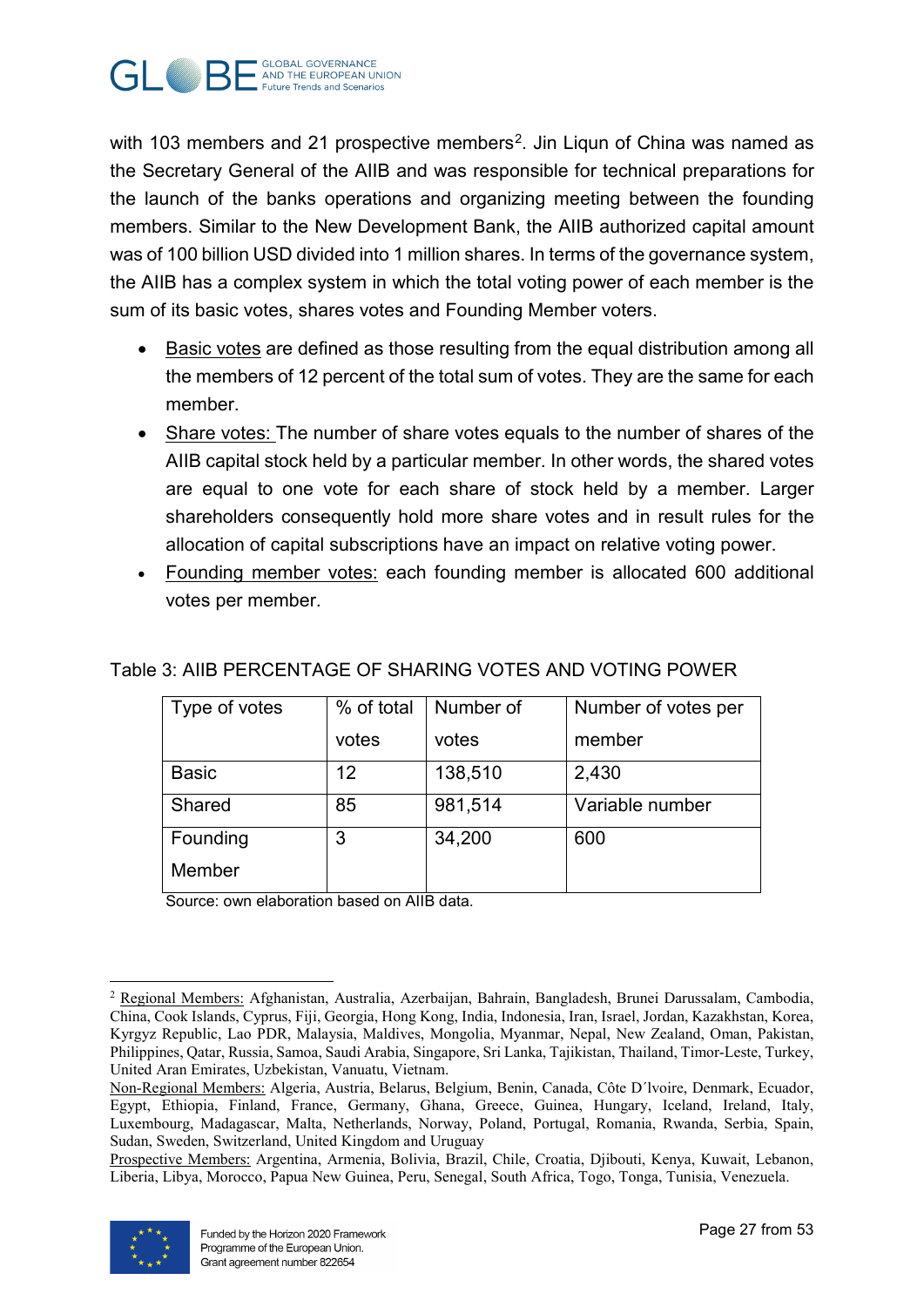

One advantage of this governance system is that having basic votes and founding member votes allows to attract countries with very limited financial resources and demonstrate respect to such countries by giving to them more voting power than other vote distribution models. At the same time, because of the shared votes and the system of voting, China holds veto power in the institution having a 26% of the voting power, that allows to block initiatives.

China's decision to take some form of multilateral leadership in the shape of the AIIB was one of the first signs of the new Chinese challenge to the existing financial economic order. However, the AIIB is still a system conforming institution. Breslin (2018) holds s that it complements existing funders, rather than a revolutionary break to replace them. It works in cooperation with the World Bank and the Asian Development Bank. This example shows, as we mentioned before that, the relationship between institutions can also be cooperative, and not only a competitive. Since the United States has not applied to enter these banks, the question that rises is if China is challenging the global financial governance per se or if it challenging the United States hegemony? The case of the AIIB shows not a challenge to the west itself but a challenge to the United States, because the bank play by the western rules and countries such as Britain have applied for membership.

In terms of access to finance, the Articles of Agreement establishes that the Bank will provide or facilitate financing to any member or any agency instrumentally or any agency operating in the territory of the member, but also to international or regional agencies that are concerned with the economic development of the Asian region. The Articles of Agreement allows the Bank to provide financing in different ways such as making loans, investing in an equity capital of an enterprise and guaranteeing, as primary or secondary obligator in whole or in part, loans for economic development.

The Sovereign- Backed Financing is a loan to or guaranteed by a member. The guarantee is meant to cover debt service defaults caused by a government's failure to meet a specific obligation in relation to the project or by borrower's failure to make a payment under the loan. At the same time, the non-sovereign backed financing is the financing to non-sovereign entities. It includes any financing to or for the benefit of a private enterprise or a sub sovereign entity like administrative subdivisions of a member or a public sector entity that is not backed by a guarantee or counter guarantee and indemnity provided by the Member to the Bank. Last, the Equity Investment the Bank may make direct equity investments in private or public sector companies. It may invest either in a new enterprise of an existing enterprise. The investment may take a variety of forms, including subscriptions to ordinary shares or preferences shares (or a combination of both); a loan to convertible into equity. The

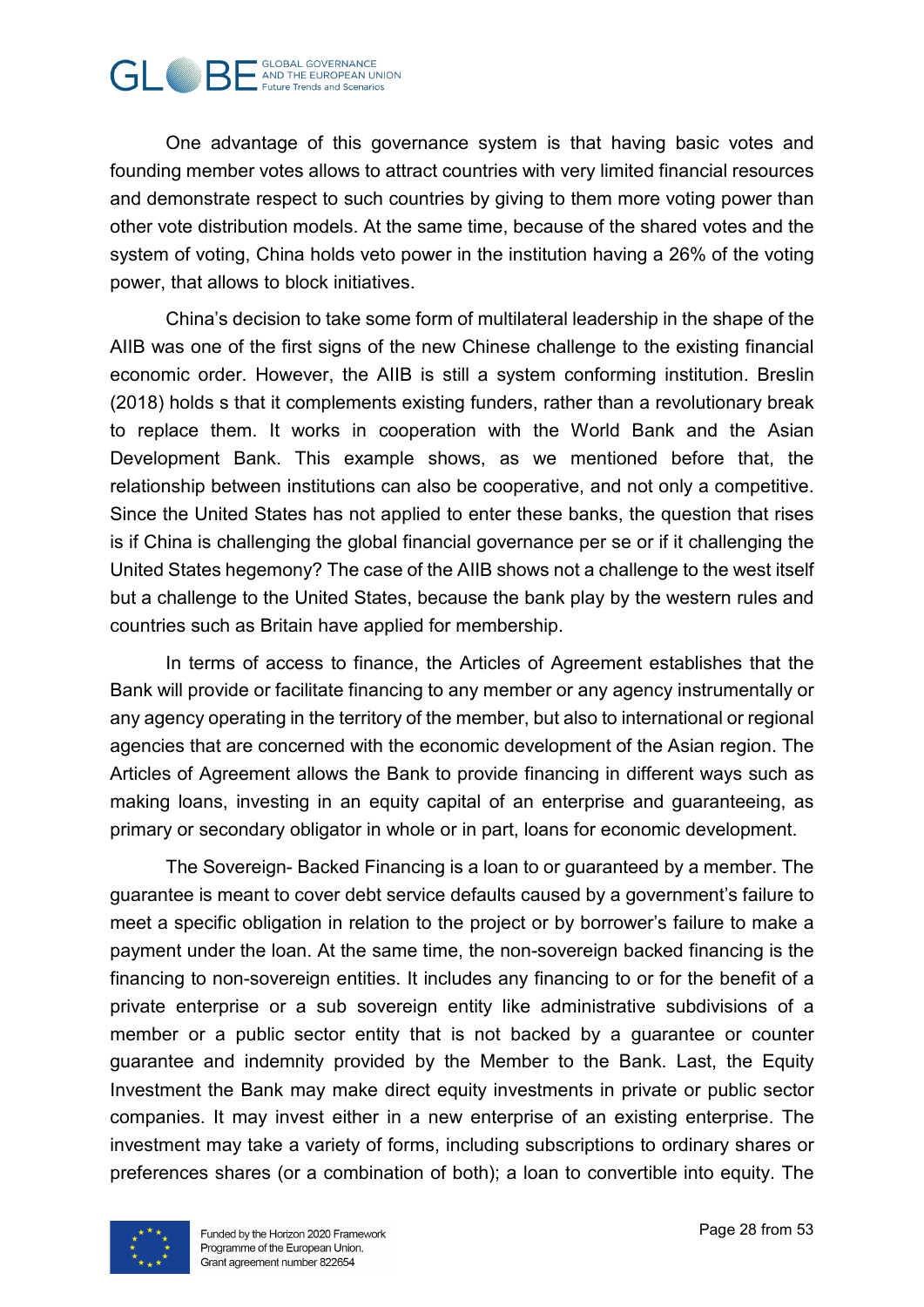#### **GLOBAL GOVERNANCE GLOBAL GOVERNANCE Future Trends and Scenarios**

Bank`s investment may not exceed thirty percent of the company's ownership holdings.

In terms of approved projects, there are 95 projects approves in total. The increment of the activity of the bank increased a lot. In 2016, when the bank started, the projects approved where 8, the next year, the 2017 the approved projects doubled passing from 8 to 15 and from 15 to 12 in 2018. The last two years the projects approvals increased from 28 projects approved to 32. Regarding the type of projects, the 22% approved to finance energy, the 18% of them where approved to financial institutions such as local banks are, the 17% to finance transport and 11% to finance water development. In other words, the 68% of the projects are directed to development infrastructure for countries, for example, the Project of Housing Development Finance Corporation, that is a line of credit for affordable housing in India. Another example is the loan received by the National Bank of Egypt On-Lending Facility for infrastructure, that received USD 150 million to finance construction and infrastructure in Egypt. Examples of energy projects are multiple, but the SUSI Asia Energy Transition Fund, an equity fund established to provide institutional investors with the opportunity to take advantage of the energy storage and microgrid projects in the region, with a funding of US\$ 100 million to mobilize private capital investments for the energy sector in renewable energy, energy efficiency, energy storage and microgrid projects in selected AIIB members within developing Asia via a fund. The total approved financing up to 2020 is the amount of 20.96 billion USD and the committed financing is of 11.25 billion USD (AIIB Annual report, 2019).

## <span id="page-28-0"></span>**The Belt And Road Initiative (BRI)**

The origins of the BRI are related, often, to the speech of the president Xi Jinping in September of 2013, where he referend a new "Silk Road Economic Belt" between Eurasian countries. This idea was name: One Belt, One Road".

The *Vision and Actions on Jointly Building Silk Road Economic Belt and 21st Century Maritime Silk Road* propose the five key areas and objectives of the organization: First, the creation of an intergovernmental mechanism for dialogues. Second, the connectivity aimed at developing an infrastructure web to link the sub regions in Asia, Europe and Africa. Third, eliminate trade and investment barriers and create free trade zones among countries. Fourth, to support through financial cooperation and the promotion of the stability of Asian Monetary, investment and credit system and Last, people to people exchange as a friendly cooperative measure.

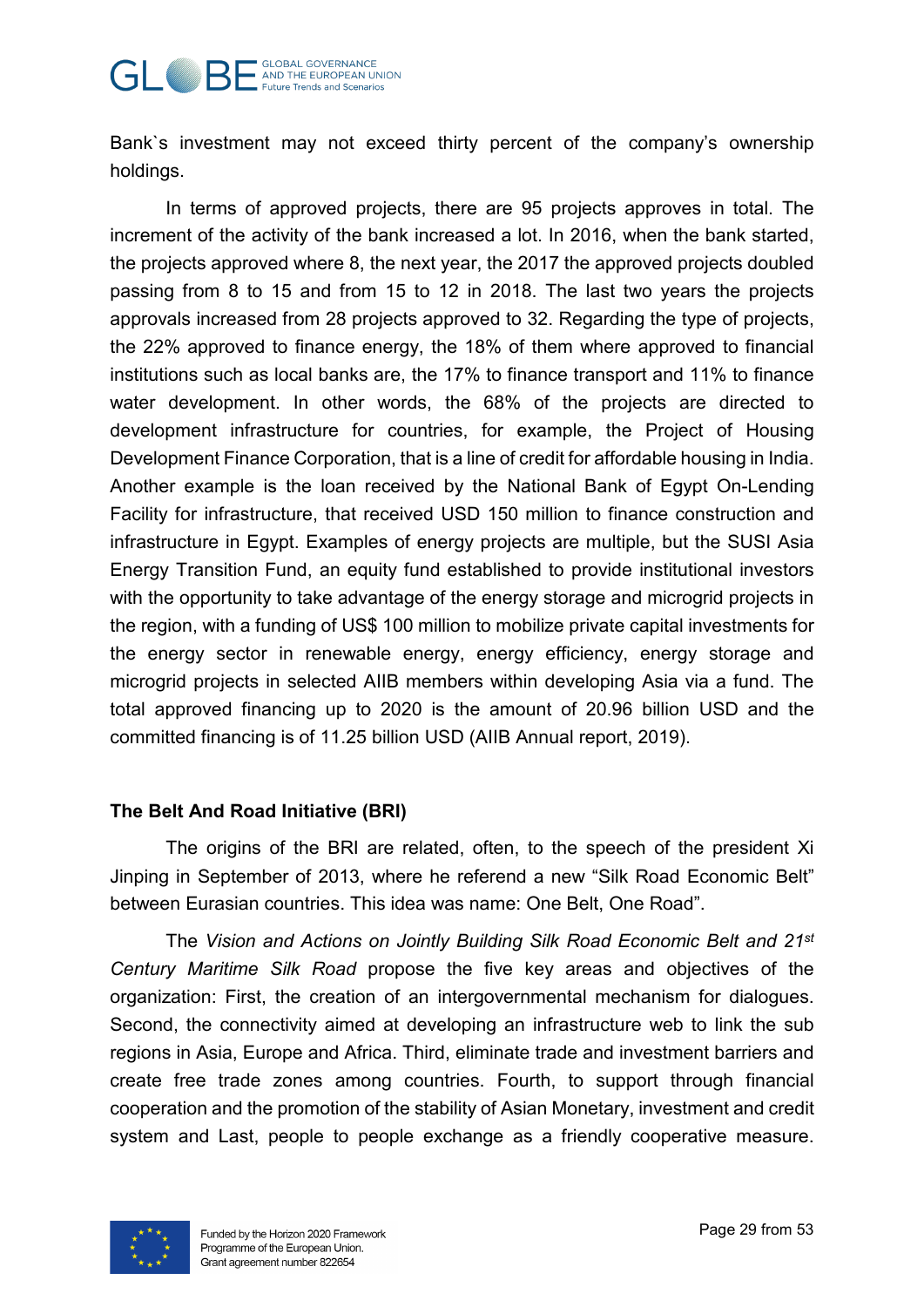

However, the BRI has also other objectives such as the internationalization of the RMB, the increase in Chinas popularity and developing countries.

The initiative became more and more institutionalized with its inclusion in the constitution of the communist party of China during the 19<sup>th</sup> National Congress in October 2017. Another important institutional advance was the Belt and Road Forum for International Cooperation held in Beijing in 2017. The BRI frames projects and involve large scale investment programs that attracted the attention from government officials, academia, and the business community.

The BRI, as well as Gonzalez Jauregui (2020) describes, has been a key element of the foreign policy of China especially respect Latin America, the backyard of the United States dominance. The Chinese government increase the level of visits, signed Free Trades and Investment Treaties. In 2016, China announced the desire to include Latin America in the BRI. Afterwards, in 2017, Brazil, Peru and Venezuela sent delegates to the first BRF, while the president of Chile and Argentina attended themselves to the meeting. 19 Countries of the region moved forward to be included starting by Panama. After: Uruguay, Ecuador, Venezuela, Chile, Bolivia, Costa Rica, Cuba, Antigua and Barbuda, Trinidad and Tobago, Guyana, Suriname, Dominica, Barbados, Grenada and the Dominican Republic, El Salvador, Jamaica and Peru. After six years since its announcement, the BRI embraces a three-level scheme of development, including domestic regional and global scopes.

## <span id="page-29-0"></span>**THE BRICS FINANCIAL STATECRAFT**

The increase in economic capabilities of the emerging powers gave rise to the multilateral club (Tussie, 2018) formed by the most influential rising powers: Brazil, Russia, India, China and South Africa. The new "multilateral club" started when the ministers of the countries met on the sidelines of a UN General Assembly in 2006, and in 2008 at a formal quadripartite foreign ministers meeting. Their economic ascent made the BRICS the main challengers of the economic and world order dominated by the United States. The Financial Crisis, however, was the tipping point that gave rise more formally to the BRICS, when they held a formal summit in 2009. They invested in building new institutions as the BRICS Development Bank, the Contingent Reserve Arrangement and the Chinese-initiated Asian Infrastructure Investment Bank (AIIB) in which the other BRICS are among the top holders. Against the doubts of the western scholars, the BRICS have cooperated to promote reforms on the Bretton Woods institutions and build parallel international financial institutions, but they have also stand together against financial sanctions imposed by the Western powers. In other

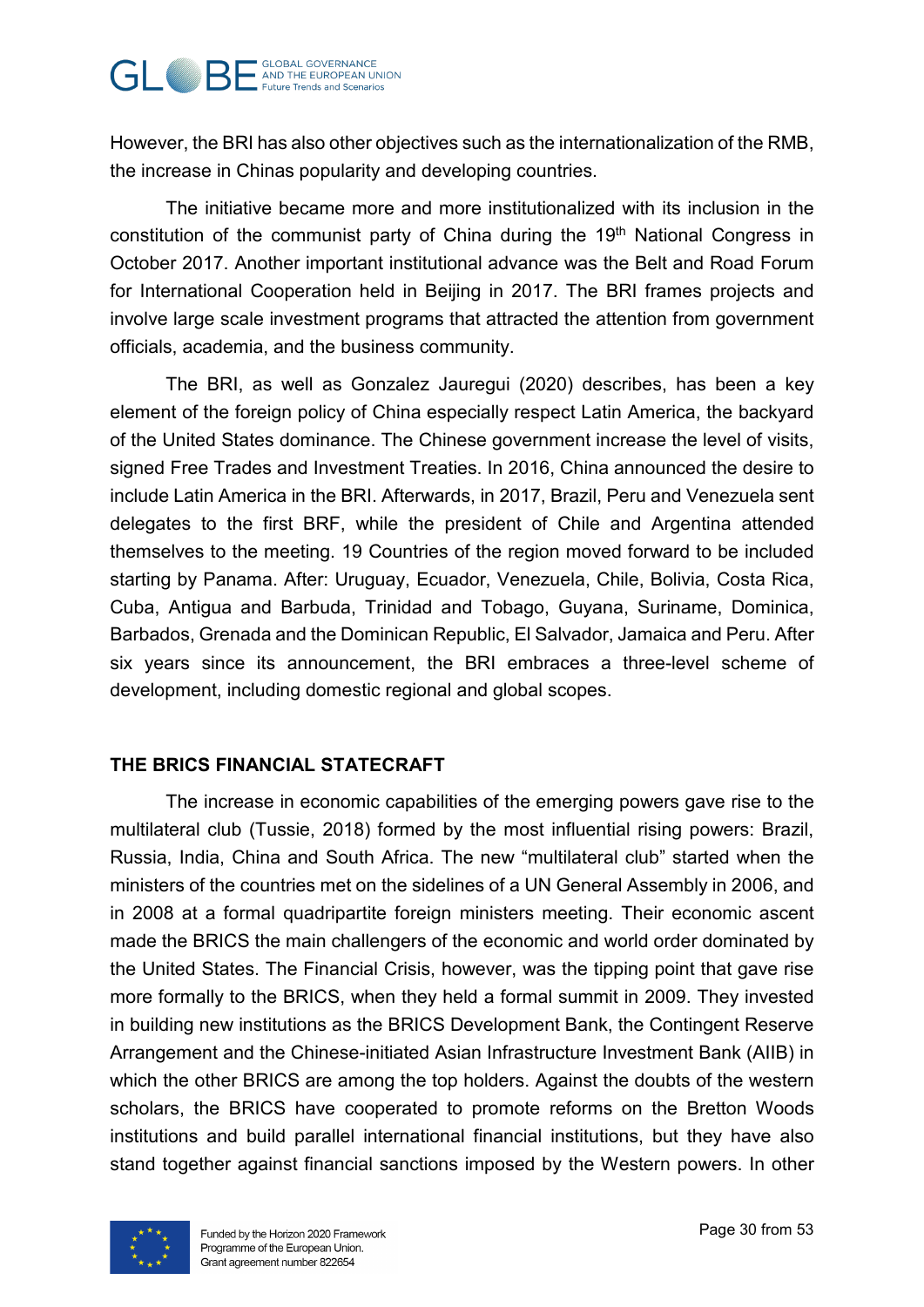

words, they have been more successful in crafting and carrying out common positions in financial statecraft than the west had expected (Roberts, Armijo & Katada, 2017)

Common aversions that the BRICS have against the Western order in the area of financial statecraft reflect the powerful incentive they have to protect their national policy discretion from the U.S financial leverage and structural power exercised through the IMF or by the control of the Global Banking System. Also, BRICS governments object to the conditionality the IMF programs has that go beyond the economic fundaments and that enter in political requirements. Their financial statecraft, then can be resumed in two main policies:

- 1. Pressure the classic institutions of Bretton Woods to gain power inside them
- 2. Resist and develop alternatives to the traditional liberal order

## <span id="page-30-0"></span>**The New Development Bank**

The New Development Bank was created in July of 2015 at the BRICS summit in Brazil. The leaders announced the agreement on the creation of the New Development Bank. The leaders of the five countries members of the BRICS settled a bank with the aim of mobilizing infrastructure and sustainable development projects in the BRICS and other emerging economies and developing countries and as established in the agreement: "*The bank shall support public or private projects through loans, guarantees, equity participation and other financial instruments"* (Agreement on the New Development Bank, 2015). The members are Brazil, Russia, India, China and South Africa but the membership is open to members of the United Nations the Bank shall determine by a special majority at the Board of Governors and as mentioned is open for borrowers and non-borrowers. All matters shall be decided by a simple majority of the vote cast, so 2/3 of affirmative votes of the total voting power of the members. The number of shares of each country is a total of 100,000 USD corresponding to a 20% of the total, giving each country a voting right of 20% as well. The voting power of each member shall equal its subscribed shares in the capital stock of the Bank. Showing the ideal of an equalitarian distribution of power between its members, the president of the Bank shall be elected from one of the founding members on a rotation basis and there shall be at least one vice-president from each of the other founding members. The mission of the Bank is to support infrastructure and sustainable development efforts in BRICS and other underserved, emerging economies for faster development through innovation and cutting-edge technology. As defined by the bank itself, one of the main values is to become a partner in development that goes beyond the conventional codes of multilateral banks. It

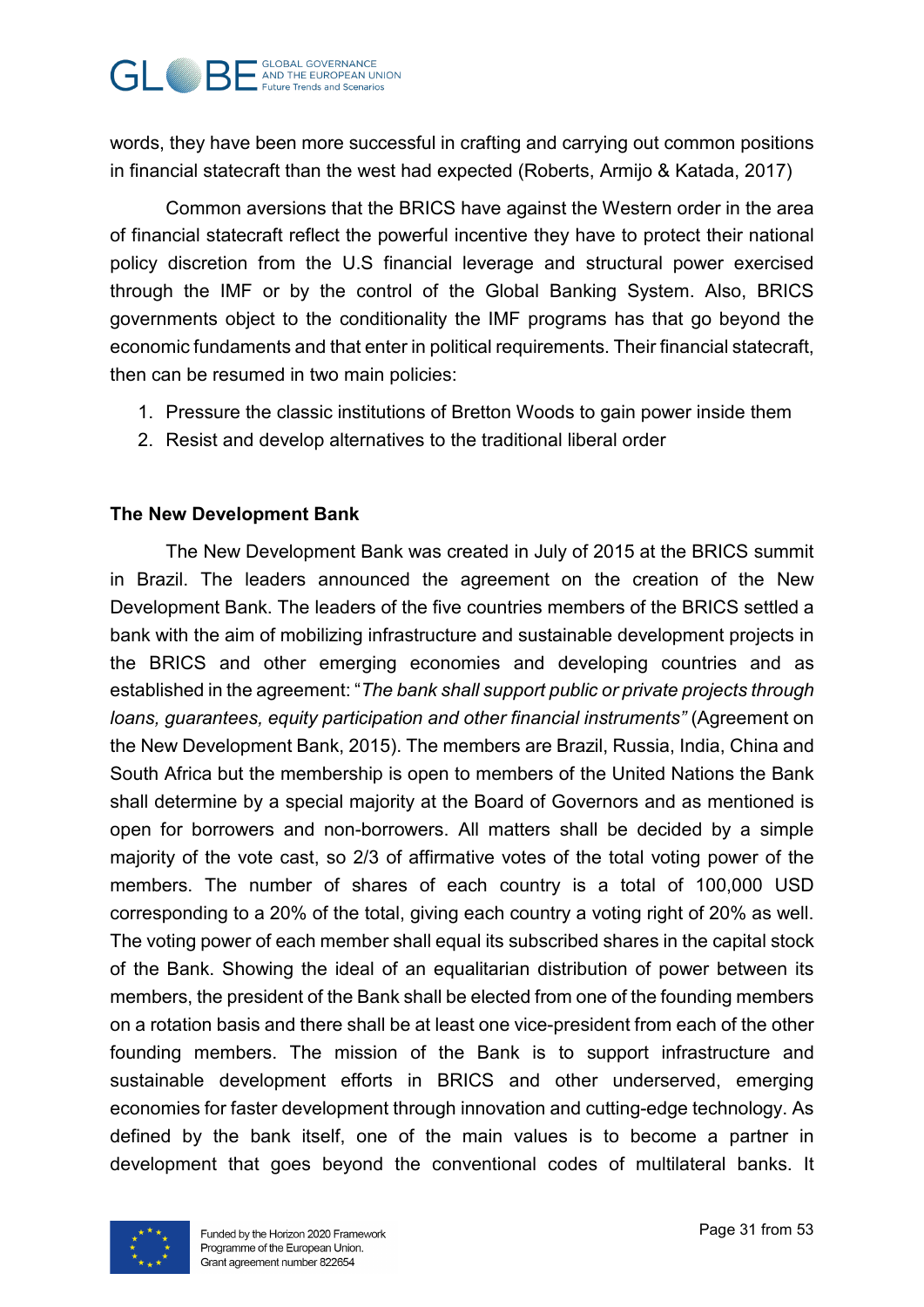

represents, operates and is recognized for its values that fulfill the founding vision. The bank partners with nations through capital and knowledge, achieving development goals with transparency and empathy and creating and equal opportunity for the development of all countries. The initial authorized capital of the bank was of 100 billion USD and a subscribed capital of 50 billion USD distributed equally between the member states. The subscribed capital is divided into paid-in shares. Every member of the NDB is obligated to subscribe to shares of its capital stock. Initially the five founding members subscribed to equal shares in the capital of the Bank. The key milestones of the NDB are the cumulative sum of 15 billion dollars in projects approvals for 53 projects until 2019 (New Development Bank Annual Report, 2019). An important aspect of the decision making in the Bank is the principle of equality among the BRICS countries. This way of decision making represents the desire to move away from the practice of the traditional multilateral development banks where members with greater economic weight have more capital shares and that have an effect on the governance system because the votes are distributed equally among all the members regardless of their contribution to the capital of the bank. The maximum number of board directors of the NDBs Board of directors' members shall be 10, with 5 of them representing BRICS countries. In 2019, the total approvals of loans was of 7,192 million USD and a total of 22 loans for different projects. Of all this project approved, 5 where related to clean energy, 6 to transport and infrastructure and 5 to urban development. The cumulative approvals by type of operations are 11,9 billion USD in sovereign loans, 2,9 billion in non-sovereign loans and 100 million USD in Equity investments (BRICS Annual report, 2019)

In the year 2019, the amount of sovereign loans operations was US\$ 5.6 billion USD, compared to 1,5 billion USD that where non-sovereign loans and 100 million USD equity investment. In a cumulative statistic, there has been 4 billion USD assigned to finance projects in India; 4,2 billion USD to finance projects in China; 2,7 billion USD to Russia; 2,4 to South Africa and 1,5 to Brazil (BRICS annual report, 2019)

A key feature of the NDB is the commitment to provide local currency financing, which now represents a significant share of portfolio. Since the beginning, the NDB has been operating with loans in RMB but also in ZAR. In the cumulative approvals by currency, this is noted clearly.

## <span id="page-31-0"></span>**The Contingent Reserve Arrangement**

The Contingent Reserve Arrangement (CRA) is a reserve pool to support liquidity in situations of balance of payment imbalances. It was also established in 2015

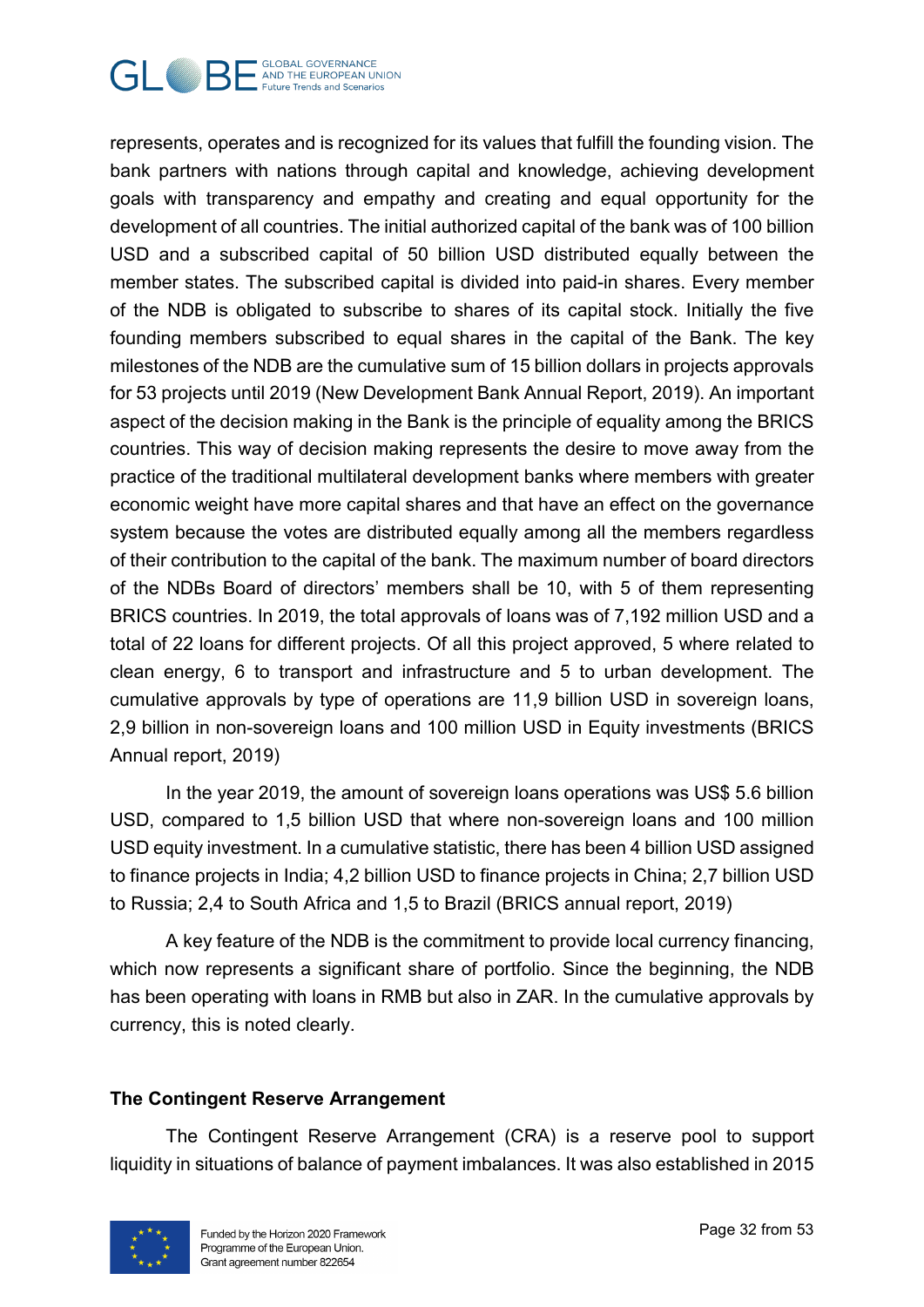

in Brazil with the aim to be a financial safety net and complement existing international monetary and financial arrangements. In the objectives, the CRA establish that the aim is the provision of support through liquidity and precautionary instruments in response to actual or potential short-term balance of payment pressures. According to the Treaty for the Establishment of a BRICS Contingent Reserve Arrangement, the initial resources committed were 100 billion USD with the commitment of 41 billion by China, 18 billion by Brazil, 18 billion by Russia, 18 billion by India and 5 billion by South Africa. The members are entitled to make a request to access to resources at any time. Once the request is approved, the request is acceded through a swap arrangement.

The governance of the CRA is constituted by a Council of CRA governors and a standing committee. The governing council shall take decisions by consensus and shall be responsible for high level and strategic decisions of the CRA. The CRA includes the following instruments:

- A liquidity instrument to provide support in response to short term balance of payments pressures.
- A precautionary instrument committing to provide support in light of potential short-term balance of payment pressures.

A party may request support through one of the instruments supports through one of the instruments specified according to the procedures established by the Standing Committee. Provision of USD to the requesting party shall be affected through currency swaps carried out between the party's central banks on the basis of common operational procedures to be defined by the standing committee. The CRA has never been activated, showing that even if it has a powerful tool in moments of economic crisis, countries still use the IMF.

## <span id="page-32-0"></span>**THE CASE OF SOUTH AMERICAN FINANCIAL STATECRAFT**

In Latin America, there is a great debate about the role the regional banks and institutions. During the period between 1990 to 2014, the region has experienced big steps towards regionalism passing from 7 to 13 organizations, but with an important stagnation since the 2014 until nowadays. Some organizations such as the Association of Caribbean States (1994), the Mercosur (1991), ALBA (2004), UNASUR (2008), CELAC (2010) are some of the newcomers that during the 90s. Scholars analyze the proliferation of these organizations regionally. Even if there is a common idea among the proliferation of regional organizations, the future of these organizations was more discussed among scholars. The first attempts to explain the future of the regionalization

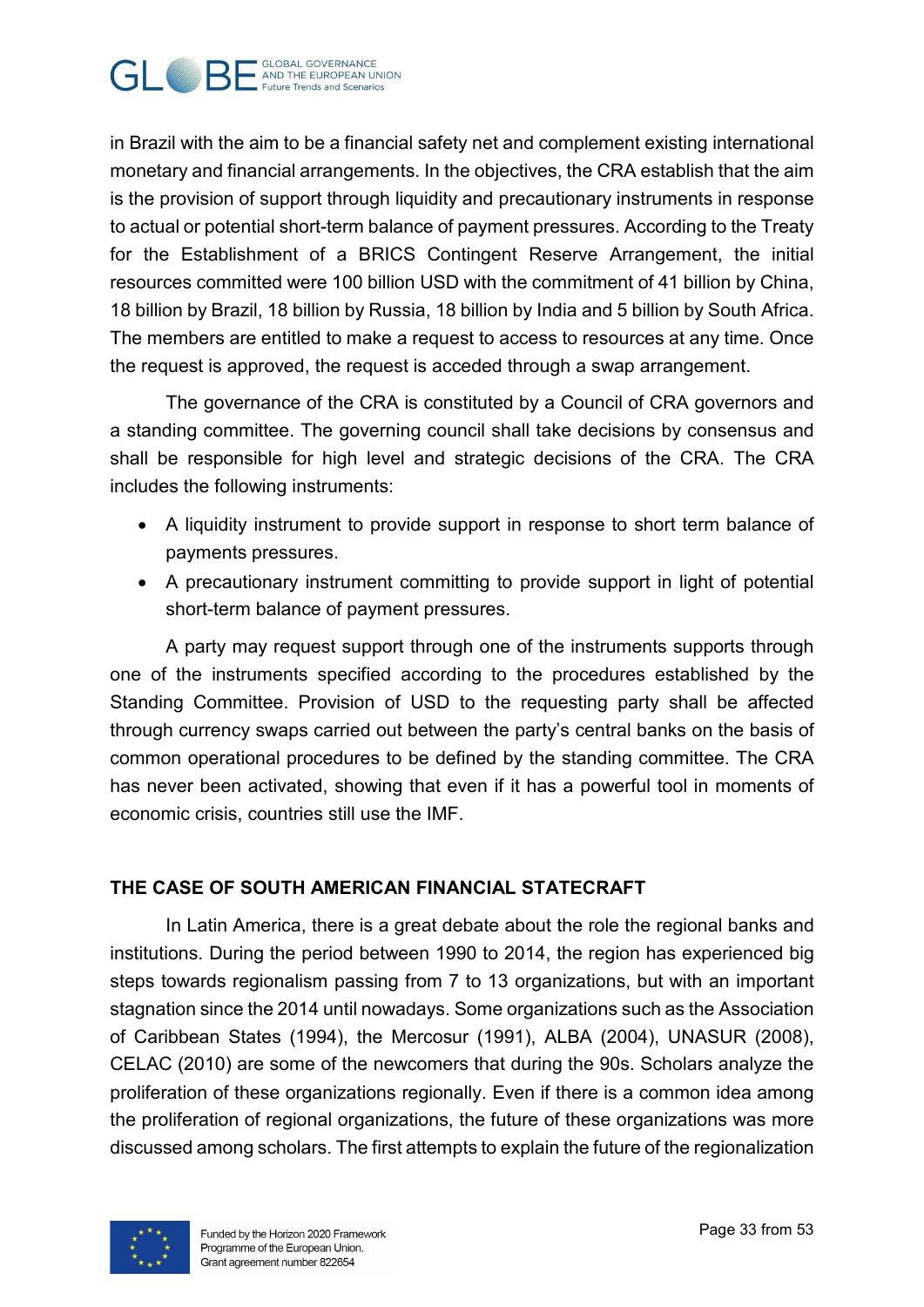

of Latin America was made by authors like Malamud and Gardini (2012). In their negative view they understand that having overlapping institutions and segmented regionalism is not a sign of integration but an indicator of decentralized sub regionalism and disintegration. Contrary, Tussie and Riggirozzi (2012) have a more optimistic view. For them, the future trend wouldn't be only a regional block, but also towards a region with plural regional policies, different regional identities and regionals forms of competition and cooperation.

In other words, as Nolte (2014) says: "*Latin America today is home to a broad spectrum of regional organizations that embrace different issue areas, reflect different types of integration and cooperation, and represent different political ideological projects."* But it is not all about cooperation, because there are issues and topics that coexist without affecting each other, and in some cases compete and overlap in the same areas.

The 1990 was a period, as we mentioned before of different regional cooperation projects in Latin America and have simultaneously represented divergent interests. At the same time, as Hurrell (1992) mentions, there has being an overlapping of Latin America cooperation with the hemispheric cooperation. But the rise of multiple new organizations also brought conflict. For example, between the ALBA and the OAS or the ALBA and the Pacific Alliance.

Since we are going to focus on the financial governance, the institutions that we are more interested about are the ones regarding financial statecraft such as developing regional banks, promote payment systems, and create alternative financial institutions compared to the existing order. The institutions we are going to analyze are the Bank of the South, the Latin American Reserve Fund, The Development Bank of Latin America, the Brazil National Bank of Economic and Social Development and Petrocaribe.

It is important to mention that this period of growth regionally came with a context of what it's called the reprimarization of the economic activity because of the rise of the prices of the primary products and with a context of independence in the political views of the different governments. This context of rise of prices accompanied by an independence atmosphere spread in many countries of Latin America was described by Svampa (2011) as the "Commodities Consensus". However, nowadays, because of the problems the region faced itself in the last years, the region is decentralized and there is conflict and division of norms. As Armijo & Katada (2015) explained using defensive and systemic financial statecraft is a way to resist against influences from the global financial markets. In the case of Latin America, this strategy

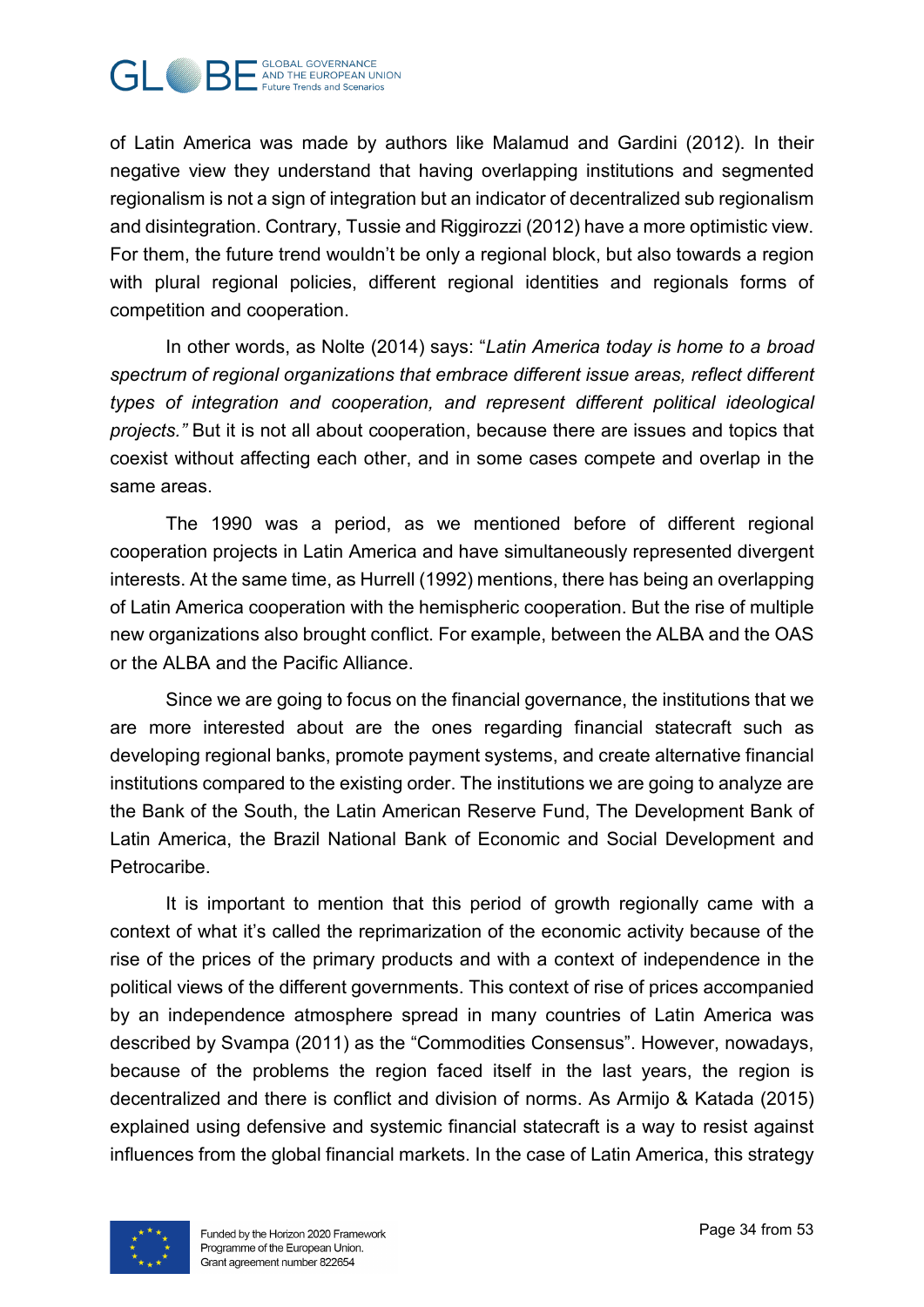

has been used by many countries in the region. Policies such as capital controls, the use of public banks to implement counter-cyclical policies and others were used to avoid contagious of the global markets. In other words, interventionism was specially used as an Argentinian and Brazilian strategy of Systemic Defensive Financial Statecraft. The case of the Bank of the South and ALBA represent two examples of regional offensive financial statecraft. At the same time, the case of the Brazil National Bank of Economic and Social Development represent an example of an offensive financial statecraft but in a bilateral level and not in a regional one, since is a state own bank that started funding companies of Brazil.

## <span id="page-34-0"></span>**The Bank Of The South**

The Bank of the South is a development bank and a monetary fund created in 2007 as an initiative of the main left governors Nestor Kirchner and Luiz Inácio Lula da Silva. There members are: Argentina, Brazil, Bolivia, Ecuador, Paraguay and Venezuela. The main goal of the bank was including and open new ways and alternatives to funding in the region and specially an alternative to the Interamerican Bank of Development, in which the United States is part off. At the change of the century, the government projects in Venezuela, Brazil, Argentina, Uruguay, Ecuador, Nicaragua and Paraguay where different from the liberalizing trend before the 2000s and wanted to distance from the regional integration in which there is an American domination. In other words, as Estay (2018) says, it was a return to the development agenda. It created expectations around the possibility of building an alternative regional funding project, showing that the Bank was created with an offensive regional perspective. The foundational act of the banks describes the institution as a primary and essential of the new financial and regional architecture with the aim of financing the economic and social development. One of the reasons why we think this bank is important to mention is because the aim and philosophy of its creation was for avoiding the pattern of the traditional financial organizations led by US, and hence to attend economic development needs that remain blocked. The voting model is one country one vote and avoids the funding of the public sector, to put emphasis in the state production. The functioning organism of the bank is formed with the council of economics and finance and the council of administration, while the executive organ is the executive director. As Ugarteche (2017) holds, the Bank of the South was since its origin a bank with the aim of being the base of development and founding for the region, to advance with the concept of the stabilization fund and advance in the development of a regional monetary system.

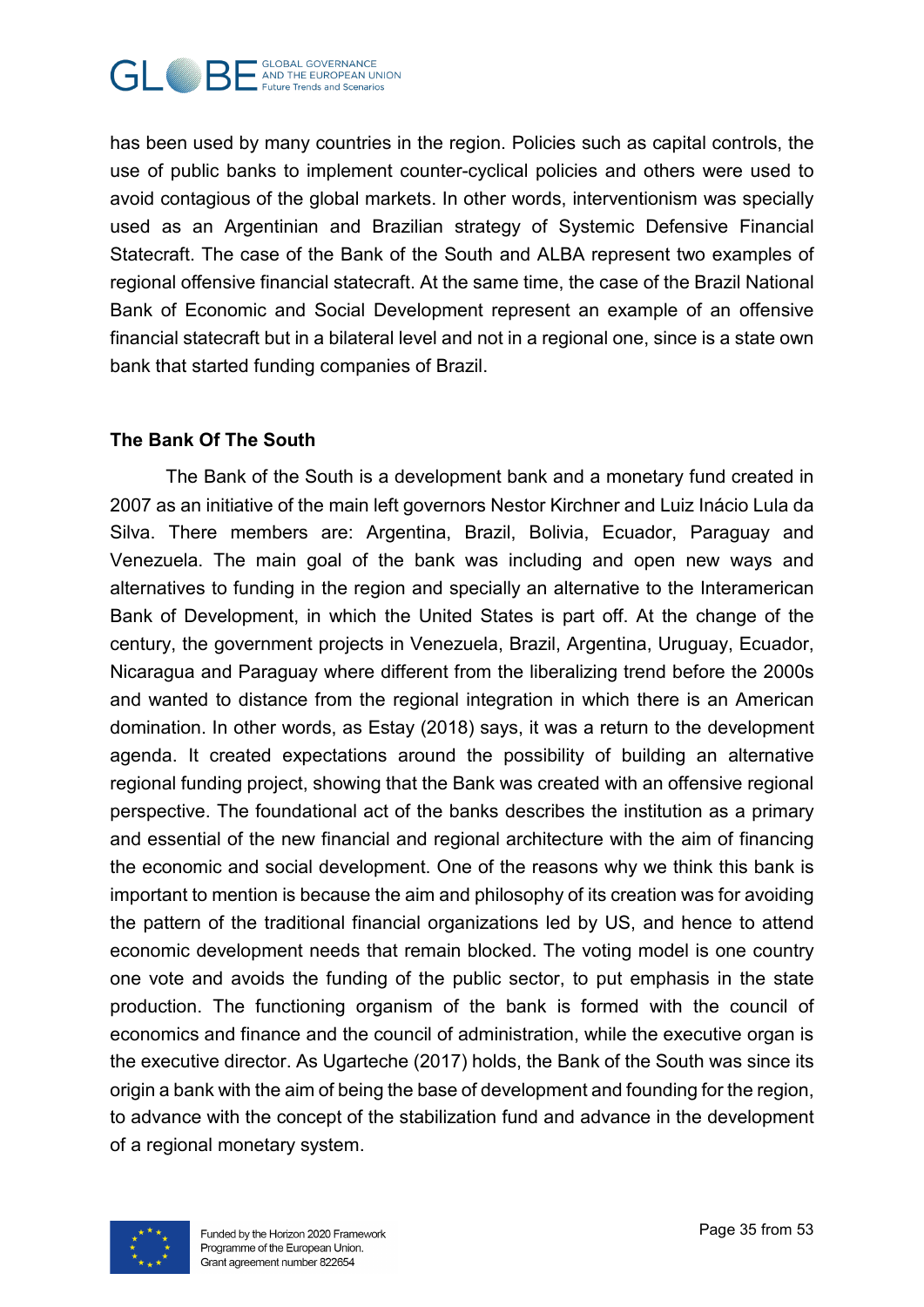

The technical and political problems around the development of a common unit of account, the disparity in the growth of trade, and the worsening in the levels of international reserves in the period post 2008 made the Bank of the South development stagnated because of the lack of financial resources or political willingness to finance the bank (Molinari & Patrucchi, 2020). Two episodes are worth noting: the political crisis extended in Venezuela after Hugo Chavez death affected the ALBA coordination, and so, the Bank of the South; and the lack of interest of Brazil in promoting a competitor to its own national development bank, the BNDES, as a strategy to expand its corporations through the regional policy space.

## <span id="page-35-0"></span>**PETROCARIBE and the ALBA**

Petrocaribe is an oil cooperation forum or better named a Hydrocarbon Agreement that involve 18 member states from the Caribbean region which are: Antigua and Barbuda, Belize, Cuba, The Dominican Republic, Guyana, Jamaica, Saint Lucia, Saint Kitts and Nevis, Saint Vincent and the Grenadines, Suriname, Haiti, Nicaragua and Guatemala until 2013. It was founded in Venezuela in 2005. The main aim of the alliance was that Venezuela offered oil supplied based on a concessionary financial agreement but also to favor autonomy by counteracting the effects of global economic vicissitudes and by reducing signatories need to fall back on IFIs or extraregional donors for support. In other words, it can be said that Petrocaribe and ALBA are regional initiatives with an offensive strategy in their heart. The Venezuela role in Petrocaribe is central because the entire initiative revolves around its provision of oil to the other participating states sailing oil below the market price or provide with reduced-price Venezuelan oil. Behind the foundational ideas of Petrocaribe is the goal of a post – hegemonic order (Riggirozzi and Tussie, 2012) or post liberal (Sanahuja, 2009) development in the region. ALBA, an organization that we already mentioned with the aim to promote economic cooperation its linked with Petrocaribe as part of the same objective and values. As mentioned before, the ALBA has different aspects and between the topics covered, the energetic integration of Petrocaribe (Petrosur, Petroandina, Petrocaribe and CITGO) dimeson is the most attractive one but is not the only one, there is an alternative framework for facilitating cooperative commercial agreements (the People's Trade Agreement), state multinational companies, and a virtual currency permitting intraregional trade without use of the US dollar (SUCRE). As Ugarteche (2017) holds, between the 2007 and the 2012, the two main attempts to create financial cooperation between the region where the UNASUR and the ALBA. The main objectives of these project were to accumulate international reserves to use them inside the region instead of investing them in bonds from the United States. The

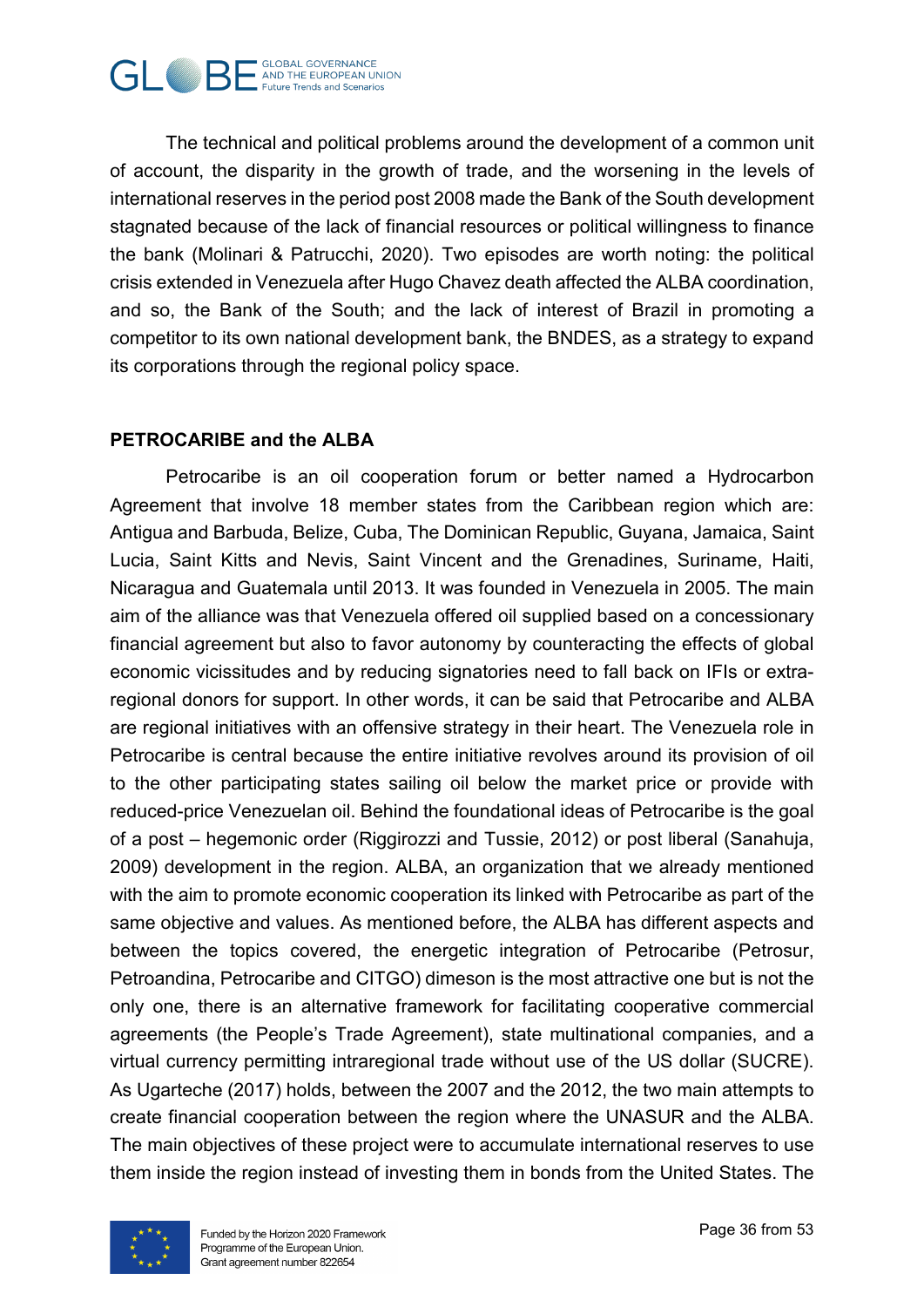

second objective was reducing the vulnerability of the interregional trade. ALBA, in other words, proposes an alternative to development project that embodies the principle of south-south cooperation and it was designed as a response to the USbacked Free Trade Area of the Americas. Commercial and financial measures have been at the heart of the ALBA. In 2004 agreement, the first substantive article promises the greatest possible exchange of goods and services whereas its first concrete provision applies a zero tariff to all imports into Cuba from Venezuela and its second exempt all bilateral investments from local taxes. The idea behind, is a more comprehensive economic integration. The first and more important aspect in terms of cooperation and finance of the ALBA was, as said before, Petrocaribe, which provide soft loans to energy-dependent Caribbean state by allowing them to finance as much as 70 per cent of the cost of oil imports from Venezuela. The second big area of the ALBA was the People's Trade Agreement to develop cooperative trade deals compatible with ALBA principles. The third was the concept of grand national companies that are state multinationals formed jointly by ALBA members to provide investment and competition in strategic sectors.

The ALBA governance consists of a high body of the presidential council, which directs initiatives and settles policy at summits convened at irregular intervals. At the same time, this is supported by social, economic and political councils governed by ministers in those areas, with the aforementioned Social Movements Council at the same high level of the organization's hierarchy. Last, the executive secretary is charged with the execution, coordination and monitoring of decisions from the councils. In contrast, The Petrocaribe governance is complex. The summit of energy ministers represents the higher level of governance with the support from a nominal executive secretariat. The management and monitoring of the agreement's application through the Caribbean require the creation of a subsidiary of PDVSA called PDV Caribe.

## <span id="page-36-0"></span>**The Development Bank of Latin America (CAF)**

The Development Bank of Latin America (CAF)<sup>[3](#page-36-1)</sup> it's a bank created in 1970s by 19 countries<sup>[4](#page-36-2)</sup>. 17 of the countries are Latin America and the Caribbean plus Spain and Portugal. The bank was founded by Ecuador, Bolivia, Colombia, Chile, Peru and Venezuela since the beginning and in the foundational charter it is expressed the willing of achieving the economic integration of their countries in order to accelerate

<span id="page-36-2"></span><span id="page-36-1"></span><sup>4</sup> Members: Argentina, Barbados, Bolivia, Brazil, Chile, Colombia, Costa Rica, Dominican Republic, Ecuador, Jamaica, Mexico, Panama, Paraguay, Peru, Portugal, Spain, Trinidad and Tobago, Uruguay and Venezuela



<sup>-</sup><sup>3</sup> CAF acronym refers to *Corporación Andina de Fomento*, as it was named the Bank until 2008.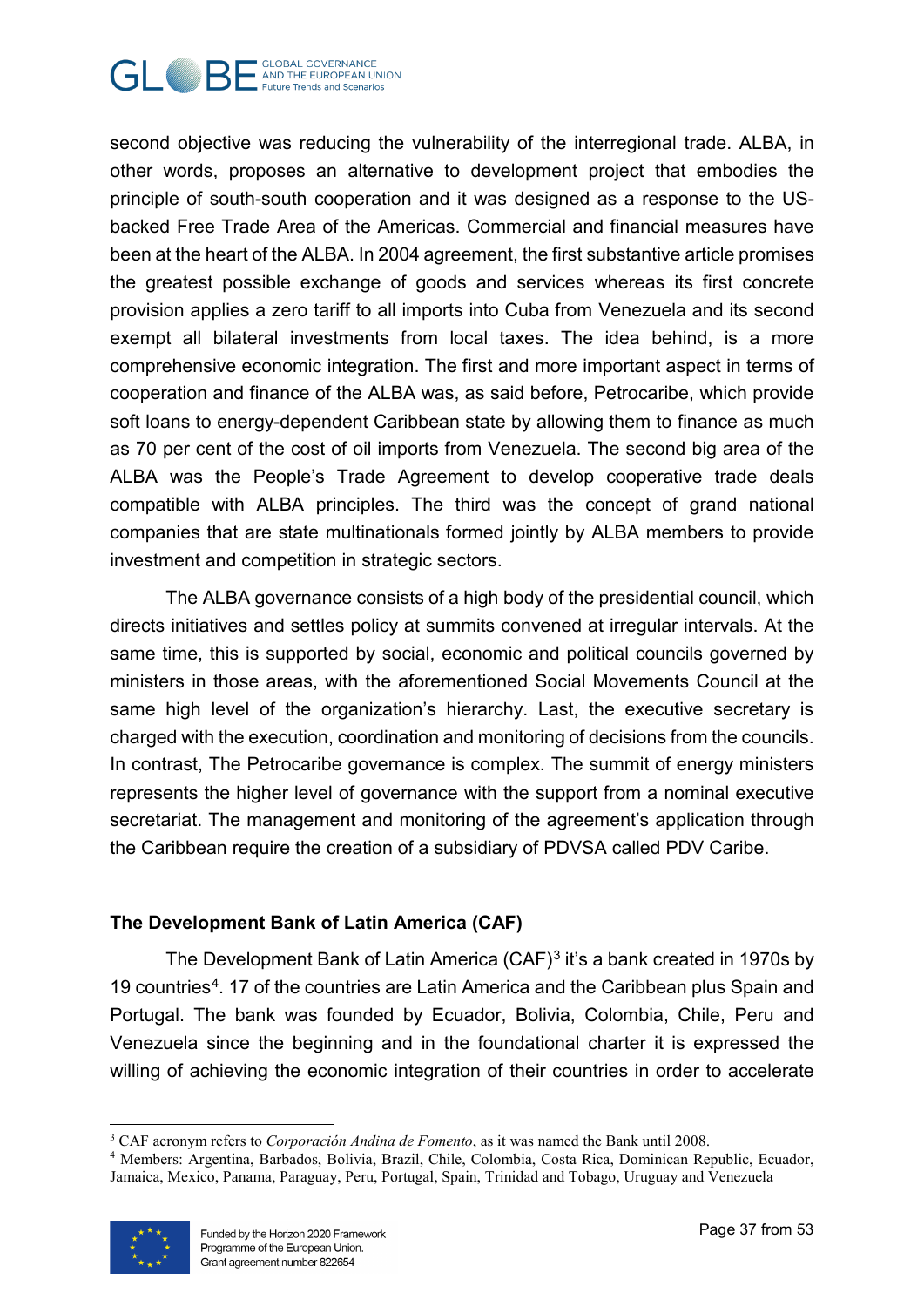

the economic and social development of their people<sup>[5](#page-37-0)</sup>. As expressed in the Article 3 of the agreement: *the purpose of the corporation is to promote sustainable development and regional integration, by providing multiple financial services to clients in the public and private sectors of its shareholders countries"*

The functions of the CAF to issue bonds, debentures and other obligations, the placement of which may be made inside or outside of the shareholder countries, to promote the raising and use of resources, the exercise of the functions to which this and the preceding literals refer, to promote capital and technology, to grant loans and bonds and to coordinate its actions with those of other national international entities to develop the shareholders countries. The way to achieve that goal is are to offer long term development financing.

Regarding capital, shares and shareholders, the authorized capital is 15 billion USD divided into ordinary capital shares and callable capital shares: the ordinary capital shares of a total of 10 billion USD, distributed in three series: A) B) and C)

- a) Series "A" comprising fifteen registered shares for a value of 1,2 billion USD each for a global amount of 18 billion USD for subscripting by the Government of each Member Country or by public, semipublic or private institutions as the former may be designated.
- b) Series "B" comprising 1,600,000 registered shares for a value of 5,000.00 USD each for a global amount of 8,000,000,000.00 for subscription by governments or public semi public or private entities of member countries
- c) Series "C" comprising 396,400 registered shares for a value of 5,000.00 USD each for a global amount of 1,982,000.00 for subscription by a legal entities or natural persons from outside the Member countries.

The operational modalities of the CAF will provide services to its clients following four operational modalities or services:

- 1. Technical cooperation: a modality used to finance the contracting of specialized services in activities compatible with CAFs prioritized fields of action, with the goal of enabling, strengthening and generating value in its interventions and facilitating the transfer of knowledge. These operations may be reimbursable or non-reimbursable or based on contingent recover.
- 2. Loans: under the modalities CAF can offer loans for specific operations or credit lines to finance various operations. The Loans have the role for specific operations and investment projects associated with investment or another

<span id="page-37-0"></span> $\overline{a}$ <sup>5</sup> Established agreement:<https://www.caf.com/media/3175/convenio-constitutivo-ingles-mar2020.pdf>

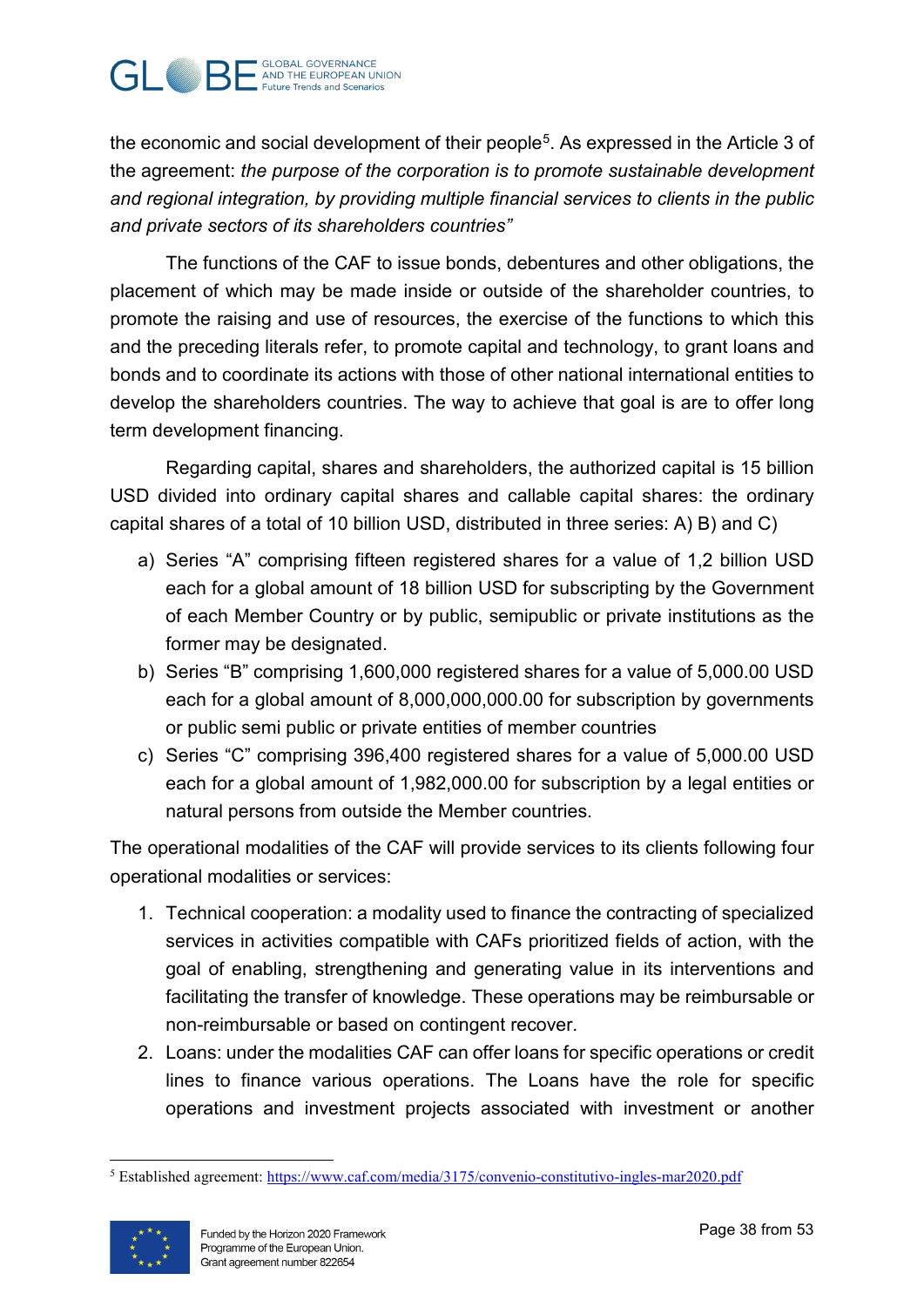

economic need or activity whose market or technical characteristics, economic, financial, environmental, institutional and other aspects relevant to the nature of the operation have already been formulated by the client. Loans can be short term (up to one year), medium-term (between two and five years) or long-term (more than five years)

- 3. Equity investments: This modality is for CAFs acquisition of pure risk capital, Quasi -Equity and other risk instruments, such as purchase and sale options, shares allotments guarantees, subordinated debt and other of a similar nature. CAF can make equity investments into public, mixed or private businesses, new or existing private financial institutions or vehicle that are or have the potential to be profitable and competitive at an international level, that carry reasonable risk or that promote human development
- 4. Guarantees: CAF can offer guarantees to support its client's payment obligations. The guarantees offered by the CAF will be governed by the principles of eligibility similar to those stipulated for loans operations.

The CAF took impetus during the rise of UNASUR and the boom of commodities because of the increase in the financing capital. The CAF appeared played the main and more successful bank in promoting financial regional cooperation, particularly during the 2008 financial crisis. The main goal in this case was to have a financial support where Latina Americas was in the decisioning making of the bank board (Humphrey, 2016).

## <span id="page-38-0"></span>**Brazil National Bank Of Economic And Social Development (BNDES)**

The Brazil National Bank of Economic and Social Development is a public bank created in 1952. The main goal of the bank is to fund projects to help develop Brazil internally as well as position the country externally. The BNDES is the most important long-term funding institution in terms of infrastructure funding's that have given financial support to Brazilian companies to expand internationally representing in 2015 a 11.2% of the GDP loans stood (Armijo, 2015). The bank counts with two main subsidiaries: FINAME and BNDESPAR. Together they conform the BNDES system. While FINAME use the financial resources two finance the sales exports operation in machines and production equipment produced in Brazil, as well as importing gods produced outside the country. As explained by Lazzarini et all (2015), the state-owned development banks are financial intermediaries that specialize providing long term credit to promote industrialization but that are controlled by national governments and

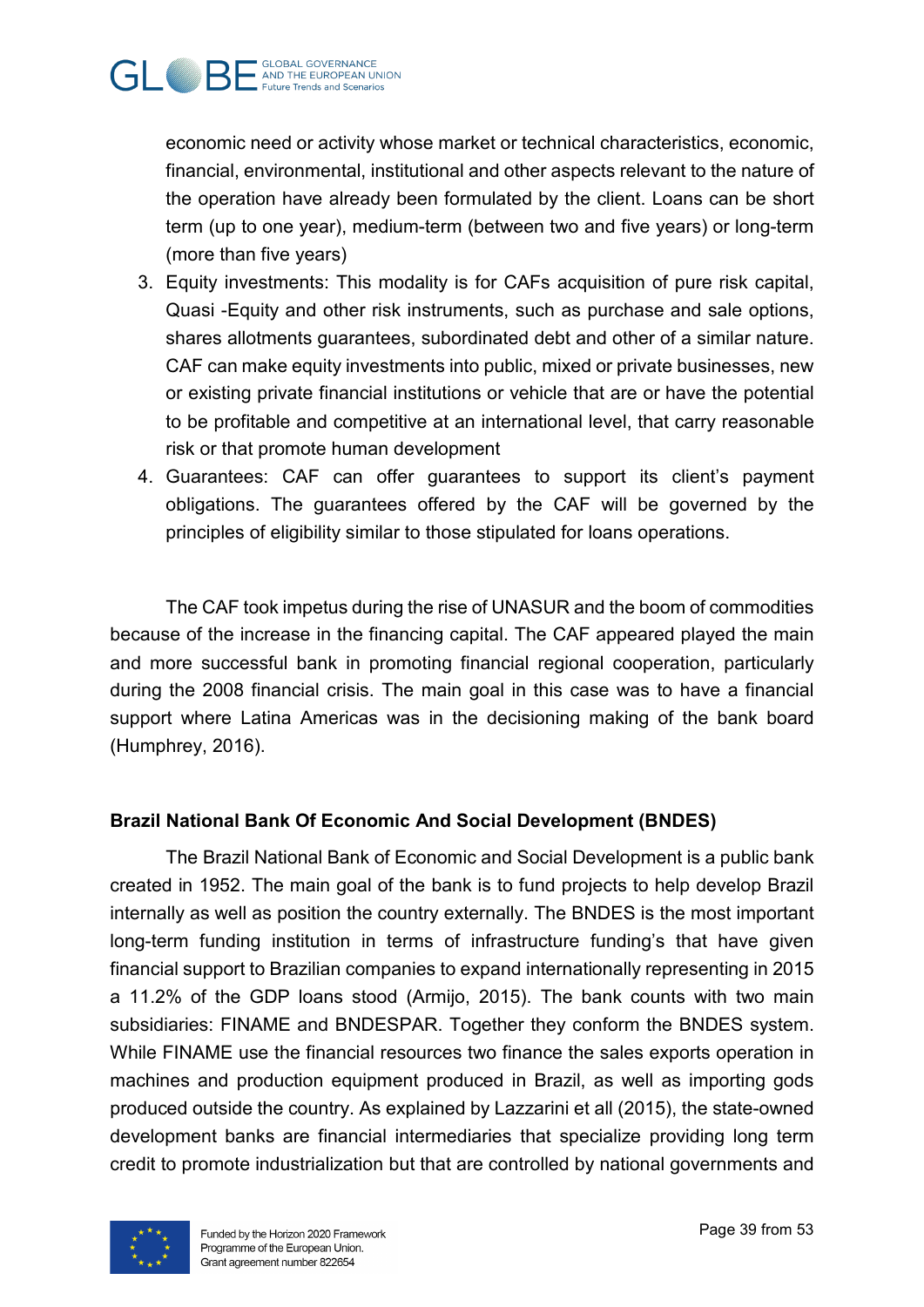

generally have a mandate to support local business activity. As Armijo (2015) explains, the Bank by the end of 2014, held a total of 16% of Brazil´s 2.3 trillion USD GDP, where the 75% was loans to Brazilian firms to develop and expand.

The bank only allows to support Brazilian companies, but that doesn't mean the bank is not powerful enough. Doing comparative developmental finance, we can see that the BNDES is the second largest national development bank among emerging economies (Armijo, 2015).

During the 2000s, the BNDES played a role in the internationalization of Brazilian business, particularly its policy of promoting national champions, that is, specific firms judged able to compete with the largest transnationals in global markets. But the BNDES has also opened credit lines for foreign governments (Armijo, 2015) to acquire Brazilian goods and services, often from one or a handful of companies. But more importantly, the BNDES role for Brazilian government has being offensive because it has focus on South American integration and a leadership role. For example, the Foreign Direct Investment of Brazilian firms has focused on South America, especially Argentina and Venezuela (Armijo, 2015).

# <span id="page-39-0"></span>**4.2 THE EMERGING POWER STRATEGY: CHANGES IN THE EXISTING INSTITUTIONS**

Regarding the changes in the existing institutions, China has used his structural power to pursue structural reforms in the voting shares arrangement inside de IMF and the World Bank. So, the starting point to address the China's view of the liberal order is to understand the dissatisfaction with the distribution of power in these institutions. Since the 2000s China has changed gradually the behavior towards the international institutions. In other words, the rise of Brazil, China, India and other countries brought a questioning of the normative authority of the Washington based institutions trying to reform the voting structures to reflect new realities of the global distribution of power (Tussie, 2018; Breslin, 2018). The normative challenge or questioning can be defined as Güven (2017) describes as an operational one, that is, that emerging economies try to avoid the conditionality of IMF loans. Also, the new powers challenge and pressure these institutions intensifying the South- South cooperation and creating rival institutions. However, it is important to say, as Güven (2017) well describes that despite the resistance of major reforms, the IMF and the World Bank strive to defend their institutionalized supremacy in a dynamic international system through continuous internal adaptation. Such adaptation advances with paucity and remains partial.

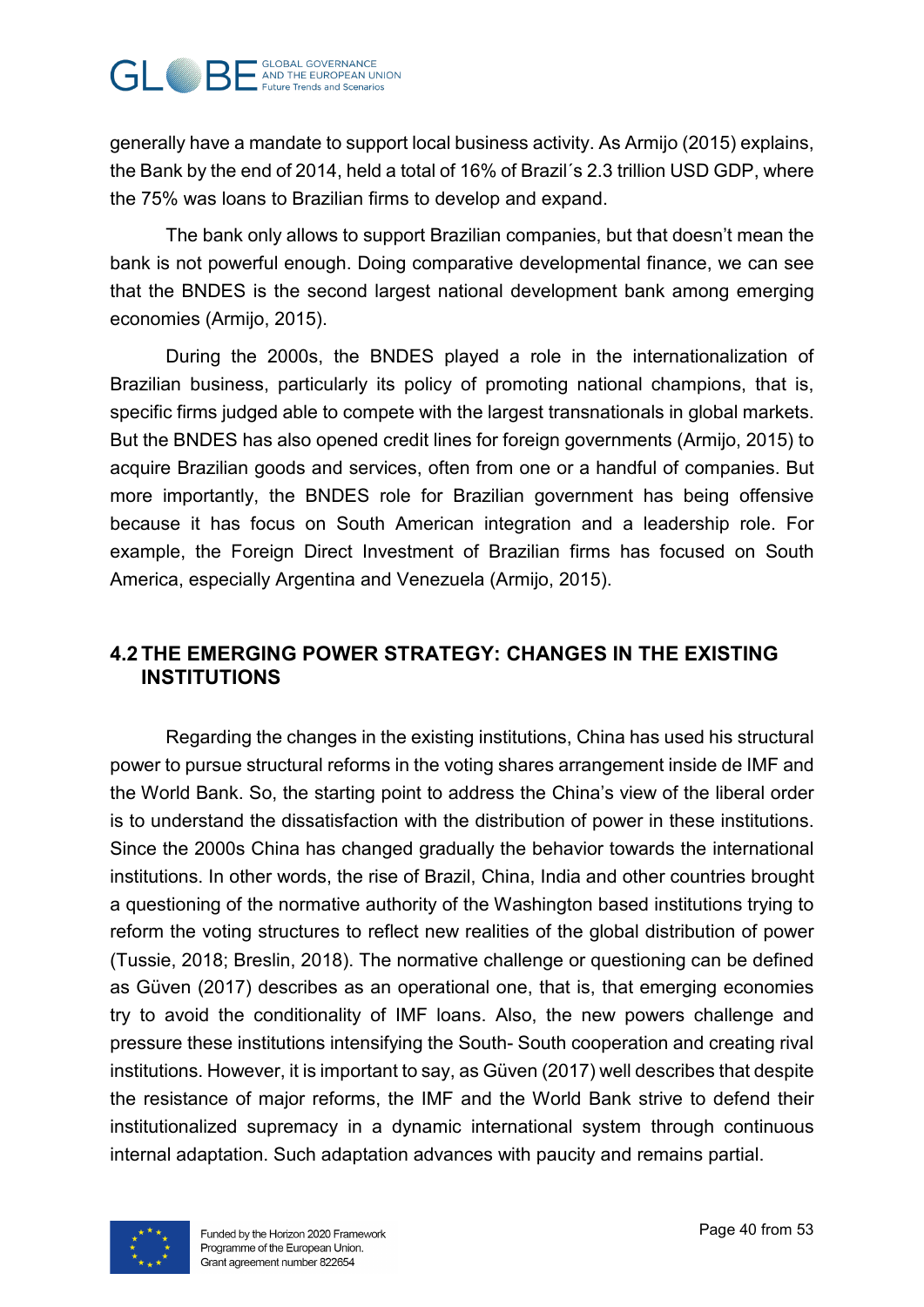

The 2010 was an important year regarding the reforms in the IMF because of the beginning of the discussion of the reform in the quota and governance of the IMF. The reforms resulted from a negotiation between the IMF members to give more voting shares to the emerging market economies, but it was not applied until 2016. At this point, the governance of the IMF was way behind in the facto real distribution of power and timid change had resulted in a loss of credibility. As Alexander Wendt argued institutions may be designed for functional or instrumental purposes, but they are also designed with other goals in mind, such as universality of membership, the pursuit of shared ideals and normative commitments or the actual availability of ideas about institutional design (2001). What can be surmised is that, even if the United States resists some changes are inevitable because of the institutional interest itself.

To illustrate the under representation of the emerging powers we are going to take the variable called *IMF Governance Deficit* constructed by Broz, J, Zhang, Z. & Wang, G. (2020) to show the difference between a nation vote share in the IMF compared to the GDP share in dollars.

It is important to consider, however, that the IMF is still the world lender of last resort. Even if there has been critiques to the IMF policies of lending, the post-euro crisis period showed an increase in its lending to many regionally important economies of the south such as Afghanistan, Bangladesh and Pakistan in Asia, Angola, Egypt, Ghana and Kenya in Africa. This resurgence in lending has coincided with shifts in the lending framework. In 2009, the traditionally hard conditionalities were partially softened and since then little more attention to social spending has been given (Clegg, 2020). The mentioned reforms, still more rhetorical than practical (Kentikelenis et al, 2016) are a way to re-think the role the Fund in the developing countries. Its tarnished credibility due to the failure of the policies applied created the necessity to change the main conditionalities attached to a loan. One of the key innovations is the replacement of the Poverty Reduction Strategy Paper with an Economic Development Document, which allows borrowers to comply with fewer requirements when it comes to apply for a loan. The IMF was determined to remain a major player in the South, therefore it had to reposition itself by modifying its operational practice (Nemiña y Larralde, 2020).

In conclusion, with the context of a multiplex world, the IMF and the World Bank face severe challenges to their authority and viability, but they use different mechanisms to navigate the challenges and defend their hegemony in the institutional financial world as new creditor emerge that can undermine or contest such supremacy.

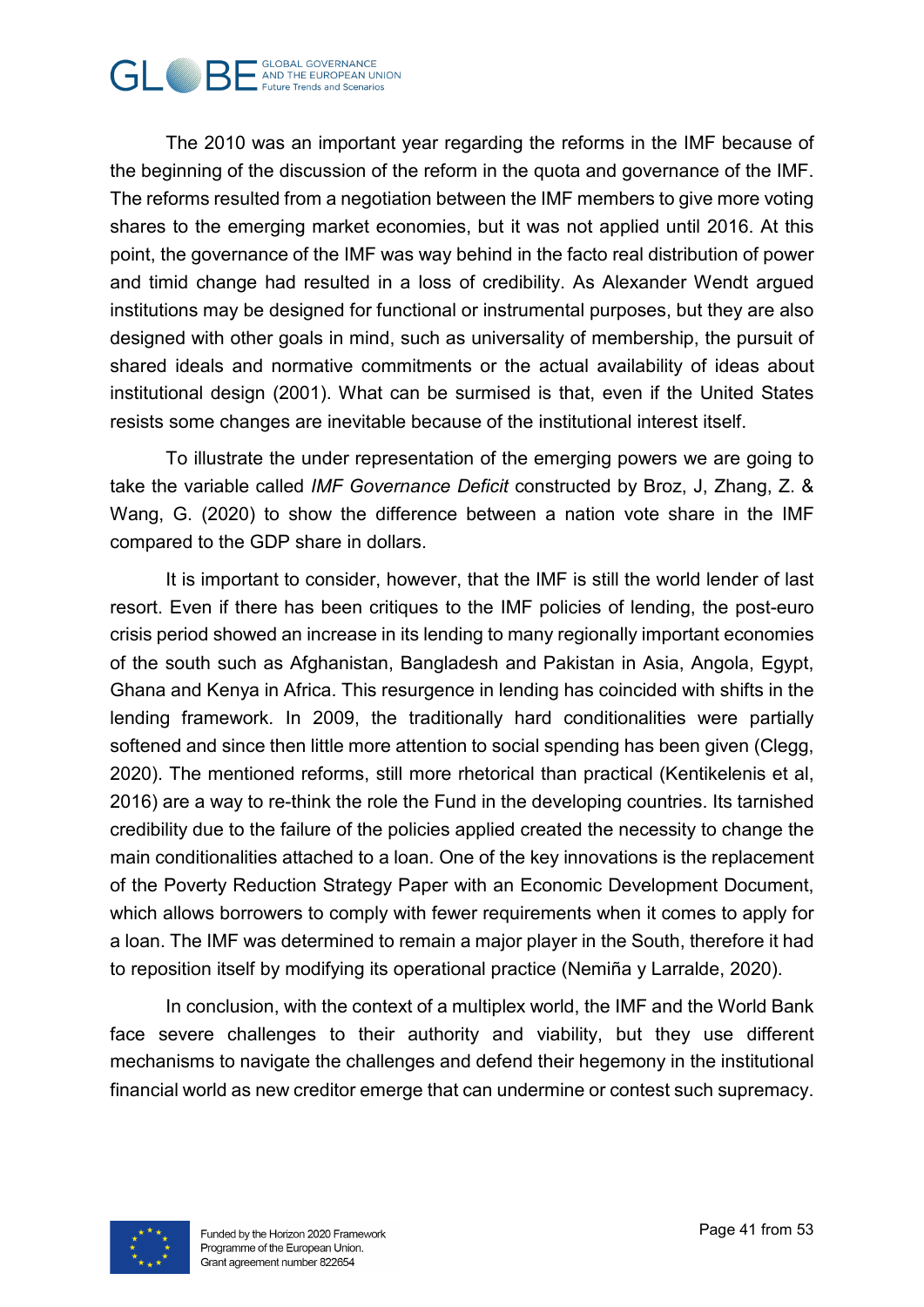

# <span id="page-41-0"></span>**5. THE EUROPEAN UNION IN THE MUTLIPLEX WORLD ORDER**

The way the European Union navigates in the multiplex world order is far from linear. Being part of the transatlantic world and related to the classical hegemonic block of the west with the United States, the way to connect to new regions and institutions has been pragmatic. Besides the pressure that USA has put on the EU leaders, the EU leaders have taken some clear strategies toward China. For example, the decision of joining the AIIB even if having pressure from Washington is a clear example of these pragmatism that we mention. The key question in sum is how the EU gets along with the emerging markets when it has been historically being an ally of the U.S. First, is important to understand the DNA of the EU. As explained by Smith (2014) the EU is a post-modern international actor that is based on values that are committed to pursue multilateralism when it comes to relate with other countries and that applies it to all the fields. This position described has been marked specially in the pos- euro zone crises that required the EU to multilateralism even more their relations with the emerging powers. The consequences of the crises and the international pressure imposed by the multilateralization of the credit, with the new developmental finance maid the EU had a necessity to expand their horizons besides the traditional western block. That is the reason why it has been integrated to the AIIB, however, it is true that the EU is steel skeptical from some emerging economies behaviors, especially regarding climate change, making the cooperation between the EU and China limited. The future of the way the EU will adapt to the new financial cooperation it's not clear, but what it's interesting to think about is how, because of the multilateralism as part of the central values, the possibility of cooperating, is possible, especially when new institutions of the financial governance respect some values of the liberal order, as the AIIB does.

Europe was part of the American led liberal order during the Cold War. After the Cold war ended, the building of the EC countries was the integration that latter established the European Union. The EU transformed the nation state system into a regional bloc with strong supranational features.

Besides the United States, the EU and China are the main players in the global financial governance regime so cooperation between the two of them is a reasonable possibility. In the immediate post - Cold War era, Chinese foreign policy adopted a defensive low profile posture. China was not trying to confront western rules at the beginning, concentrating its efforts to reform and develop internally. Previous to the Global Financial Crises, the position in terms of financial regulation between the EU and China were different, however, the changes in the financial governance made them to be closer. In 2000, the "comprehensive partnership" in where the EU started a

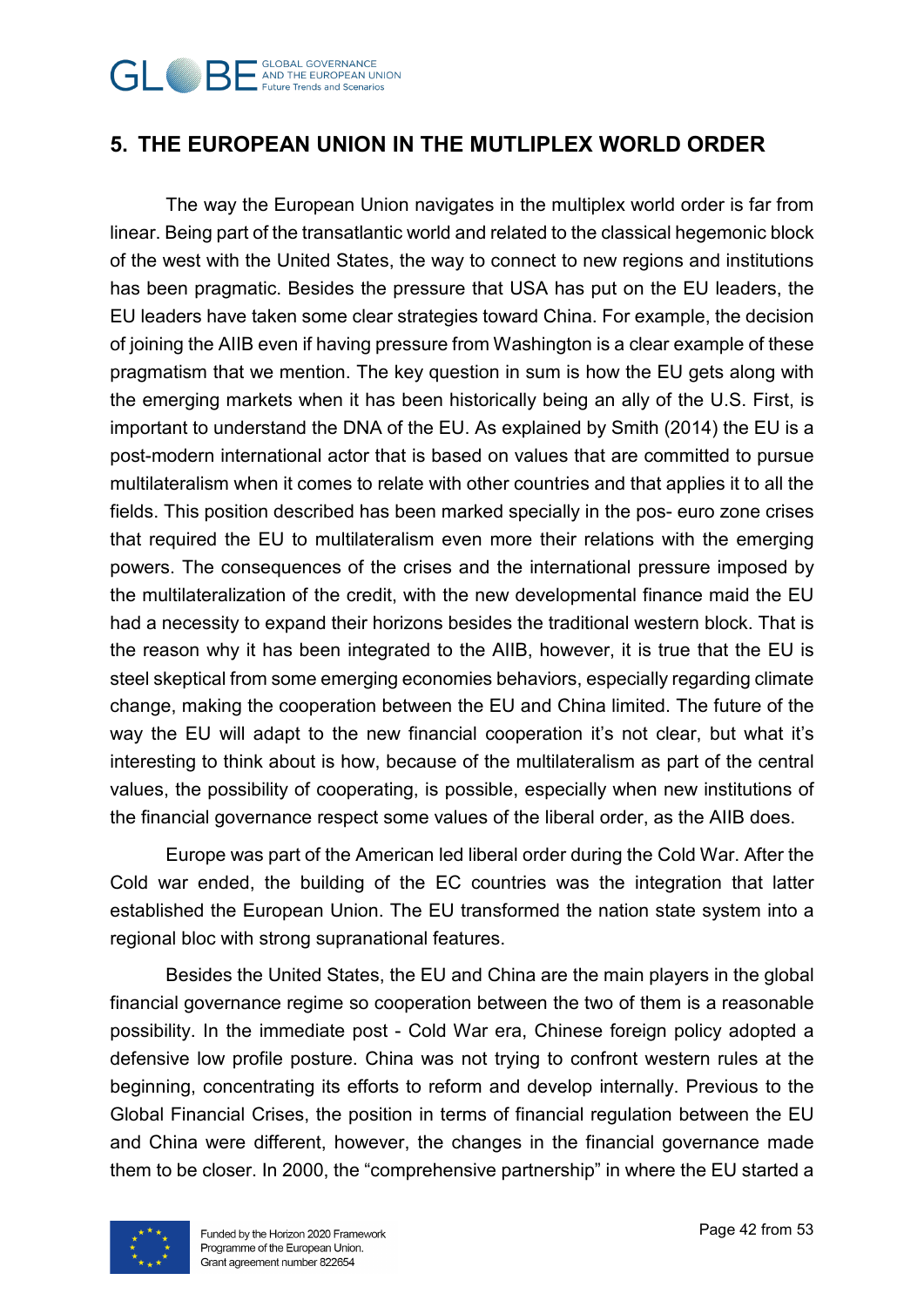

program to assist China in restructuring the financial sector resulted in a cooperation project where the aim was to help China to modernize the private financial sector. In 2005, the China-Economic and Financial Dialogue, was launched with the objective of discussing the visions of each in the financial system. After the Global Financial Crises, the European Commission launched the Trade Dialogue where there were discussions around financial matters and financial governance, so in 2010 decade financial collaboration deepened. First, China made several sovereign bond issuances in London capital markets, including bonds governed by English law but denominated in RMB; second, as it was explained above, the participation of several European countries in the AIIB as founding members, in spite US reservations.

As Chen (2016) marked, there are three ways in which the EU and China could collaborate to have influence in the building of the multiplex world order. First, in crises management, as pointed out, European countries took a more demanding military role while China assumed the task of peacekeeping, showing some collaboration in a security arena.

More importantly, two developments have expanded the cooperation between China and the EU. First, the return of the developmental agenda in Europe and the move beyond developmentalism in China. In the case of Europe, the euro crisis brought questions about the models of development in countries like Greece, while in China, the climate change also raised as a question thanks to European Union pressure in multinational institutions. Second, the development of a new pragmatism towards China from Europe. Facing internal problems, the EU sought to find new ways and solutions to its internal problems. As Chen (2016) said, the EU is becoming more pragmatic in its drive to transform the rest of the world and its relations with China.

# <span id="page-42-0"></span>**6. CONCLUSIONS**

The analysis done in this paper shows us that governance transitions are complex and that are determined by the actions taken by the emerging powers but also by the reactions taken by the hegemons. The consequences of the global financial crisis opened a window of opportunity to the emerging powers to challenge more directly in a more offensive way the governance institutions existing. As a result, we can see that the financial crisis but also the inability of the liberal order to adapt to a changing reality allows fertile ground for the promotion of an alternative global governance architecture that in some cases challenge the preexisting Bretton Woods institutions, in some instances it cooperates with them and, in some others, it merely

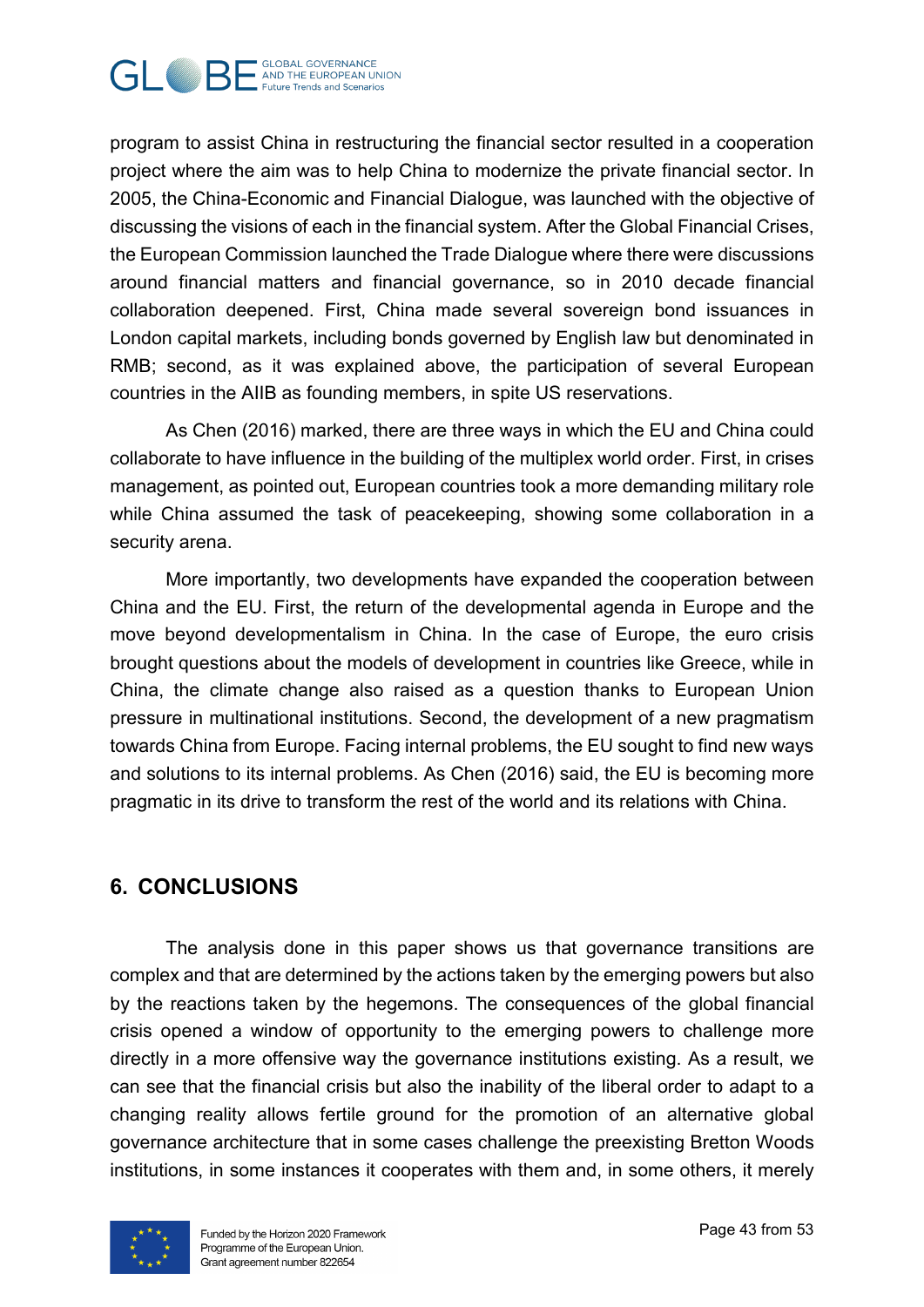#### **GLOBAL GOVERNANCE GUBAL GUSHANGER AND THE EUROPEAN UNION Future Trends and Scenarios**

coexists. What we have tried to show is that there are different types of emerging powers relationship to the liberal order, depending on the policy area.

We have analyzed the financial statecraft of the emerging powers, and we have seen an increase in the offensive strategies with time. Even if there is an upsurge of new multilateral banks because of the multiplex world order, the existing institutions of Bretton Woods, especially the IMF still plays the role of lender of last resort. Yet as a consequence of the challenges that is has faced, the rules of conditionality have been modified.

In other words, in terms of developmental finance, there has been an increase in actors that compete and cooperate with the world bank, while in the liquidity finance, the IMF is steel the dominant organism, but the China´s swap arrangement is creating an open question if offensive behavior of financial statecraft. The questions that raised where: do the current signs of competition and even bifurcation represent a transformation of the world order, or if the transformation represents changes within an order. Does China represent a transformation within the order or does China represent a challenge to the order? Is it an indication of an illiberal revisionist power? As we have shown the full picture is in the making and depends very much on how the incumbents react. We have shown that the answer is not radical. There are initiatives and policy spaces in where China is fighting for radical changes but policy spaces where China tries to adapt to the liberal rules. At the same time, in the global south, the financial statecraft tried to be offensive especially during the years of the pink wave of Latin America where the creation of alternative banks with the aim of being post-hegemonic and independent from the United States stagnated after 2010 especially. Last, the BRICS work also as an alternative of the current financial order both in developmental and liquidity finance, however, as already mentioned, the liquidity arrangement of the CRA has not been used before, showing that even if states have the agreements, they steel prefer and relay more on the IMF and the United States.

Last, we have shown how China in particular and the emerging powers in general have turn from having a defensive strategy to a more offensive one in terms of financial statecraft. At the same time, the strategies in terms of expansion changes from being mostly bilateral to more regional and systemic one.

The recent Covid-19 health crises had, so far, a strong effect on global financial markets and economic activity. The consequences and impacts of this sanitary crisis are still to be seen, even if countries already suffer some of them, for instance growing capital volatility and uncertainty. At the same time, given the limitations that Trump's

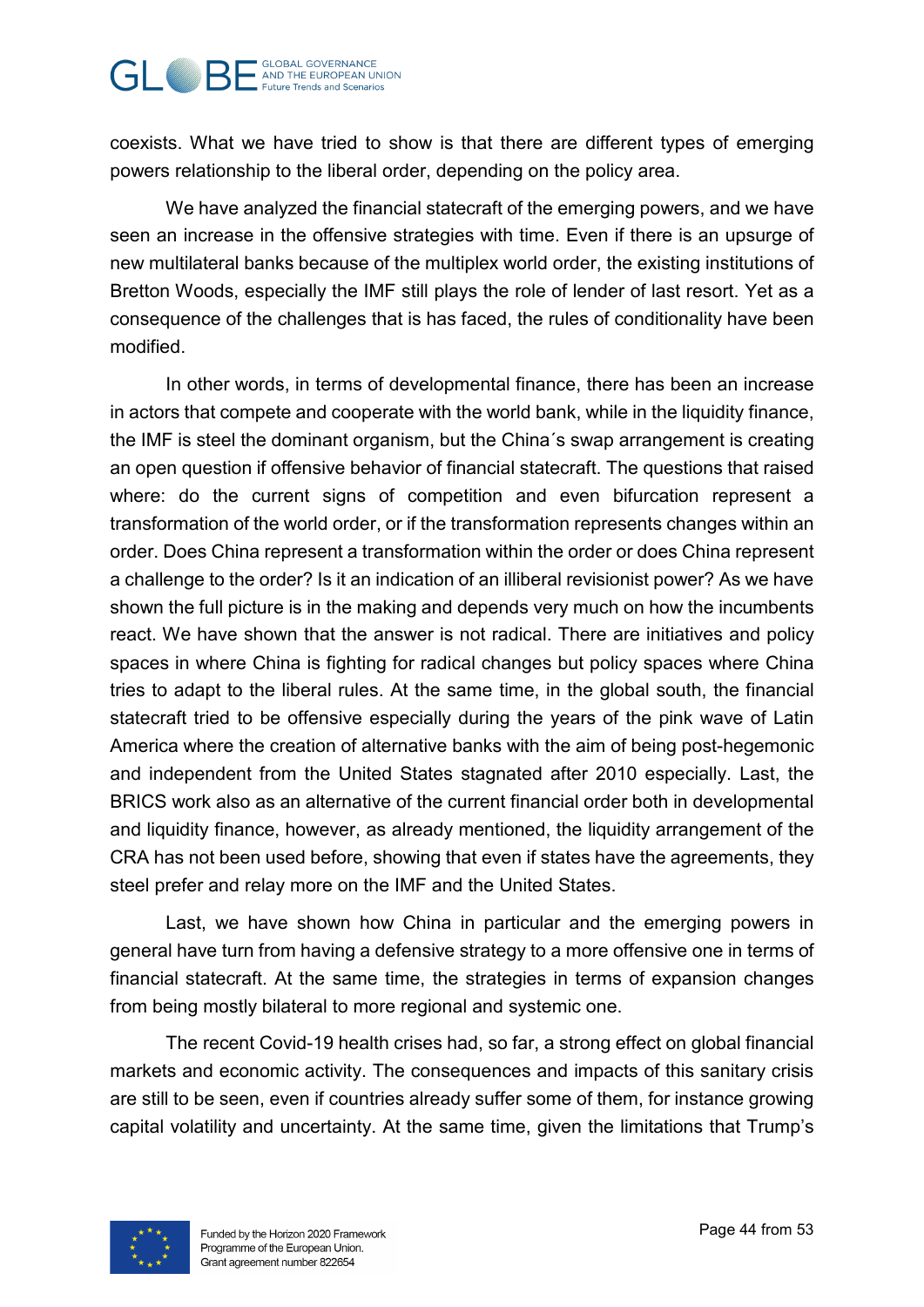

administrations established to multilateral cooperation, responses prioritize regional reach, showing a continuity of the process described by Acharya as the multiplex order.

In sum, we still have questions to answer and in a period of transitional order is difficult to know what path is going to come, but what we can certainly say is that new financial actors, and the change in the balance of power are creating confrontation, cooperation and coexistence between the emerging powers and the western world.

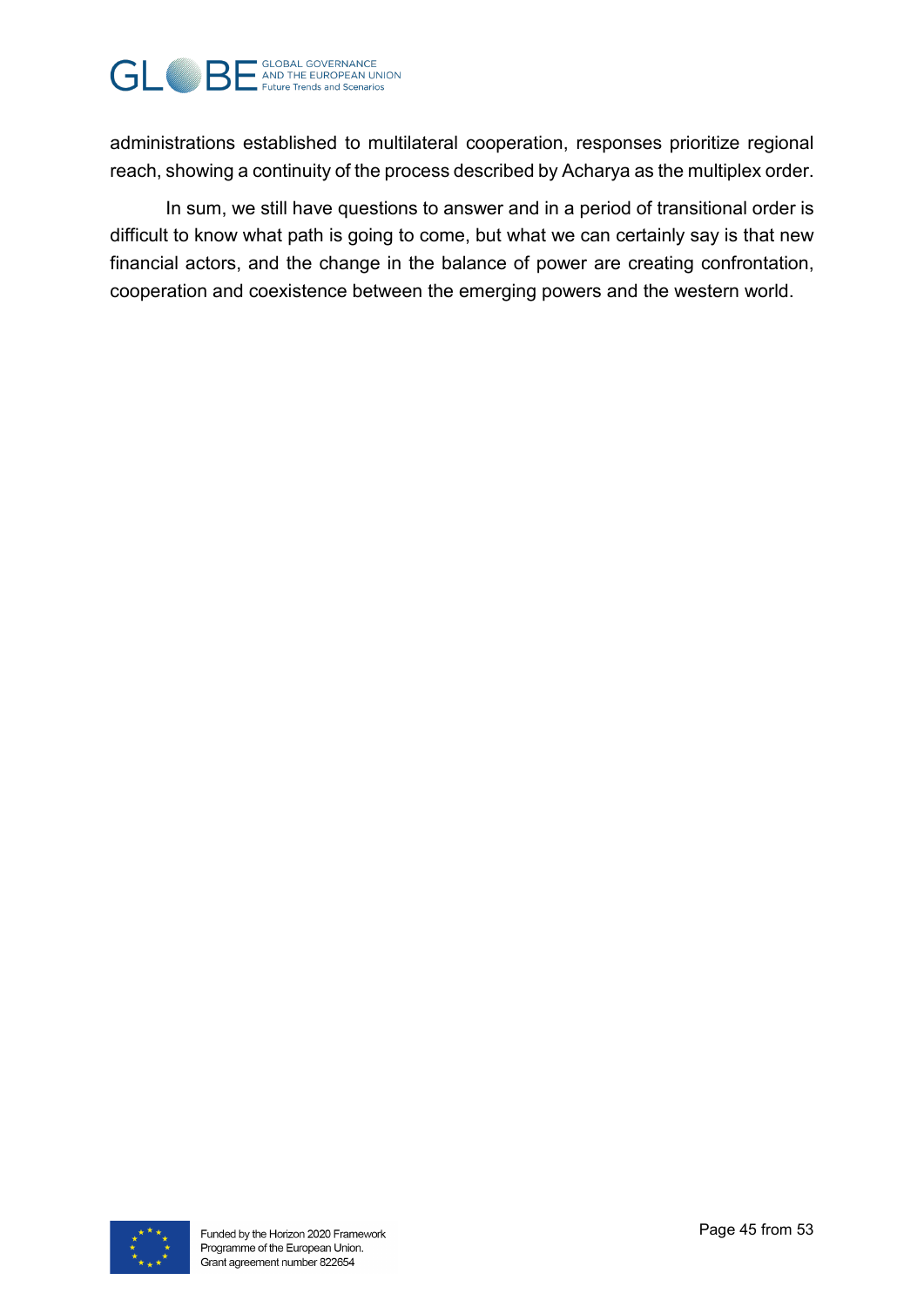

# <span id="page-45-0"></span>**ANNEX**

#### **AIIB REGIONAL MEMBERS**

| <b>Member</b>   | <b>Total Subscription</b> | <b>Voting Power</b> | <b>Number of votes</b> |
|-----------------|---------------------------|---------------------|------------------------|
|                 | (amount million           | (Percentage of      |                        |
|                 | USD)                      | total)              |                        |
| Afghanistan     | 86.6                      | 0.0895%             | 2,170                  |
| Australia       | 3,691.2                   | 3.4725%             | 39,162                 |
| Azerbaijan      | 254.1                     | 0.4248%             | 4,791                  |
| <b>Bahrain</b>  | 103.6                     | 0.2382%             | 2,686                  |
| Bangladesh      | 660.5                     | 0.7852%             | 8,855                  |
| <b>Brunei</b>   | 52.4                      | 0.2460%             | 2,774                  |
| Darussalam      |                           |                     |                        |
| Cambodia        | 62.3                      | 0.2548%             | 2,873                  |
| China           | 29,780.4                  | 26.6061%            | 300,054                |
| Cook Islands    | 0.5                       | 0.1468%             | 1,655                  |
| Cyprus          | 20.0                      | 0.1640%             | 1,850                  |
| Fiji            | 12.5                      | 0.1574%             | 1,775                  |
| Georgia         | 53.9                      | 0.2473%             | 2,789                  |
| Hong Kong,      | 765.1                     | 0.8247%             | 9,301                  |
| China           |                           |                     |                        |
| India           | 8,367.3                   | 7.6189%             | 85,923                 |
| Indonesia       | 3,360.7                   | 3.1795%             | 35,857                 |
| Iran            | 1,580.8                   | 1.0406%             | 11,735                 |
| Israel          | 749.9                     | 0.8645%             | 9,749                  |
| Jordan          | 119.2                     | 0.3052%             | 3,442                  |
| Kazakhstan      | 729.3                     | 0.8462%             | 9,543                  |
| Korea           | 3,738.7                   | 3.5147%             | 39,637                 |
| Kyrgyz Republic | 26.8                      | 0.2209%             | 2,491                  |
| Lao PDR         | 43.0                      | 0.2376%             | 2,680                  |
| Malaysia        | 109.5                     | 0.2966%             | 3,345                  |
| <b>Maldives</b> | 7.2                       | 0.2059%             | 2,322                  |
| Mongolia        | 41.1                      | 0.2360%             | 2,661                  |
| Myanmar         | 264.5                     | 0.4340%             | 4,895                  |
| Nepal           | 80.9                      | 0.2712%             | 3,059                  |
| New Zealand     | 461.5                     | 0.6087%             | 6,865                  |
| Oman            | 259.2                     | 0.4293%             | 4,842                  |
| Pakistan        | 1,034.1                   | 1.085%              | 12,237                 |
| Philippines     | 979.1                     | 1.0677%             | 12,041                 |
| Qatar           | 604.4                     | 0.7354%             | 8,294                  |
| Russia          | 6,536.2                   | 5.9952%             | 67,612                 |
| Samoa           | 2.1                       | 0.1482%             | 1,671                  |
| Saudi Arabia    | 2,544.6                   | 2.4558%             | 27,696                 |
| Singapore       | 250.0                     | 0.4212%             | 4,750                  |
| Sri Lanka       | 269.0                     | 0.4380%             | 4,940                  |
| Tajikistan      | 30.9                      | 0.2269%             | 2,559                  |
| <b>Thailand</b> | 1,427.5                   | 1.4653%             | 16,525                 |

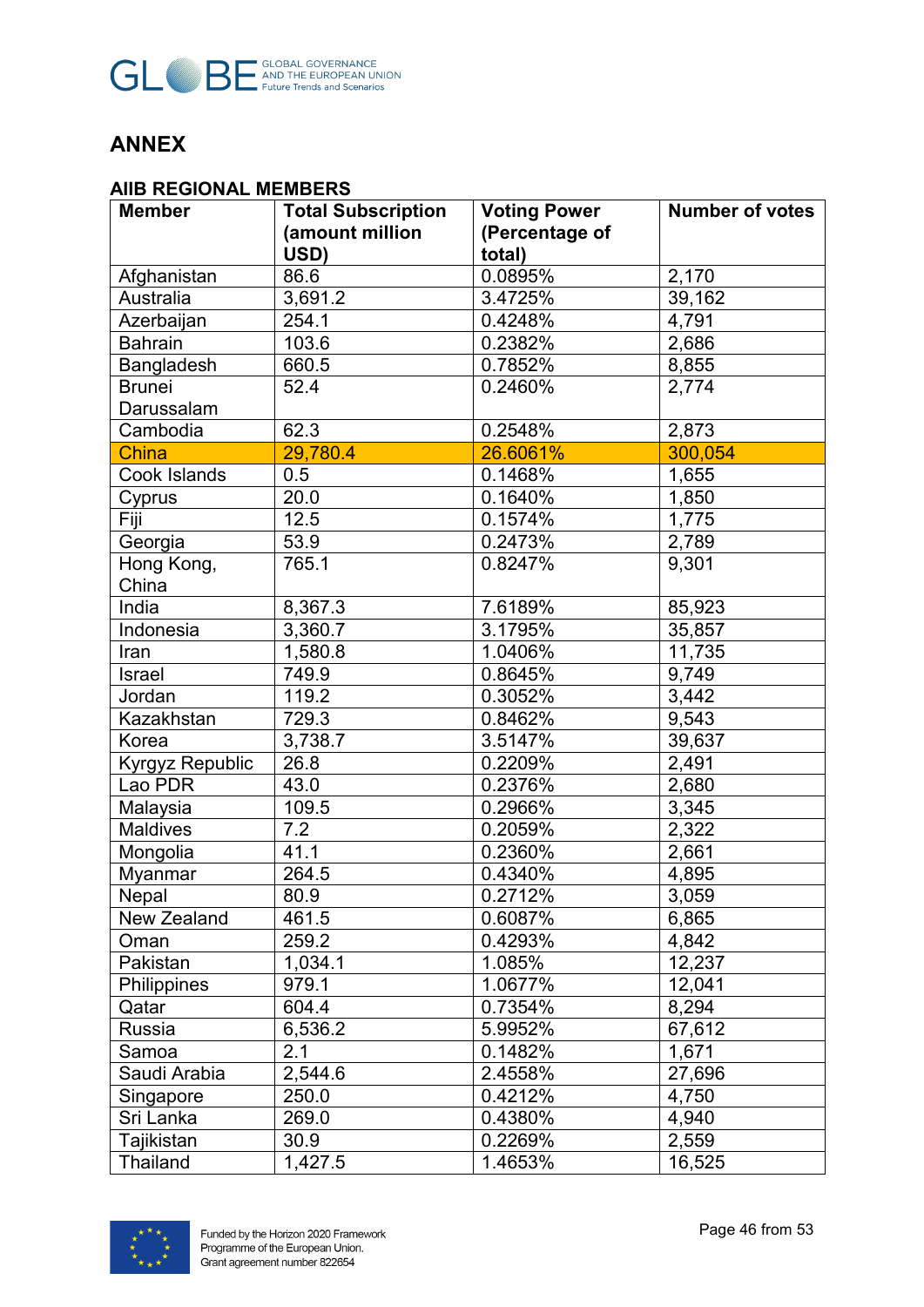

| Timor-Leste        | 16.0    | 0.1605% | 1,810  |
|--------------------|---------|---------|--------|
| Turkey             | 2,609.9 | 2.5137% | 28,349 |
| <b>United Arab</b> | 1,185.7 | 1.2509% | 14.107 |
| Emirates           |         |         |        |
| Uzbekistan         | 219.8   | 0.3944% | 4,448  |
| Vanuatu            | 0.5     | 0.1468% | 1,655  |
| Vietnam            | 663.3   | 0.7877% | 8,883  |

Data source: AIIB [\(https://www.aiib.org/en/about-aiib/governance/members-of](https://www.aiib.org/en/about-aiib/governance/members-of-bank/index.html)[bank/index.html\)](https://www.aiib.org/en/about-aiib/governance/members-of-bank/index.html)

#### **AIIB NON-REGIONAL MEMBERS**

| <b>Members</b>     | <b>Total Subscription</b> | <b>Voting Power</b> | <b>Number of votes</b> |
|--------------------|---------------------------|---------------------|------------------------|
|                    | (amount million           | (Percentage of      |                        |
|                    | USD)                      | total)              |                        |
| Algeria            | 5.0                       | 0.1507%             | 1,700                  |
| Austria            | 500.8                     | 0.6436%             | 7,258                  |
| <b>Belarus</b>     | 64.1                      | 0.2031%             | 2,291                  |
| Belgium            | 284.6                     | 0.3987%             | 284.6                  |
| <b>Benin</b>       | 5.0                       | 0.1507%             | 1,700                  |
| Canada             | 995.4                     | 1.0289%             | 11,604                 |
| Cote d'Ivoire      | 5.0                       | 0.1507%             | 1,700                  |
| <b>Denmark</b>     | 369.5                     | 0.5271%             | 5,945                  |
| Ecuador            | 5.0                       | 0.1507%             | 1,700                  |
| Egypt              | 650.5                     | 0.7763%             | 8,755                  |
| Ethiopia           | 45.8                      | 0.1788%             | 2,016                  |
| Finland            | 310.3                     | 0.4747%             | 5,353                  |
| France             | 3,375.6                   | 3.1927%             | 36,006                 |
| Germany            | 4,484.2                   | 4.1757%             | 47,092                 |
| Ghana              | 5.0                       | 0.1507%             | 1,700                  |
| Greece             | 10.0                      | 0.1552%             | 1,750                  |
| Guinea             | 5.0                       | 0.1507%             | 1,700                  |
| Hungary            | 100.0                     | 0.2350%             | 2,650                  |
| Iceland            | 17.6                      | 0.2151%             | 2,426                  |
| Ireland            | 131.3                     | 0.2627%             | 2,963                  |
| Italy              | 2,571.8                   | 2.4799%             | 27,968                 |
| Luxembourg         | 69.7                      | 0.2613%             | 2,947                  |
| Madagascar         | 5.0                       | 0.1507%             | 1,700                  |
| Malta              | 13.6                      | 0.2116%             | 2,386                  |
| <b>Netherlands</b> | 1,031.3                   | 1.1140%             | 12,563                 |
| Norway             | 550.6                     | 0.6877%             | 7,756                  |
| Poland             | 831.8                     | 0.9371%             | 10,568                 |
| Portugal           | 65.0                      | 0.2571%             | 2,900                  |
| Romania            | 153.0                     | 0.2820%             | 3,180                  |
| Rwanda             | 5.0                       | 0.1507%             | 1,700                  |
| Serbia             | 5.0                       | 0.1507%             | 1,700                  |
| Spain              | 1,761.5                   | 1.7614%             | 19,865                 |
| Sudan              | 59.0                      | 0.1781%             | 2,008                  |

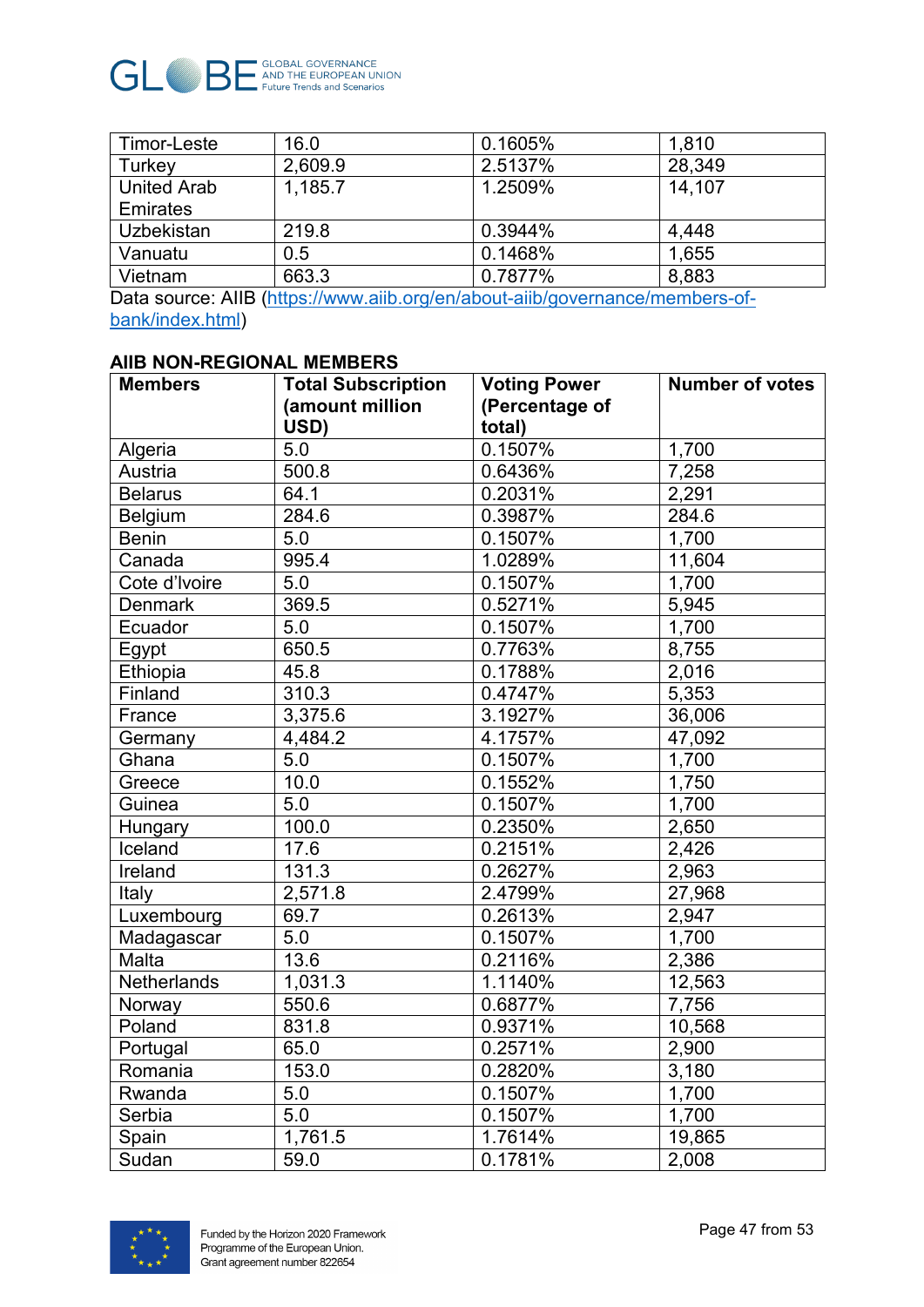

| Sweden                                                                                   | 630.0   | 0.7581% | 8,550  |
|------------------------------------------------------------------------------------------|---------|---------|--------|
| Switzerland                                                                              | 706.4   | 0.8259% | 9.314  |
| <b>United Kingdom</b>                                                                    | 3,054.7 | 2.9081% | 32,797 |
| Uruguay                                                                                  | 5.0     | 0.1507% | 1,700  |
| Determine on AUD (lettermilion on the model delegate the local memory of the contract of |         |         |        |

Data source: AIIB [\(https://www.aiib.org/en/about-aiib/governance/members-of](https://www.aiib.org/en/about-aiib/governance/members-of-bank/index.html)[bank/index.html\)](https://www.aiib.org/en/about-aiib/governance/members-of-bank/index.html)

#### **TOTAL**

| <b>Members</b> | <b>Total subscription (Amount</b><br>million USD) | <b>Voting Power (Percentage)</b><br>of total) |
|----------------|---------------------------------------------------|-----------------------------------------------|
| Regional       | 73,855.8                                          | 73.3626%                                      |
| Non-Regional   | 22,888.1                                          | 26.6374%                                      |

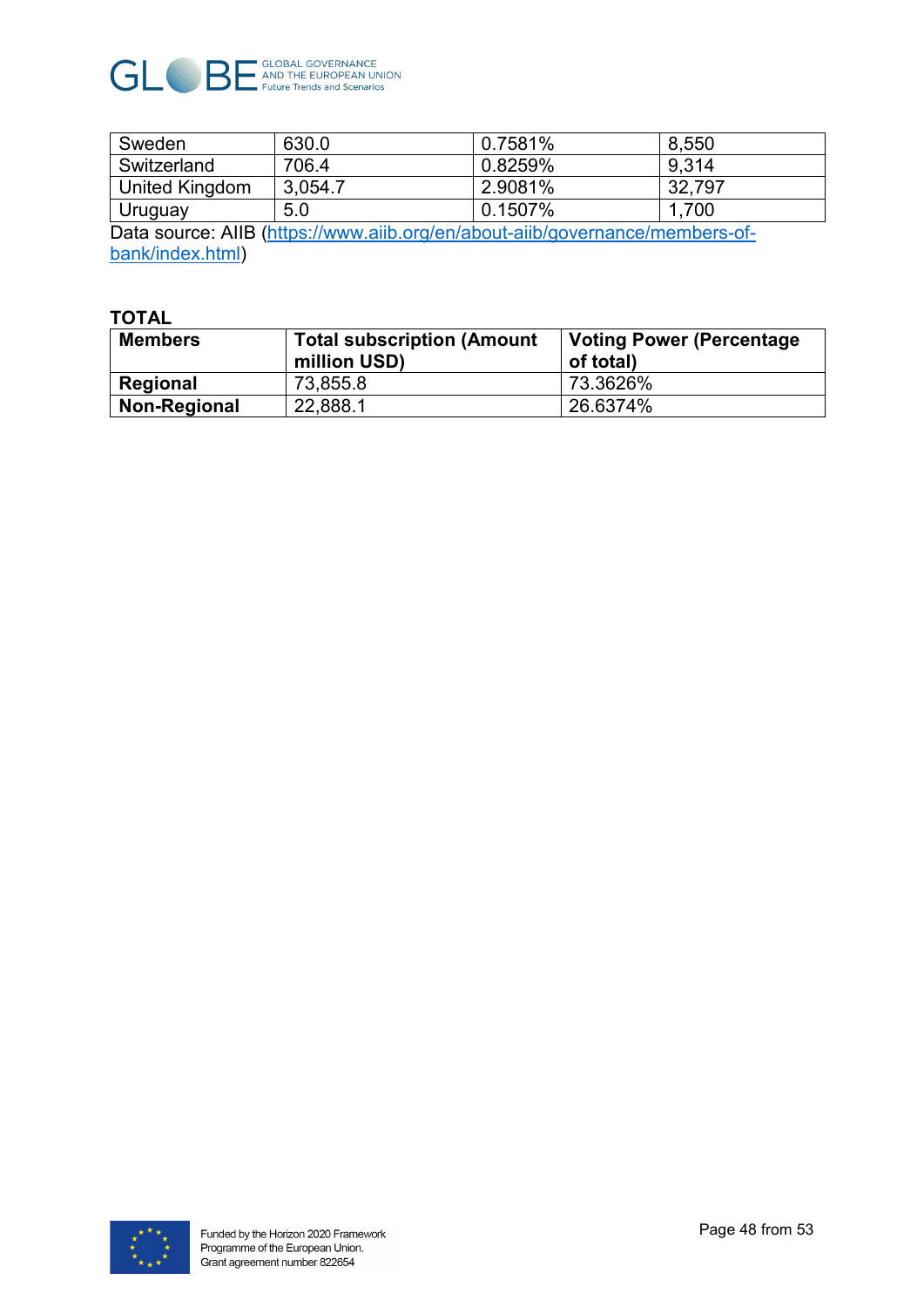

# <span id="page-48-0"></span>**BIBLIOGRAPHY**

- Abdelal, B. (2010). *Constructing the International Economy. In Constructing the Economy* (1st <https://doi.org/10.7591/j.ctt7v789>
- Acharya, A. (2011). Can Asia lead? Power ambitions and global governance in the twenty-first century. *International affairs*, 87(4), 851-869.
- Acharya, A. (2018). The end of American world order. John Wiley & Sons.
- Al-Kassimi, K. (2018). ALBA: A decolonial delinking performance towards (western) modernity – An alternative to development project. *Cogent Social Sciences*, 4(1), 1–35.<https://doi.org/10.1080/23311886.2018.1546418>
- Andrei Shelepov. (2016). Comparative Prospects of the New Development Bank and Asian Infrastructure Investment Bank. Int*ernational Organisations Research Journal*, 11(3), 132–152.<https://doi.org/10.17323/1996-7845-2016-03-132>
- Armijo, L. (2017). The Public Bank Trilemma: Brazil's New Developmentalism and the BNDES. In Democratic Brazil Divided (p. 230–). University of Pittsburgh Press. https://doi.org/10.2307/j.ctt1x76g7g.16
- Armijo, L. E., & Katada, S. N. (2015). Theorizing the financial statecraft of emerging powers. *New Political Economy*, 20(1), 42-62.
- Armijo, L., & Katada, S. (Eds.). (2014). *The financial statecraft of emerging powers: Shield and sword in Asia and Latin America*. Springer.
- Blyth, M. (Ed.). (2009). *Routledge handbook of international political economy* (IPE): IPE as a global conversation. Routledge.
- Brenta, N., & Larralde, J. (2018). La internacionalizacion del renminbi y los acuerdos de intercambio de monedas entre Argentina y China, 2009-2018. *Ciclos en la Historia, la Economía y la Sociedad*, (51), 55-84.
- Breslin, S. (2018). Global Reordering and China's Rise: Adoption, Adaptation and Reform. *The International Spectator: Special Issue: The Liberal Order and Its Contestations*, 53(1), 57–75. https://doi.org/10.1080/03932729.2018.1401804
- BRICS. (2014). Treaty for the Establishment of a BRICS Contingent Reserve Arrangement.
- Brooks, S. G., & Wohlforth, W. C. (2008). *World out of balance: international relations and the challenge of American primacy*. Princeton University Press.
- Broz, J., Zhang, Z., & Wang, G. (2020). Explaining Foreign Support for China's Global Economic Leadership. *International Organization*, 74(3), 417-452. doi:10.1017/S0020818320000120
- Carlsnaes, W., Risse, T., & Simmons, B. A. (Eds.). (2002). *Handbook of international relation*s. Sage.
- Chan, S., Hu, W., & He, K. (2019). Discerning states' revisionist and status-quo orientations: Comparing China and the US. *European Journal of International Relations*, 25(2), 613-640.

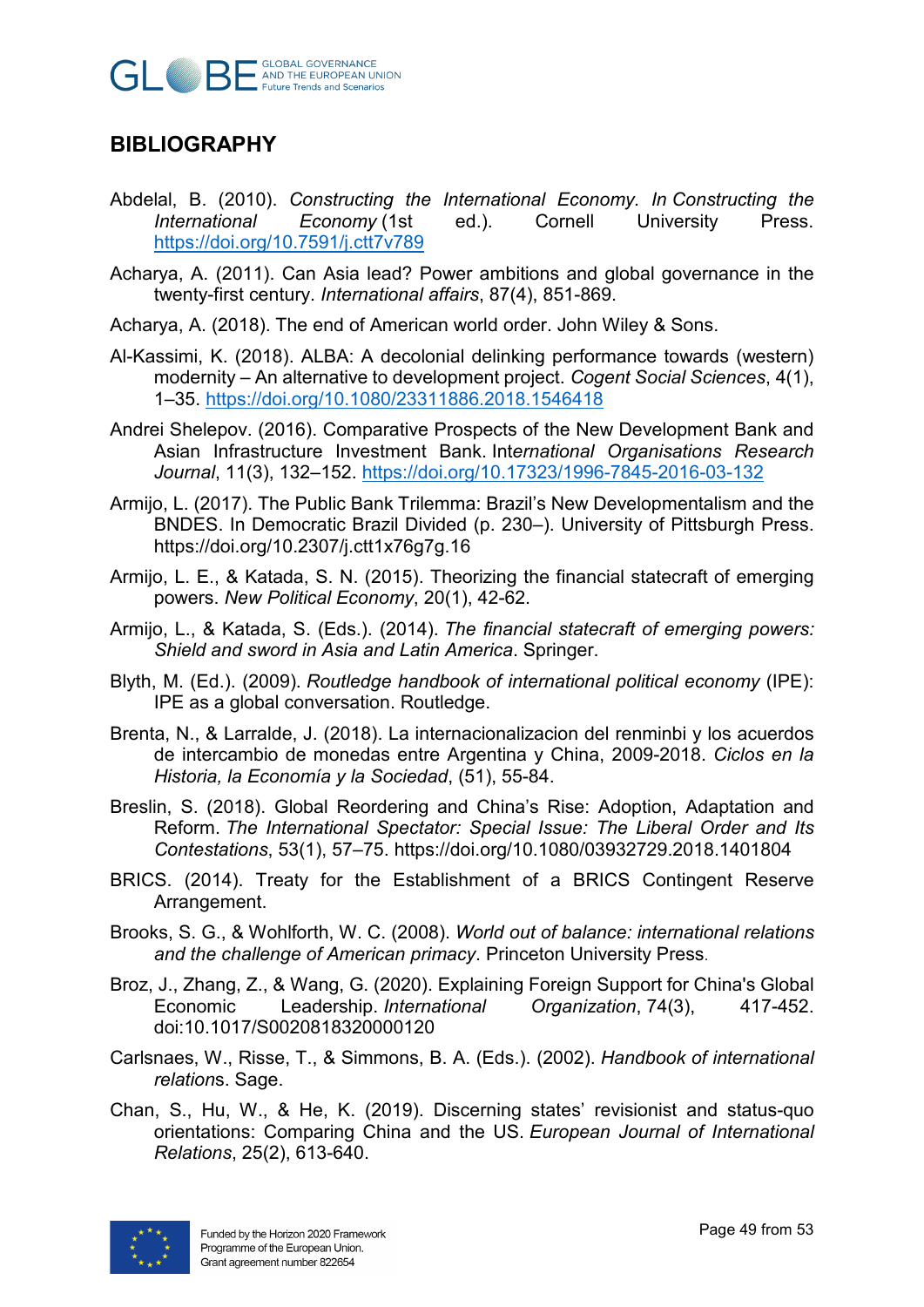

- Chen, Z. (2016). China, the European Union and the fragile world order. JCMS: Journal of Common Market Studies, 54(4), 775-792.
- Chin, G., & Thakur, R. (2010). Will China change the rules of global order*?. The Washington Quarterly*, 33(4), 119-138.
- Clegg, L. (2020). The IMF Record on Social Protection: Pro‐poor or Poor?. *Development and Change*, *51*(2), 698-710.
- Clemente, D. (2017). Las estrategias IIRSA-COSIPLAN y Campeones Nacionales en el proyecto regional de Brasil: la construcción de una hegemonía (2002- 2016) (Master's thesis, Buenos Aires: FLACSO. Sede Académica Argentina).
- Cusack, A. (2019). *Venezuela, ALBA, and the Limits of Postneoliberal Regionalism in Latin America and the Caribbean* (1st ed. 2019.). Palgrave Macmillan US. <https://doi.org/10.1057/978-1-349-95003-4>
- Drezner, D., & McNamara, K. (2013). International Political Economy, Global Financial Orders and the 2008 Financial Crisis. *Perspectives on Politics*, 11(1), 155-166. Retrieved July 21, 2020, from www.jstor.org/stable/43280694
- Eichengreen, B. (2014). Banking on the BRICS. *Project Syndicate*, 13.
- Forman, S., & Segaar, D. (2006). New coalitions for global governance: the changing dynamics of multilateralism. *Global Governance: A Review of Multilateralism and International Organizations*, 12(2), 205-228.
- Garzón, Jorge (2015): Latin American Regionalism in a Multipolar World. *EUI Working Papers* RSCAS 2015/23
- Gilardi, F. (2012). Transnational diffusion: Norms, ideas, and policies. *Handbook of international relations*, 2, 453-477.
- Gilpin, Robert (2001): *Global Political Economy: Understanding the International Economic Order*. Princeton: Princeton University Press
- González, T. L., & Palacios, L. A. O. (Eds.). (2017). *Asimetrías económicas y financieras de la globalización: retos y oportunidades para los países en desarrollo*. Universidad Nacional Autónoma de México, Facultad de Estudios Superiores Acatlán.
- Grabel, I. (2018). Toward a Pluripolar Global Financial Architecture? The Bretton Woods Institutions and the New Landscape of Developmental Finance. *Review of Radical Political Economics*, 50(4), 653-659.
- Grimes, W. W. (2011). The Asian monetary fund reborn? Implications of Chiang Mai initiative multilateralization. *asia policy*, (11), 79-104.
- Güven, A. (2017). Defending supremacy: how the IMF and the World Bank navigate the challenge of rising powers. *International Affairs*, 93(5), 1149–1166. <https://doi.org/10.1093/ia/iix167>
- Güven, A. (2018). Whither the post-Washington Consensus? International financial institutions and development policy before and after the crisis. *Review of International Political Economy*, 25(3), 392–417. <https://doi.org/10.1080/09692290.2018.1459781>

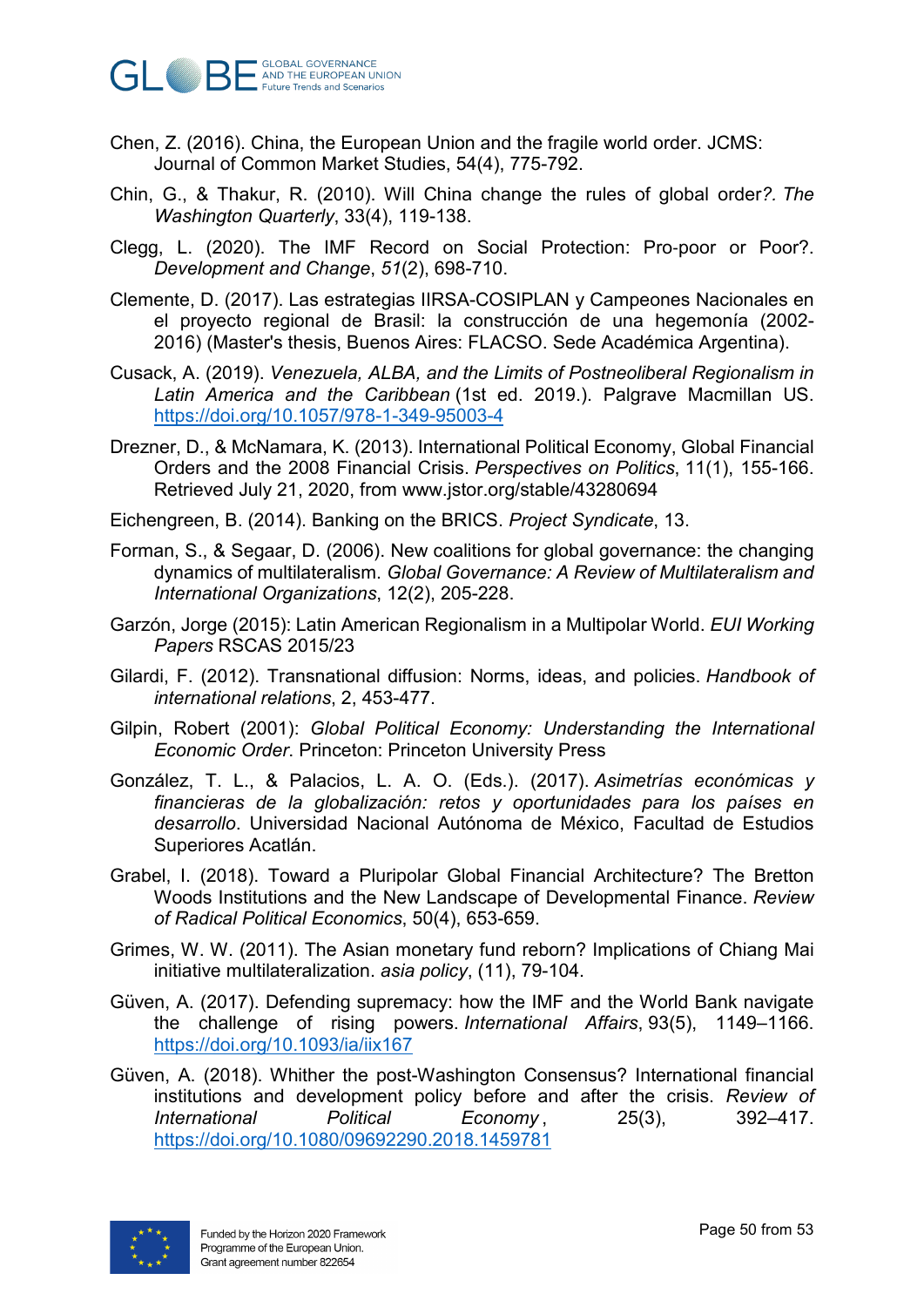

- Helleiner, E. (2014). *The status quo crisis: Global financial governance after the 2008 meltdown*. Oxford University Press.
- Helleiner, E., & Pagliari, S. (2011). The End of an Era in International Financial Regulation? A Postcrisis Research Agenda. *International Organization*, 65(1), 169-200. Retrieved July 21, 2020, from [www.jstor.org/stable/23016107](http://www.jstor.org/stable/23016107)
- Hibben, M. (2016). Poor States, Power and the Politics of IMF Reform: Drivers of Change in the Post- Washington Consensus. In *Poor States, Power and the Politics of IMF Reform*. Palgrave Macmillan UK.
- [Hill, H. and J. Menon. 2012 Financial Safety Nets in Asia: Genesis, Evolution,](http://www.adbi.org/working-paper/2012/11/12/5330.financial.safety.nets.asia/)  [Adequacy, and Way Forward.](http://www.adbi.org/working-paper/2012/11/12/5330.financial.safety.nets.asia/) *ADBI Working Paper* 395. Tokyo: Asian [Development Bank Institute.](http://www.adbi.org/working-paper/2012/11/12/5330.financial.safety.nets.asia/)
- Humphrey, C. (2016). The invisible hand: financial pressures and organisational convergence in multilateral development banks. *The Journal of Development Studies*, *52*(1), 92-112.
- Humphrey, C. (2014). The politics of loan pricing in multilateral development banks. *Review of International Political Economy*, *21*(3), 611-639.
- Huntington, S. P. (2003). America in the World. *The Hedgehog Review*, 5(1), 7-19.
- Hurrell, A. (2007). On global order: power, values, and the constitution of international society. OUP Oxford.
- Ikenberry, G. (2008). The Rise of China and the Future of the West: Can the Liberal System Survive? *Foreign Affairs, 87*(1), 23-37. Retrieved June 18, 2020, from [www.jstor.org/stable/20020265](http://www.jstor.org/stable/20020265)
- Jauregui, J. G. (2020). Latin American countries in the BRI: challenges and potential implications for economic development. *Asian Education and Development Studies*.
- Kentikelenis, Alexander E., Thomas H. Stubbs, and Lawrence P. King. "IMF conditionality and development policy space, 1985–2014." *Review of International Political Economy* 23.4 (2016): 543-582.
- Keohane, R. O., & Martin, L. L. (1995). The promise of institutionalist theory. *International security*, 20(1), 39-51.
- Keohane, R. O., & Nye Jr, J. S. (1973). Power and interdependence. *Survival*, 15(4), 158-165.
- Lazzarini, S., Musacchio, A., Bandeira-de-Mello, R., & Marcon, R. (2015). What Do State-Owned Development Banks Do? Evidence from BNDES, 2002–09. *World Development*, 66, 237–253.<https://doi.org/10.1016/j.worlddev.2014.08.016>
- Liu, M., & Tsai, K. (2020). Structural Power, Hegemony, and State Capitalism: Limits to China's Global Economic Power. *Politics & Society*, 3232922095023–. https://doi.org/10.1177/0032329220950234
- Malamud, Andrés and Gardini, Gian Luca, 2012. Has Regionalism Peaked? The Latin American Quagmire and its Lessons, *The International Spectator: Italian Journal of International Affairs* 47.1,116–133.

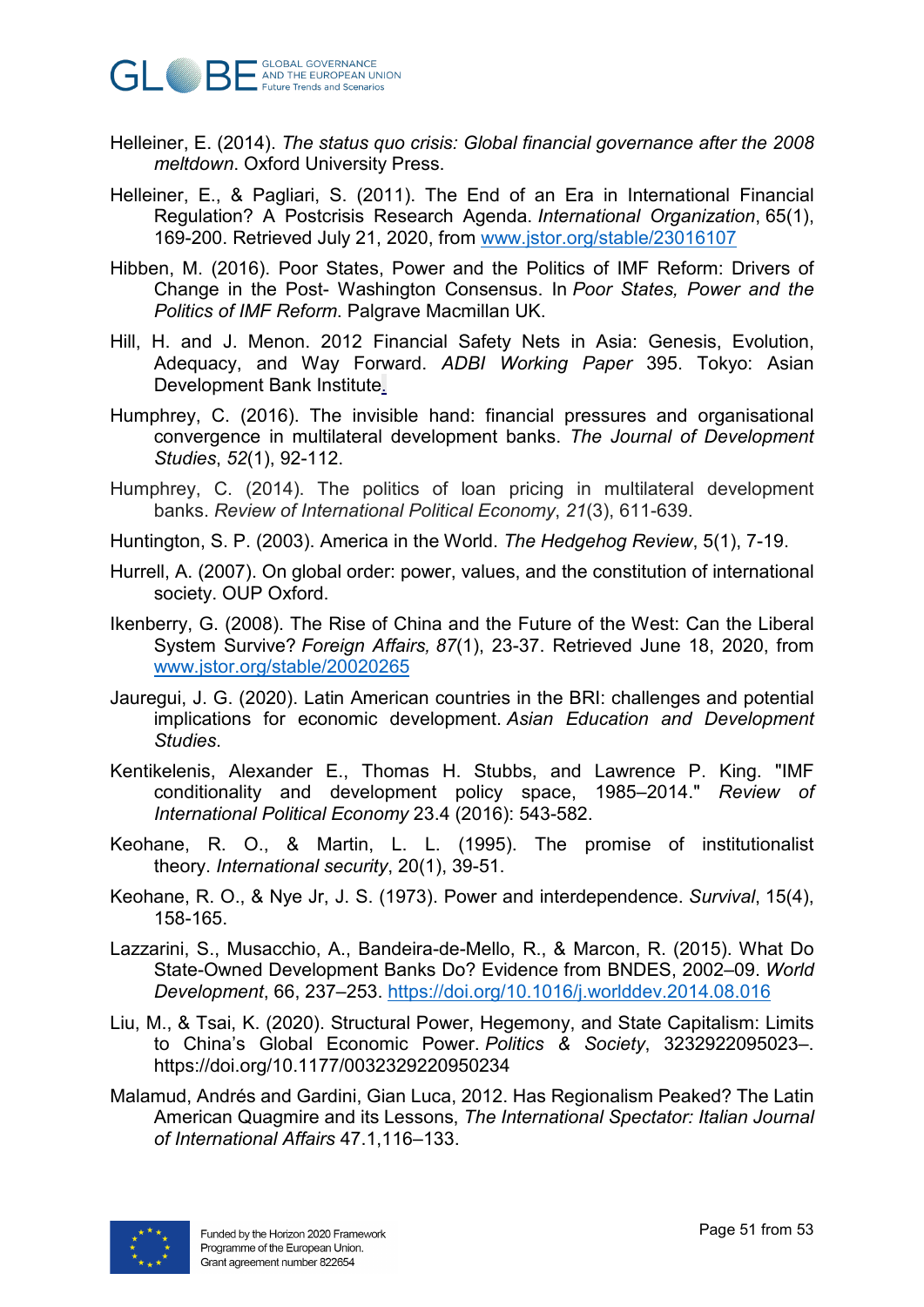

- McDowell, D. (2019). The (Ineffective) Financial Statecraft of China's Bilateral Swap Agreements. *Development and Change*, 50(1), 122-143.
- Men, S. (2014). The EU, the US and China Towards a New International Order? In *The EU, the US and China – Towards a New International Order?* Edward Elgar Publishing.<https://doi.org/10.4337/9781781003473>
- Wan, M. (2015). The Asian Infrastructure Investment Bank: The Construction of Power and the Struggle for the East Asian International Order. In The Asian Infrastructure Investment Bank. Palgrave Pivot. <https://doi.org/10.1057/9781137593870>
- Molinari, A., & Patrucchi, L. (2020). El diseño institucional del Banco del Sur. *Hindustri@: Revista de historia de la industria, los servicios y las empresas en América Latina*, (27), 27-53.
- Moloney, N. (2017). The European Union in International Financial Governance. RSF : *Russell Sage Foundation Journal of the Social Sciences*, 3(1), 138–152. <https://doi.org/10.7758/rsf.2017.3.1.08>
- Nemiña, P., & Larralde, J. (2020). Prestamista, garante y deudor: El FMI en América Latina y el Caribe en la década posterior a la crisis financiera. *Sociedade e Cultura*, 23.
- Nolte, Detlef (2014): Latin America´s New Regional Architecture: A Cooperative or Segmented Regional Governance Complex? *EUI Working Papers* RSCAS 2014/89
- Pacheco Pardo, R. (2014). EU–China relations in financial governance: cooperation, convergence or competition? Asia Europe Journal, 12(1), 63–77. https://doi.org/10.1007/s10308-014-0372-z
- Paradise, J. F. (2019). China's quest for global economic governance reform. *Journal of Chinese Political Science*, *24*(3), 471-493.
- Qin, Y. (2014). Continuity through change: Background knowledge and China's international strategy. *The Chinese Journal of International Politics*, 7(3), 285- 314.
- Riggirozzi, Pía and Tussie, Diana, (2012). The Rise of post-Hegemonic Regionalism in Latin America, in: Riggirozzi/Tussie (2012a: 1–16).
- Riggirozzi, Pía, (2012). Reconstructing Regionalism: What does Development have to do with it?, in: Riggirozzi/Tussie (2012a: 17–40).
- Riggirozzi, Pía, (2012). Region, regionness and regionalism in Latin America: towards a new synthesis, *New Political Economy*, 17.4, 421–443.
- Roberts, C., Armijo, L., & Katada, S. (2017). *The BRICS and collective financial statecraft*. Oxford University Press.
- Shaw, T. M., Mahrenbach, L. C., Modi, R., & Xu, Y. C. (Eds.). (2019). *The Palgrave Handbook of Contemporary International Political Economy*. London: Palgrave Macmillan.